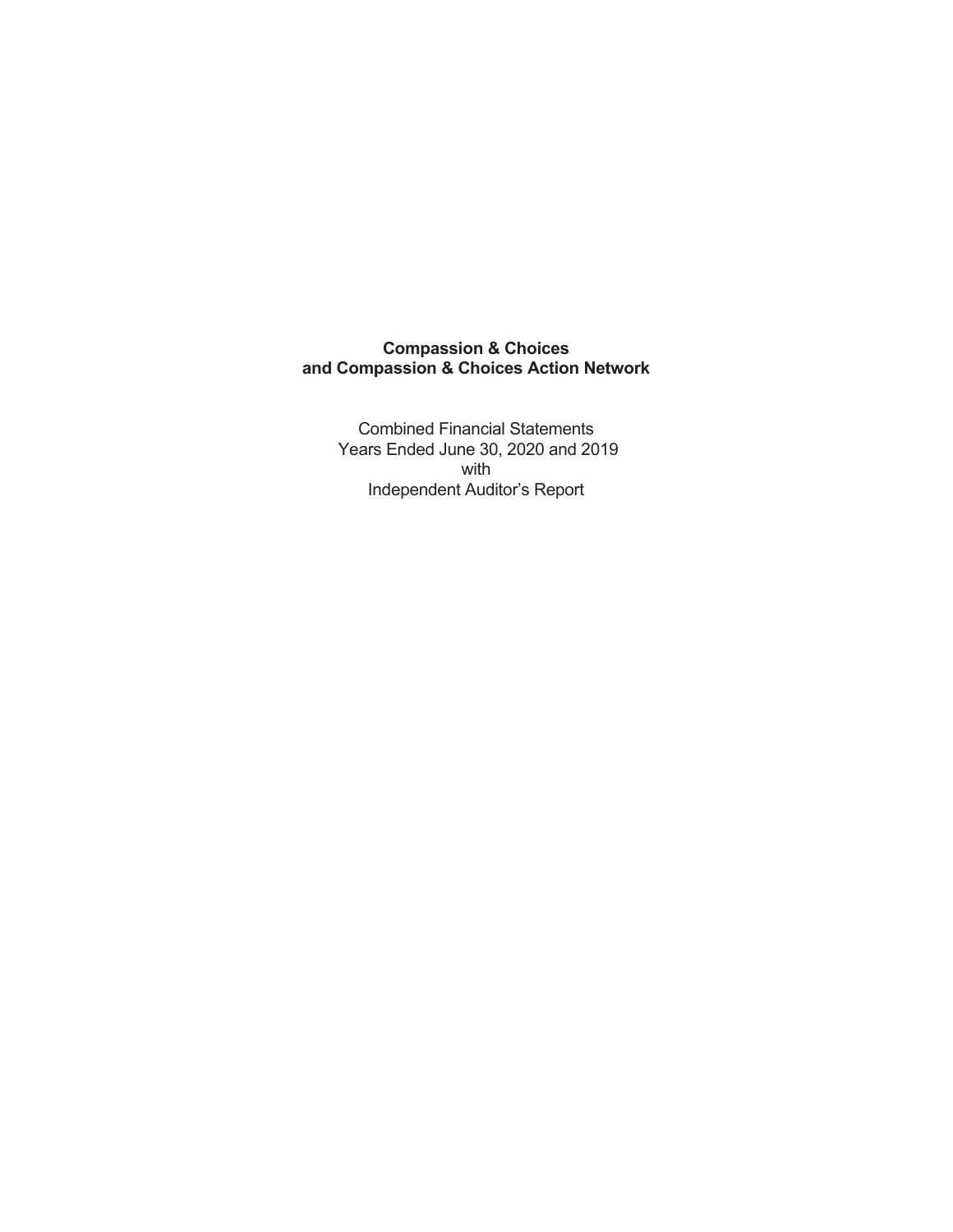Years Ended June 30, 2020 and 2019 (See Independent Auditor's Report)

### **Contents**

|                                                                                            | Page      |
|--------------------------------------------------------------------------------------------|-----------|
| <b>Independent Auditor's Report</b>                                                        | $1 - 2$   |
| <b>Combined Financial Statements:</b>                                                      |           |
| <b>Combined Statements of Financial Position</b>                                           | $3-4$     |
| Combined Statements of Activities and Changes in Net Assets                                | $5-6$     |
| <b>Combined Statements of Revenue and Functional Expenses</b>                              | $7 - 12$  |
| <b>Combined Statements of Cash Flows</b>                                                   | $13 - 14$ |
| <b>Notes to Combined Financial Statements</b>                                              | 15-29     |
| Accompanying Supplemental Information:                                                     |           |
| Combining Statements of Financial Position – June 30, 2020                                 | 30-31     |
| Combining Statements of Activities and Changes in Net Assets -<br>Year Ended June 30, 2020 | 32        |
| Statements of Revenue and Functional Expenses for the Year Ended June 30, 2020:            |           |
| Combining                                                                                  | 33        |
| <b>Compassion &amp; Choices</b>                                                            | 34-36     |
| <b>Compassion &amp; Choices Action Network</b>                                             | 37-38     |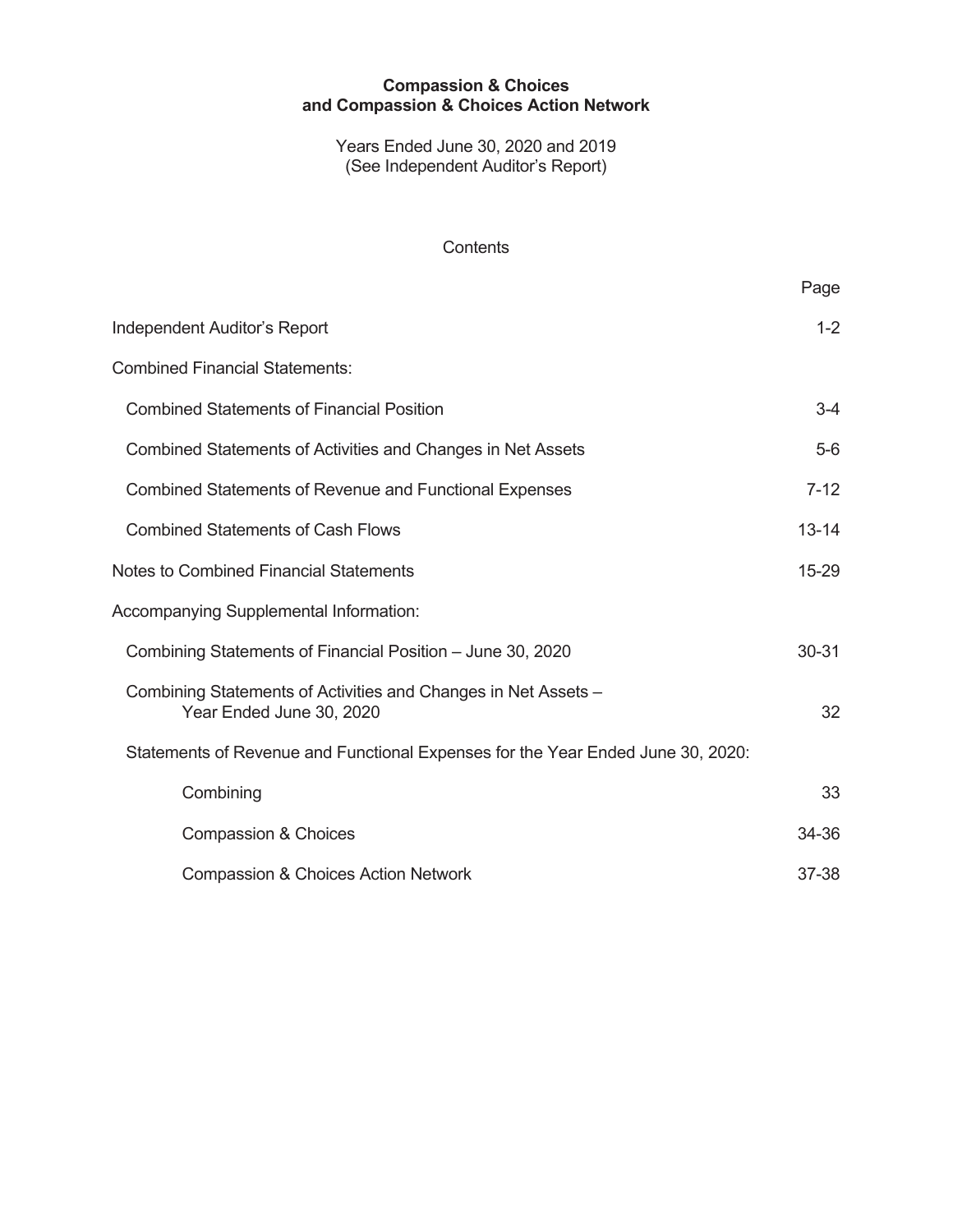

Board of Directors Compassion & Choices, and Compassion & Choices Action Network Denver, Colorado

### Independent Auditor's Report

#### *Report on the Combined Financial Statements*

We have audited the accompanying combined financial statements of Compassion & Choices and Compassion & Choices Action Network, which comprise the combined statements of financial position as of June 30, 2020, and the related combined statements of activities and changes in net assets, revenue and functional expenses and cash flows for the year then ended and the related notes to the combined financial statements.

#### *Management's Responsibility for the Combined Financial Statements*

Management is responsible for the preparation and fair presentation of these combined financial statements in accordance with accounting principles generally accepted in the United States; this includes the design, implementation and maintenance of internal control relevant to the preparation and fair presentation of combined financial statements that are free from material misstatement, whether due to fraud or error.

#### *Auditor's Responsibility*

Our responsibility is to express an opinion on these 2020 combined financial statements based on our audit. We conducted our audit in accordance with auditing standards generally accepted in the United States. Those standards require that we plan and perform the audit to obtain reasonable assurance about whether the combined financial statements are free of material misstatement.

An audit involves performing procedures to obtain audit evidence about the amounts and disclosures in the combined financial statements. The procedures selected depend on the auditor's judgment, including the assessment of the risks of material misstatement of the combined financial statements, whether due to fraud or error. In making those risk assessments, the auditor considers internal control relevant to the entity's preparation and fair presentation of the combined financial statements in order to design audit procedures that are appropriate in the circumstances, but not for the purpose of expressing an opinion on the effectiveness of the entity's internal control. Accordingly, we express no such opinion. An audit also includes evaluating the appropriateness of accounting policies used and the reasonableness of significant accounting estimates made by management, as well as evaluating the overall presentation of the combined financial statements.

We believe that the audit evidence we have obtained is sufficient and appropriate to provide a basis for our audit opinion.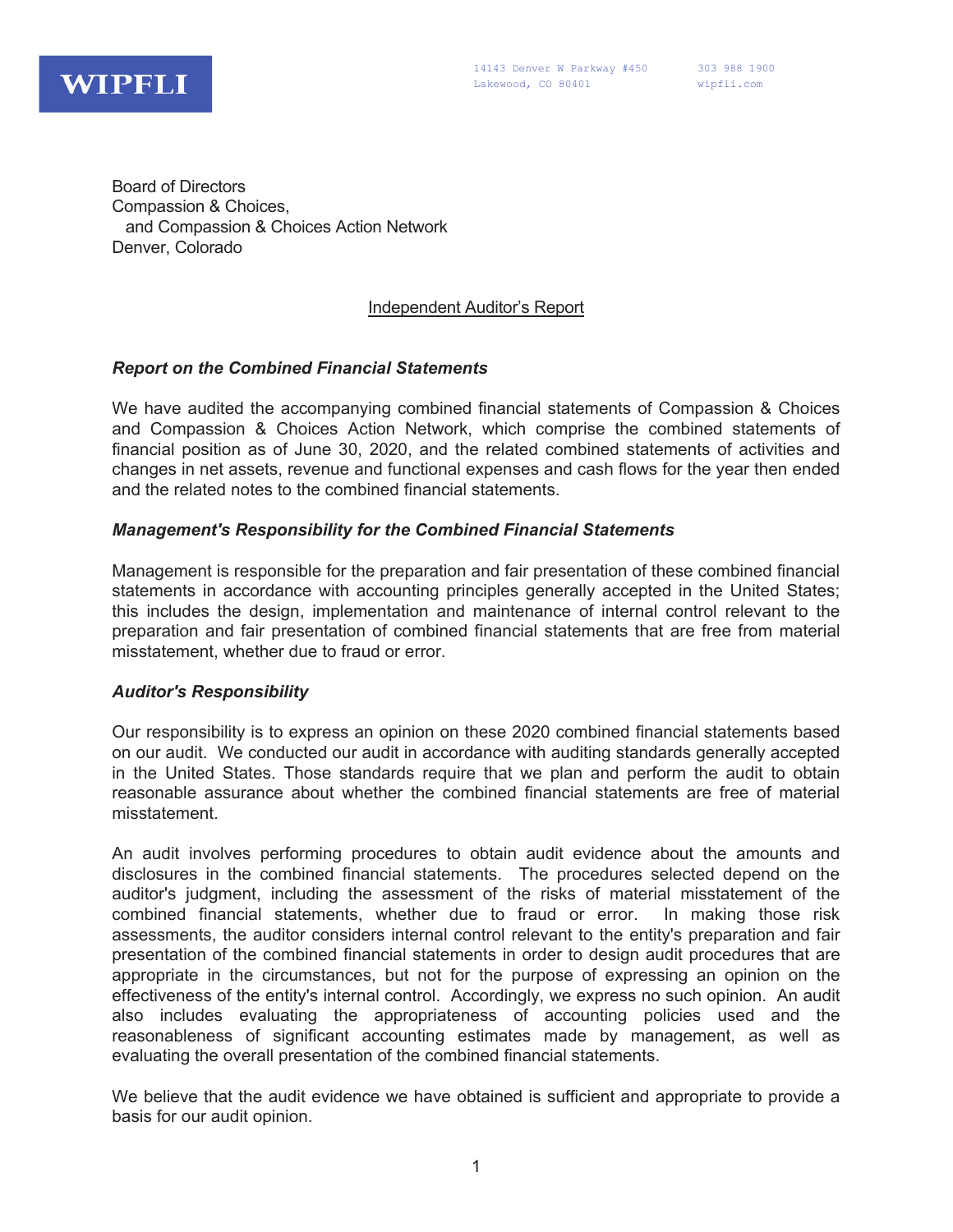### **Opinion**

In our opinion, the 2020 combined financial statements referred to above present fairly, in all material respects, the combined financial position of Compassion & Choices and Compassion & Choices Action Network as of June 30, 2020 and the changes in its combined net assets and its cash flows for the year then ended in accordance with accounting principles generally accepted in the United States.

#### **Supplemental Information**

Our audit was conducted for the purpose of forming an opinion on the combined financial statements as a whole. The accompanying combined statements of financial position and activities and change in net assets as of June 30, 2020 and for the year then ended are presented for purposes of additional analysis and are not a required part of the combined financial statements. Such information is the responsibility of management and was derived from and relates directly to the underlying accounting and other records used to prepare the combined financial statements. The information has been subjected to the auditing procedures applied in the audit of the combined financial statements and certain additional procedures, including comparing and reconciling such information directly to the underlying accounting and other records used to prepare the combined financial statements or to the combined financial statements themselves, and other additional procedures in accordance with auditing standards generally accepted in the United States. In our opinion, the information is fairly stated in all material respects in relation to the combined financial statements as a whole.

#### **Prior Period Combined Financial Statements**

The combined financial statements of Compassion & Choices and Compassion & Choices Action Network as of June 30, 2019, were audited by Stratagem PC, who merged with Wipfli LLP as of January 1, 2020, and whose report dated October 22, 2019, expressed an unmodified opinion on those combined financial statements.

Wipfli LLA

Lakewood, Colorado

October 16, 2020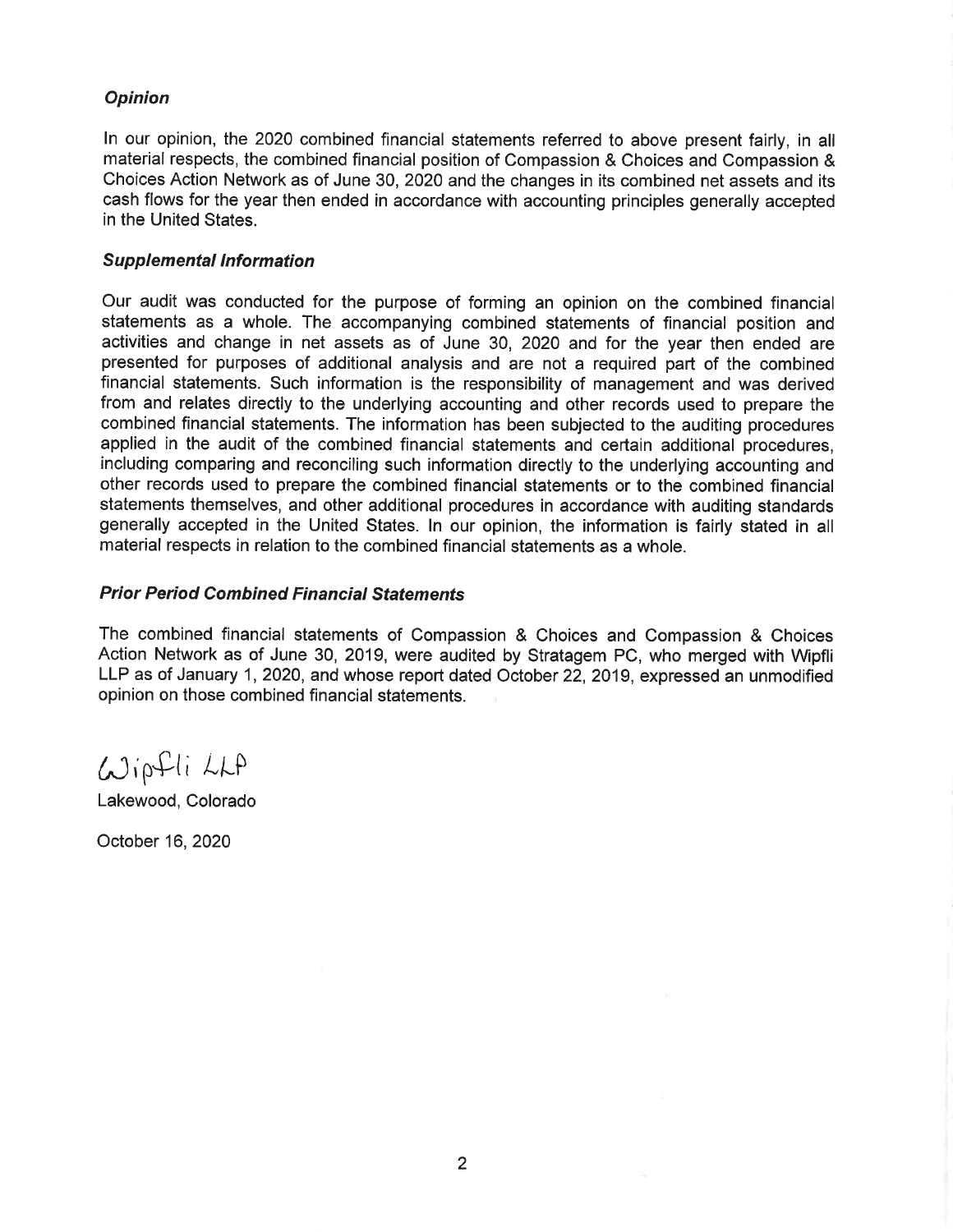### Combined Statements of Financial Position June 30, 2020 and 2019 (See Independent Auditor's Report)

#### Assets

|                                                    | 2020             | 2019             |
|----------------------------------------------------|------------------|------------------|
|                                                    |                  |                  |
| Current assets:                                    |                  |                  |
| Cash and cash equivalents                          | \$<br>1,030,279  | \$<br>938,539    |
| Unconditional promises to give<br>Investments:     | 348,640          | 361,000          |
| Cash and money market funds                        | 4,729,839        | 4,913,072        |
| Marketable securities                              | 13,897,148       | 10,704,327       |
| Prepaid expenses and other                         | 313,902          | 197,386          |
| Beneficial interest in charitable remainder trusts | 81,980           | 76,072           |
| Other current assets                               | 852              | 735              |
|                                                    |                  |                  |
| <b>Total current assets</b>                        | 20,402,640       | 17,191,131       |
|                                                    |                  |                  |
| Property, equipment and improvements, at cost:     |                  |                  |
| Furniture, fixtures and equipment                  | 356,540          | 356,540          |
| Leasehold improvements                             | 11,695           | 11,695           |
|                                                    | 368,235          | 368,235          |
| Less accumulated depreciation                      |                  |                  |
| and amortization                                   | 356,076          | 350,073          |
|                                                    |                  |                  |
| Net property, equipment                            |                  |                  |
| and improvements                                   | 12,159           | 18,162           |
| Other assets:                                      |                  |                  |
| Unconditional promises to give,                    |                  |                  |
| net of current portion                             | 35,000           | 70,000           |
| Intangible assets, net                             | 9,514            | 10,764           |
| Investment, partnership interest                   | 238,841          |                  |
| Deposits                                           | 20,039           | 20,039           |
|                                                    |                  |                  |
| <b>Total other assets</b>                          | 303,394          | 100,803          |
| <b>Total assets</b>                                | \$<br>20,718,193 | 17,310,096<br>\$ |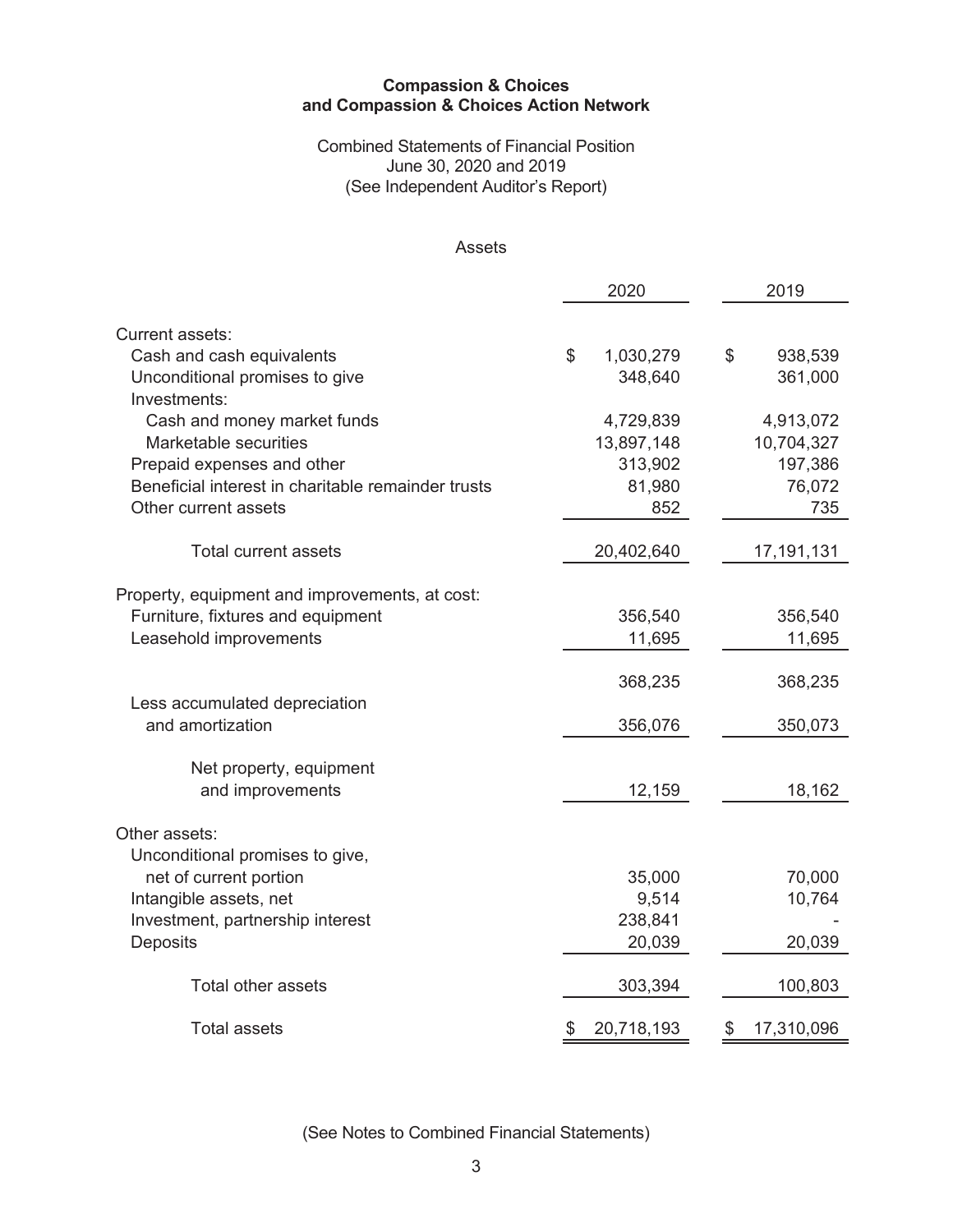Combined Statements of Financial Position June 30, 2020 and 2019 (See Independent Auditor's Report)

# Liabilities and Net Assets

|                                                                                                                      | 2020 |                      |    | 2019                 |  |  |
|----------------------------------------------------------------------------------------------------------------------|------|----------------------|----|----------------------|--|--|
| <b>Current liabilities:</b><br>Accounts payable<br>Accrued expenses                                                  | \$   | 339,611<br>783,316   | \$ | 258,910<br>622,932   |  |  |
| <b>Total current liabilities</b>                                                                                     |      | 1,122,927            |    | 881,842              |  |  |
| Long-term liabilities:<br>Gift annuity payments due                                                                  |      | 392,403              |    | 388,244              |  |  |
| <b>Total liabilities</b>                                                                                             |      | 1,515,330            |    | 1,270,086            |  |  |
| Net assets:<br>Without donor restrictions:<br>Operating<br>Net investment in property,<br>equipment and improvements |      | 18,844,491<br>12,159 |    | 15,951,848<br>18,162 |  |  |
| Total net assets without donor restrictions                                                                          |      | 18,856,650           |    | 15,970,010           |  |  |
| With donor restrictions                                                                                              |      | 346,213              |    | 70,000               |  |  |
| Total net assets                                                                                                     |      | 19,202,863           |    | 16,040,010           |  |  |
| Total liabilities and net assets                                                                                     | \$   | 20,718,193           | S  | 17,310,096           |  |  |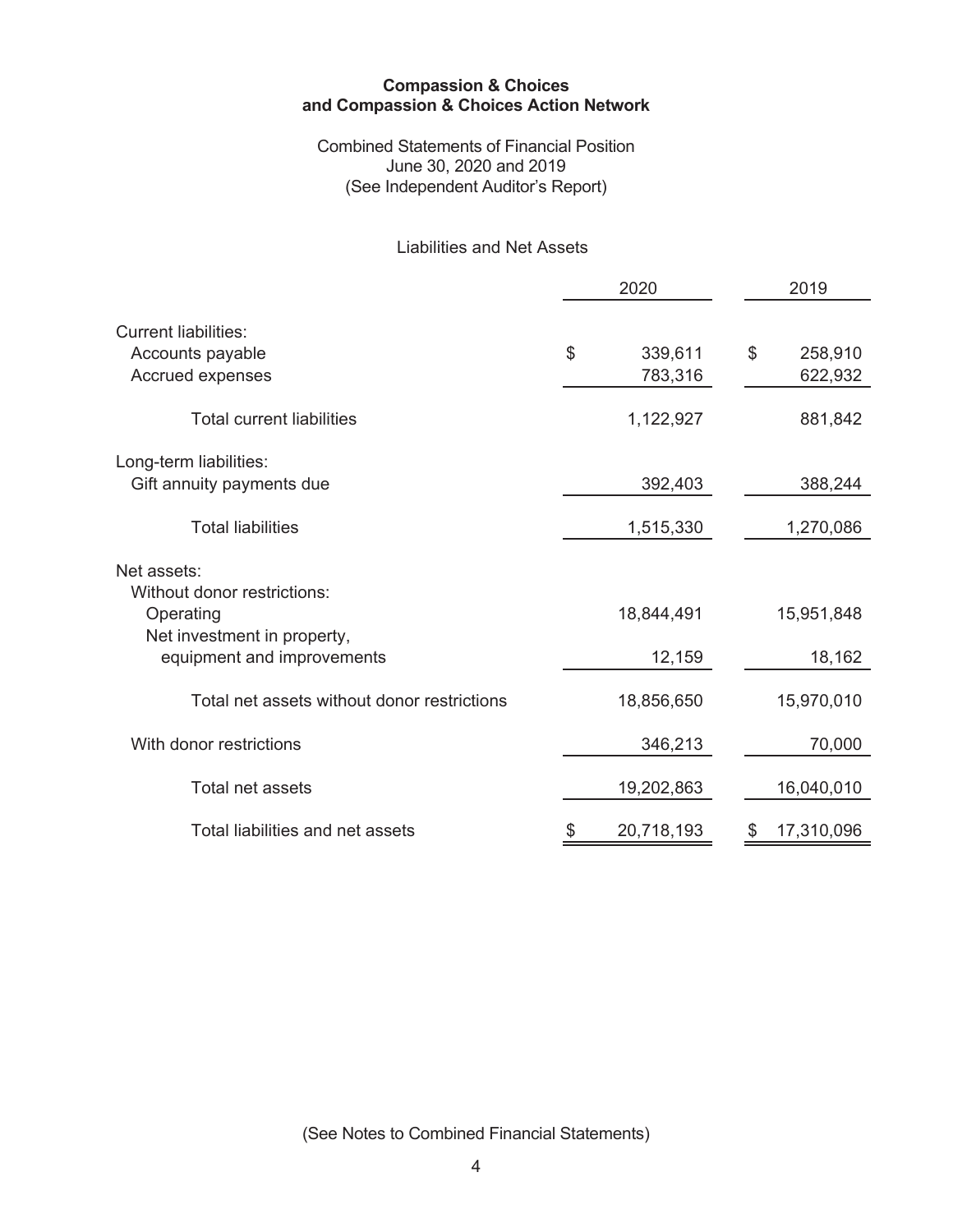### Combined Statement of Activities and Changes in Net Assets Year Ended June 30, 2020 (See Independent Auditor's Report)

|                                             | <b>Without Donor</b><br><b>Restrictions</b> |            |               | <b>With Donor</b><br><b>Restrictions</b> |    | Total      |
|---------------------------------------------|---------------------------------------------|------------|---------------|------------------------------------------|----|------------|
| Revenue and other support:                  |                                             |            |               |                                          |    |            |
| Contributions                               | \$                                          | 18,477,297 | \$            | 970,200                                  | \$ | 19,447,497 |
| Investment income, net of expenses          |                                             | 369,903    |               |                                          |    | 369,903    |
| Realized and unrealized loss on investments |                                             | (26,060)   |               |                                          |    | (26,060)   |
| Gain on sale of property and equipment      |                                             | 2,050      |               |                                          |    | 2,050      |
| Other income                                |                                             | 49,113     |               |                                          |    | 49,113     |
| Net assets released from restrictions:      |                                             |            |               |                                          |    |            |
| Satisfaction of:                            |                                             |            |               |                                          |    |            |
| Program restrictions                        |                                             | 406,987    |               | (406, 987)                               |    |            |
| Time restrictions                           |                                             | 287,000    |               | (287,000)                                |    |            |
| Total revenue and other support             |                                             | 19,566,290 |               | 276,213                                  |    | 19,842,503 |
|                                             |                                             |            |               |                                          |    |            |
| Expenses:                                   |                                             |            |               |                                          |    |            |
| Programs                                    |                                             | 13,633,238 |               |                                          |    | 13,633,238 |
| General and administrative                  |                                             | 1,685,763  |               |                                          |    | 1,685,763  |
| Fundraising                                 |                                             | 1,360,649  |               |                                          |    | 1,360,649  |
|                                             |                                             |            |               |                                          |    | 16,679,650 |
| <b>Total expenses</b>                       |                                             | 16,679,650 |               |                                          |    |            |
| Increase in net assets                      |                                             | 2,886,640  |               | 276,213                                  |    | 3,162,853  |
| Net assets, beginning                       |                                             | 15,970,010 |               | 70,000                                   |    | 16,040,010 |
| Net assets, ending                          |                                             | 18,856,650 | 346,213<br>\$ |                                          | S  | 19,202,863 |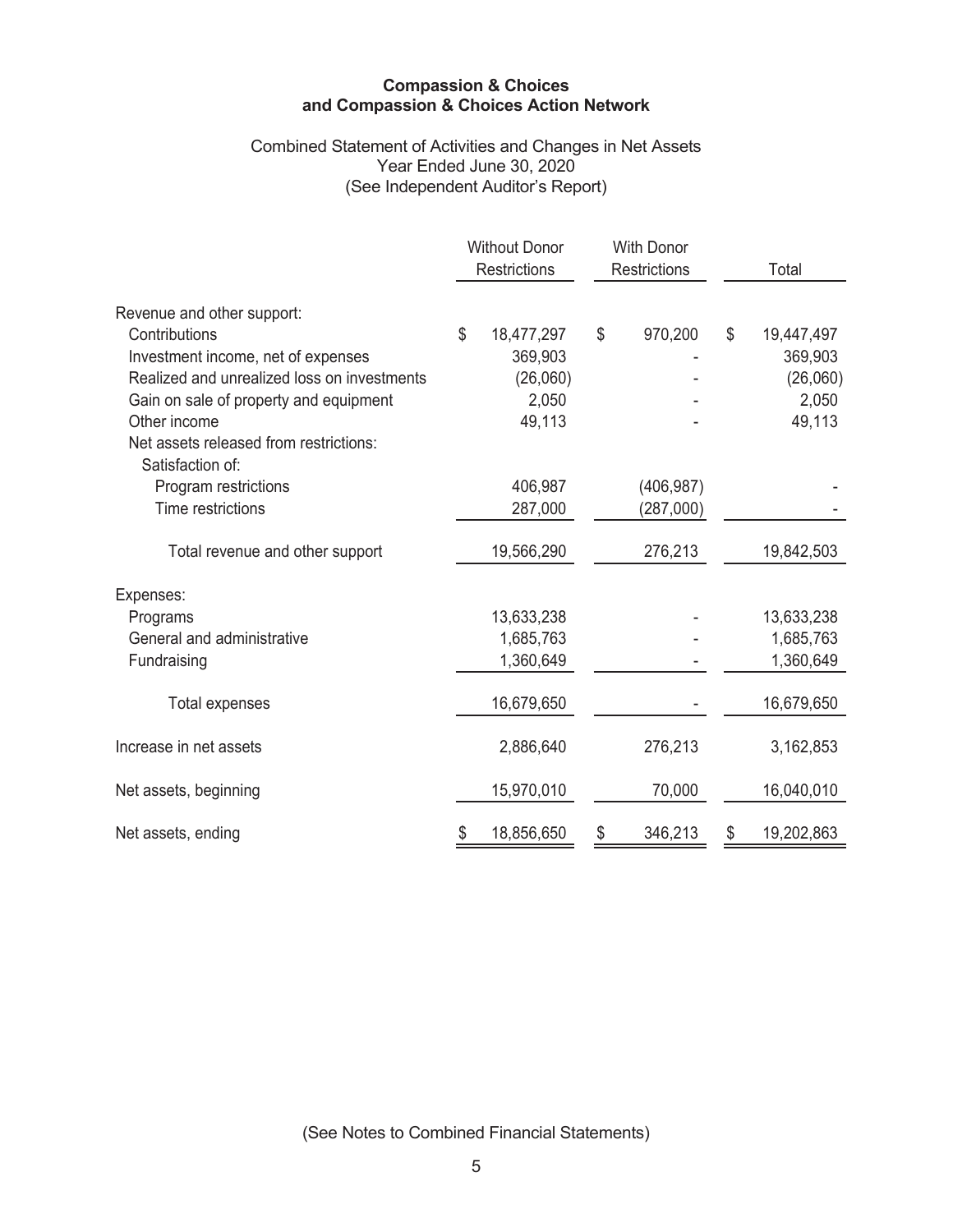### Combined Statement of Activities and Changes in Net Assets Year Ended June 30, 2019 (See Independent Auditor's Report)

|                                             | <b>Without Donor</b><br><b>Restrictions</b> |            | <b>With Donor</b><br><b>Restrictions</b> |             | Total            |
|---------------------------------------------|---------------------------------------------|------------|------------------------------------------|-------------|------------------|
| Revenue and other support:                  |                                             |            |                                          |             |                  |
| Contributions                               | \$                                          | 12,772,102 | \$                                       | 1,552,000   | \$<br>14,324,102 |
| Investment income, net of expenses          |                                             | 274,180    |                                          |             | 274,180          |
| Realized and unrealized gain on investments |                                             | 338,248    |                                          |             | 338,248          |
| Loss on sale of property and equipment      |                                             | (26, 742)  |                                          |             | (26, 742)        |
| Other income                                |                                             | 523,435    |                                          |             | 523,435          |
| Net assets released from restrictions:      |                                             |            |                                          |             |                  |
| Satisfaction of:                            |                                             |            |                                          |             |                  |
| Program restrictions                        |                                             | 313,492    |                                          | (313, 492)  |                  |
| Time restrictions                           |                                             | 1,717,000  |                                          | (1,717,000) |                  |
| Total revenue and other support             |                                             | 15,911,715 |                                          | (478, 492)  | 15,433,223       |
|                                             |                                             |            |                                          |             |                  |
| Expenses:                                   |                                             |            |                                          |             |                  |
| Programs                                    |                                             | 12,197,670 |                                          |             | 12,197,670       |
| General and administrative                  |                                             | 1,636,406  |                                          |             | 1,636,406        |
| Fundraising                                 |                                             | 1,204,940  |                                          |             | 1,204,940        |
| <b>Total expenses</b>                       |                                             | 15,039,016 |                                          |             | 15,039,016       |
|                                             |                                             |            |                                          |             |                  |
| Increase (decrease) in net assets           |                                             | 872,699    |                                          | (478, 492)  | 394,207          |
| Net assets, beginning                       |                                             | 15,097,311 |                                          | 548,492     | 15,645,803       |
| Net assets, ending                          |                                             | 15,970,010 | \$                                       | 70,000      | 16,040,010       |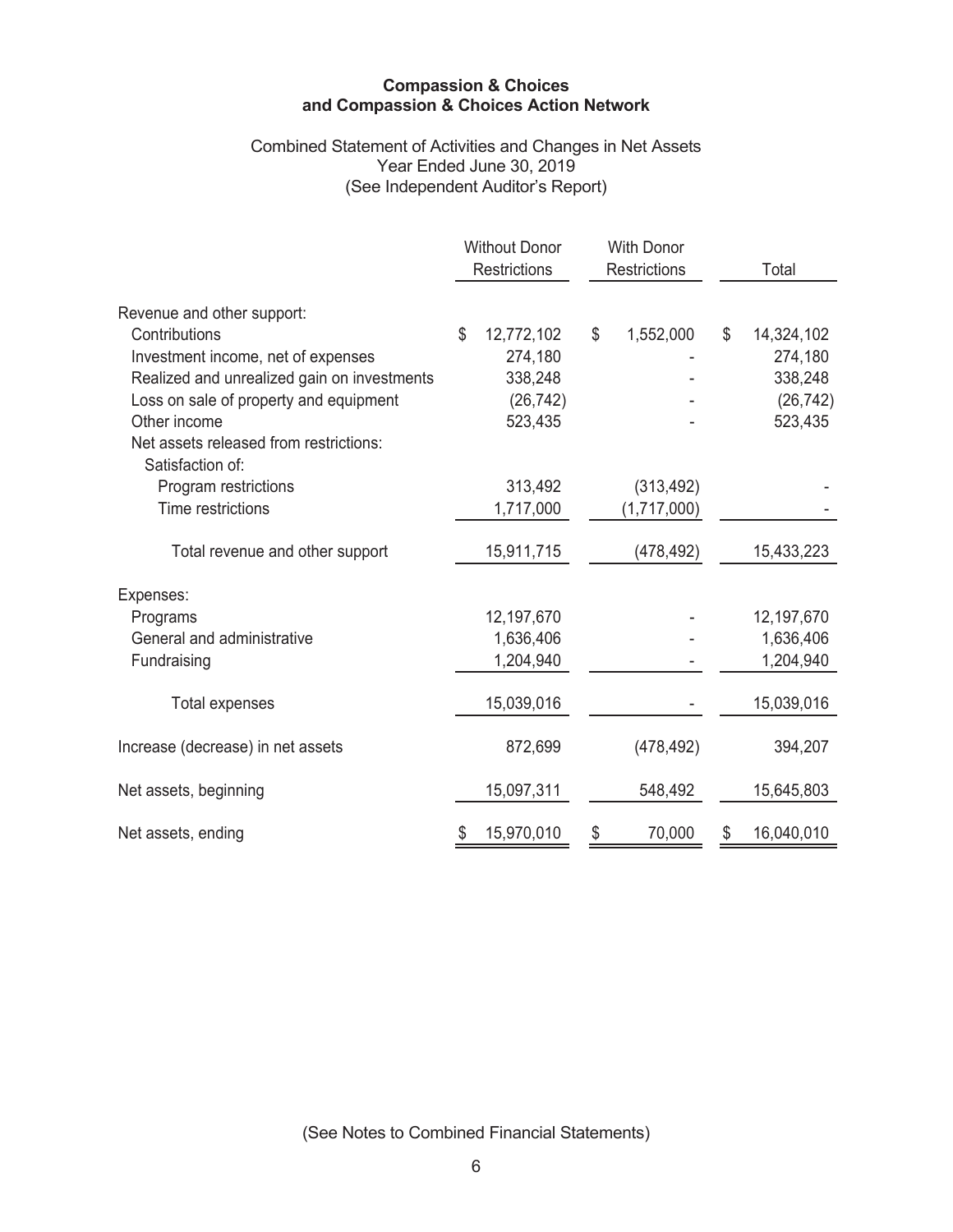## Combined Statement of Revenue and Functional Expenses Year Ended June 30, 2020 (See Independent Auditor's Report)

|                                             |                  | Grassroots       |                     |                         |  |
|---------------------------------------------|------------------|------------------|---------------------|-------------------------|--|
|                                             | Direct Lobbying  | Lobbying         | Policy & Litigation | <b>Public Education</b> |  |
| Revenue and other support:                  |                  |                  |                     |                         |  |
| Contributions                               | \$               | \$               | \$<br>617,670       | \$                      |  |
| Investment income, net of expenses          |                  |                  |                     |                         |  |
| Realized and unrealized loss on investments |                  |                  |                     |                         |  |
| Gain on sale of property and equipment      |                  |                  |                     |                         |  |
| Other income                                |                  |                  |                     | 49,113                  |  |
| Total revenue and other support             |                  |                  | 617,670             | 49,113                  |  |
| Expenses:                                   |                  |                  |                     |                         |  |
| Advertising                                 |                  |                  |                     | 281,361                 |  |
| Bank and merchant fees                      |                  |                  |                     | 64,594                  |  |
| Conference/booth fees                       | 2,048            | 550              |                     | 533                     |  |
| Depreciation and amortization               |                  |                  | 491                 | 2,477                   |  |
| Development costs                           |                  |                  |                     | 842,142                 |  |
| Donations                                   |                  |                  | 5,000               | 50                      |  |
| <b>Facilities</b>                           |                  |                  | 40,079              | 93,995                  |  |
| Graphics                                    |                  |                  |                     | 7,610                   |  |
| Insurance                                   |                  |                  | 9,096               | 31,055                  |  |
| Interest and taxes                          |                  |                  |                     | 30                      |  |
| Magazine                                    |                  |                  |                     | 112.675                 |  |
| Meetings                                    |                  |                  | 1,195               | 4,069                   |  |
| Memberships - organizations                 |                  |                  | 1,904               | 5,180                   |  |
| Operational expenses                        | 1,672            | 494              | 8,374               | 72,625                  |  |
| Outside services                            | 378,691          | 31,826           | 627,554             | 423,443                 |  |
| Payroll expense                             | 93,197           | 147,533          | 652,420             | 1,799,299               |  |
| Printing                                    | 5,556            | 1,312            | 10                  | 86,248                  |  |
| Publications and subscriptions              |                  |                  | 85,275              | 51,878                  |  |
| Registration fees                           |                  |                  | 500                 | 8,553                   |  |
| Sponsorships                                |                  |                  | 11,000              |                         |  |
| Staff costs - development dept.             |                  |                  |                     | 749,363                 |  |
| Staff development                           |                  |                  | 5,692               | 99                      |  |
| Technology/data management                  |                  |                  | 28,519              | 338,855                 |  |
| Travel and entertainment                    | 15,236           | 5,264            | 40,897              | 133,004                 |  |
| Total expenses                              | 496,400          | 186,979          | 1,518,006           | 5,109,138               |  |
| Increase (decrease) in net assets           | \$<br>(496, 400) | \$<br>(186, 979) | \$<br>(900, 336)    | \$<br>(5,060,025)       |  |

(continued) (See Notes to Combined Financial Statements)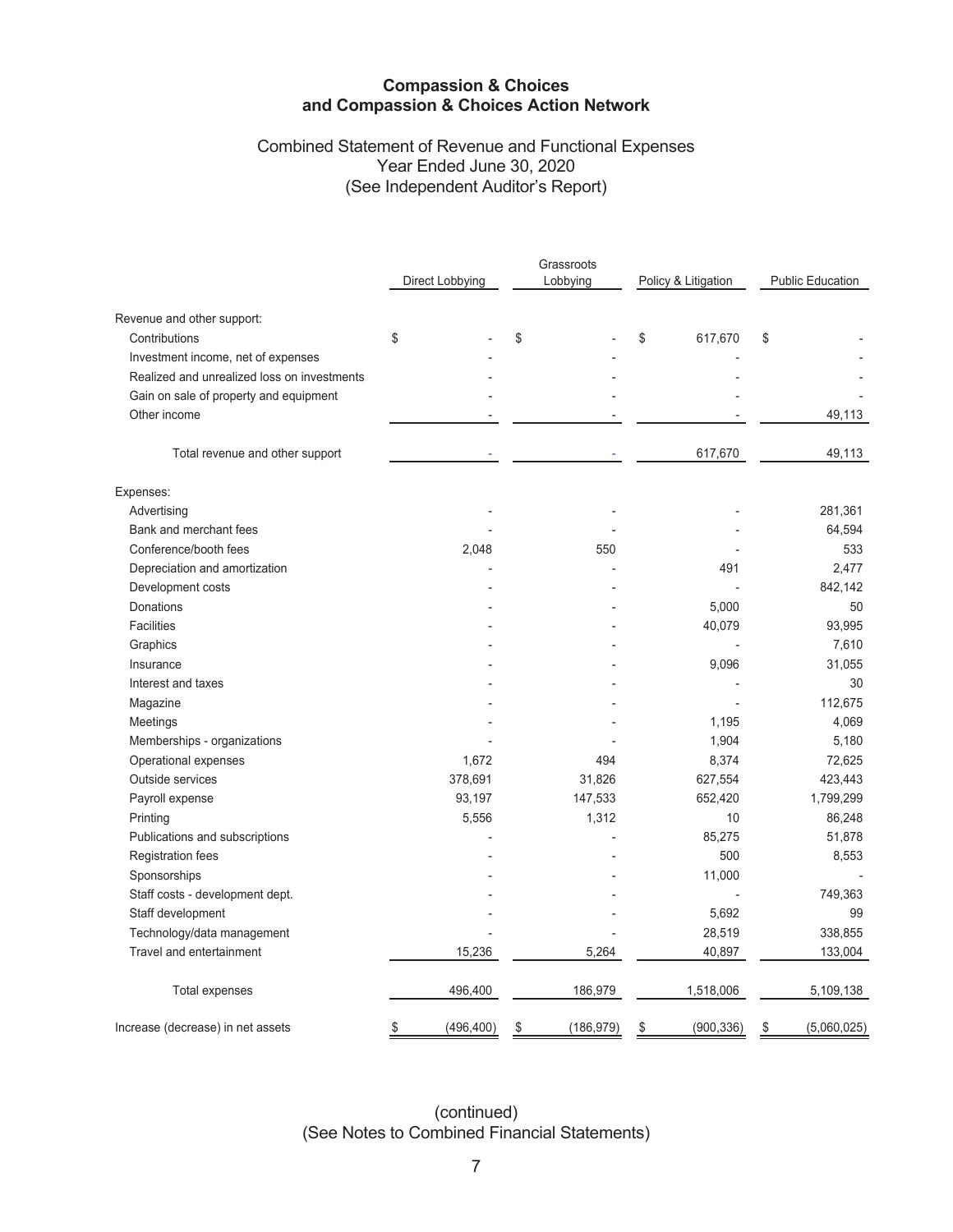## Combined Statement of Revenue and Functional Expenses (continued) Year Ended June 30, 2020 (See Independent Auditor's Report)

|                                             | Advocacy          | Consituency         | Integrated<br>Programs | <b>Total Programs</b> |  |
|---------------------------------------------|-------------------|---------------------|------------------------|-----------------------|--|
| Revenue and other support:                  |                   |                     |                        |                       |  |
| Contributions                               | \$                | \$                  | \$<br>871              | \$<br>618,541         |  |
| Investment income, net of expenses          |                   |                     |                        |                       |  |
| Realized and unrealized loss on investments |                   |                     |                        |                       |  |
| Gain on sale of property and equipment      |                   |                     |                        |                       |  |
| Other income                                |                   |                     |                        | 49,113                |  |
| Total revenue and other support             |                   |                     | 871                    | 667,654               |  |
| Expenses:                                   |                   |                     |                        |                       |  |
| Advertising                                 | 116,693           | 49,960              | 3,517                  | 451,531               |  |
| Bank and merchant fees                      |                   | 355                 |                        | 64,949                |  |
| Conference/booth fees                       | 15,241            | 100,724             | 12,912                 | 132,008               |  |
| Depreciation and amortization               | 1,854             | 494                 | 732                    | 6,048                 |  |
| Development costs                           |                   | 20,134              |                        | 862,276               |  |
| Donations                                   | 528               |                     |                        | 5,578                 |  |
| <b>Facilities</b>                           | 48,189            | 313                 | 9,899                  | 192,475               |  |
| Graphics                                    | 14,546            | 74,164              | 47,698                 | 144,018               |  |
| Insurance                                   | 23,262            | 6,193               | 33,096                 | 102,702               |  |
| Interest and taxes                          |                   |                     |                        | 30                    |  |
| Magazine                                    | 48                |                     |                        | 112,723               |  |
| Meetings                                    | 8,659             | 1,554               | 771                    | 16,248                |  |
| Memberships - organizations                 | 1,286             | 26,388              | 835                    | 35,593                |  |
| Operational expenses                        | 99,301            | 14,467              | 11,685                 | 208,618               |  |
| Outside services                            | 1,079,848         | 174,776             | 123,295                | 2,839,433             |  |
| Payroll expense                             | 2,038,696         | 569,639             | 946,122                | 6,246,906             |  |
| Printing                                    | 18,978            | 1,964               | 4,185                  | 118,253               |  |
| Publications and subscriptions              | 3,723             | 1,322               | 1,674                  | 143,872               |  |
| <b>Registration fees</b>                    | 1,483             | 2,701               | 943                    | 14,180                |  |
| Sponsorships                                | 31,943            | 11,173              | 3,583                  | 57,699                |  |
| Staff costs - development dept.             |                   |                     |                        | 749,363               |  |
| Staff development                           | 98                | 199                 | 1,180                  | 7,268                 |  |
| Technology/data management                  | 105,474           | 28,064              | 41,577                 | 542,489               |  |
| Travel and entertainment                    | 182,397           | 129,266             | 72,914                 | 578,978               |  |
| <b>Total expenses</b>                       | 3,792,247         | 1,213,850           | 1,316,618              | 13,633,238            |  |
| Increase (decrease) in net assets           | (3,792,247)<br>\$ | \$<br>(1, 213, 850) | \$<br>(1, 315, 747)    | (12,965,584)<br>\$    |  |

(continued) (See Notes to Combined Financial Statements)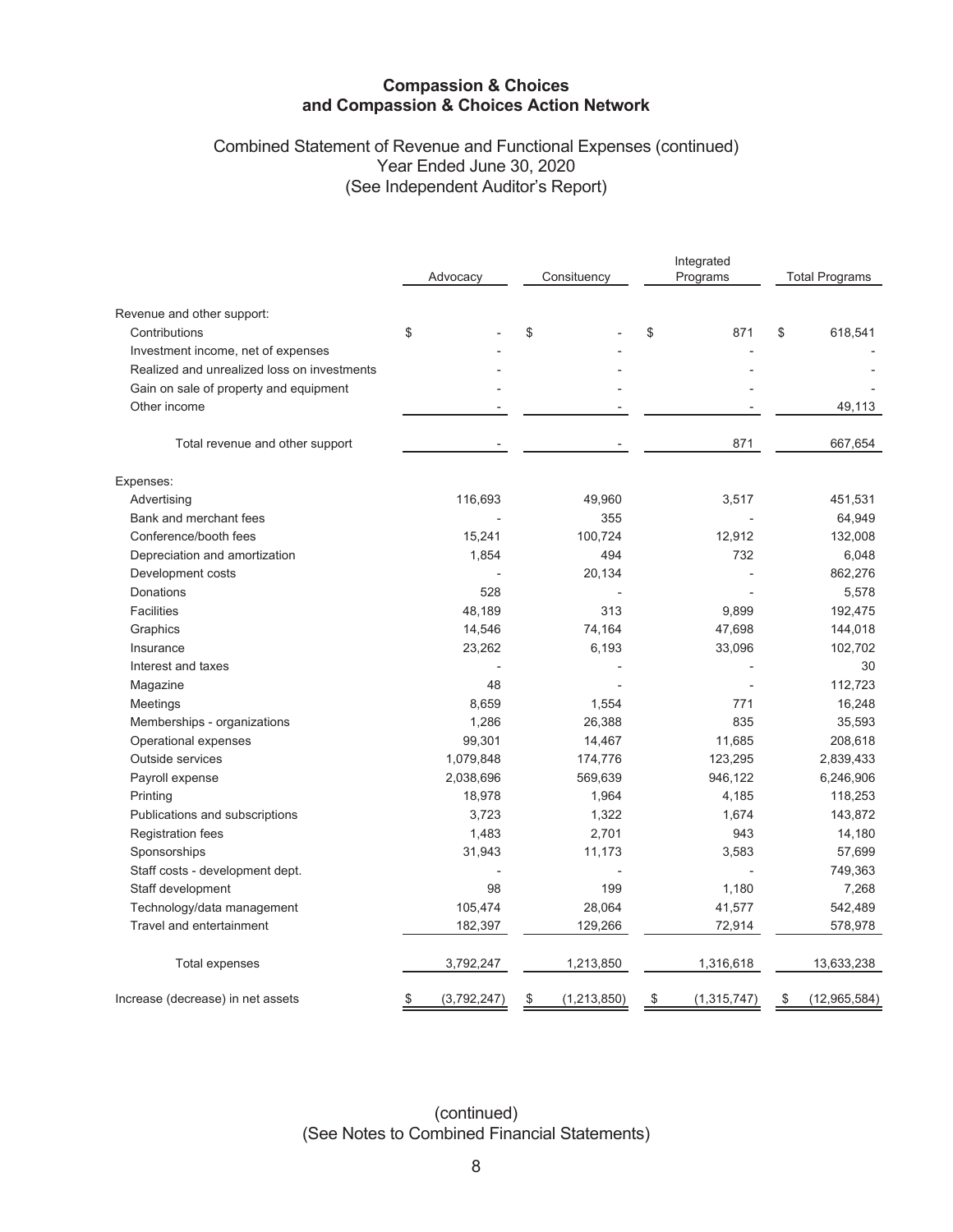## Combined Statement of Revenue and Functional Expenses (continued) Year Ended June 30, 2020 (See Independent Auditor's Report)

|                                             |                       | General and       |                  |                  |  |
|---------------------------------------------|-----------------------|-------------------|------------------|------------------|--|
|                                             | <b>Total Programs</b> | administrative    | Fundraising      | Total            |  |
| Revenue and other support:                  |                       |                   |                  |                  |  |
| Contributions                               | \$<br>618,541         | \$<br>3,470       | \$<br>18,825,486 | \$<br>19,447,497 |  |
| Investment income, net of expenses          |                       | 369,903           |                  | 369,903          |  |
| Realized and unrealized loss on investments |                       | (26,060)          |                  | (26,060)         |  |
| Gain on sale of property and equipment      |                       | 2,050             |                  | 2,050            |  |
| Other income                                | 49,113                |                   |                  | 49,113           |  |
|                                             |                       |                   |                  |                  |  |
| Total revenue and other support             | 667,654               | 349,363           | 18,825,486       | 19,842,503       |  |
| Expenses:                                   |                       |                   |                  |                  |  |
| Advertising                                 | 451,531               | 1,764             |                  | 453,295          |  |
| Bank and merchant fees                      | 64,949                | 100               |                  | 65,049           |  |
| Conference/booth fees                       | 132,008               | 240               |                  | 132,248          |  |
| Depreciation and amortization               | 6,048                 | 1,205             |                  | 7,253            |  |
| Development costs                           | 862,276               |                   | 582,969          | 1,445,245        |  |
| Donations                                   | 5,578                 |                   |                  | 5,578            |  |
| <b>Facilities</b>                           | 192,475               | 14,672            | 41,960           | 249,107          |  |
| Graphics                                    | 144,018               | 500               |                  | 144,518          |  |
| Insurance                                   | 102,702               | 15,102            |                  | 117,804          |  |
| Interest and taxes                          | 30                    | 583               |                  | 613              |  |
| Magazine                                    | 112,723               |                   |                  | 112,723          |  |
| Meetings                                    | 16,248                | 24,368            |                  | 40,616           |  |
| Memberships - organizations                 | 35,593                | 3,733             |                  | 39,326           |  |
| Operational expenses                        | 208,618               | 20,344            |                  | 228,962          |  |
| Outside services                            | 2,839,433             | 130,030           |                  | 2,969,463        |  |
| Payroll expense                             | 6,246,906             | 1,318,100         |                  | 7,565,006        |  |
| Printing                                    | 118,253               | 25                |                  | 118,278          |  |
| Publications and subscriptions              | 143,872               | 2,469             |                  | 146,341          |  |
| <b>Registration fees</b>                    | 14,180                | 1,739             |                  | 15,919           |  |
| Sponsorships                                | 57,699                |                   |                  | 57,699           |  |
| Staff costs - development dept.             | 749,363               |                   | 685,481          | 1,434,844        |  |
| Staff development                           | 7,268                 | 16,332            |                  | 23,600           |  |
| Technology/data management                  | 542,489               | 83,202            |                  | 625,691          |  |
| Travel and entertainment                    | 578,978               | 51,255            | 50,239           | 680,472          |  |
| Total expenses                              | 13,633,238            | 1,685,763         | 1,360,649        | 16,679,650       |  |
| Increase (decrease) in net assets           | \$<br>(12, 965, 584)  | (1,336,400)<br>\$ | \$<br>17,464,837 | 3,162,853<br>\$  |  |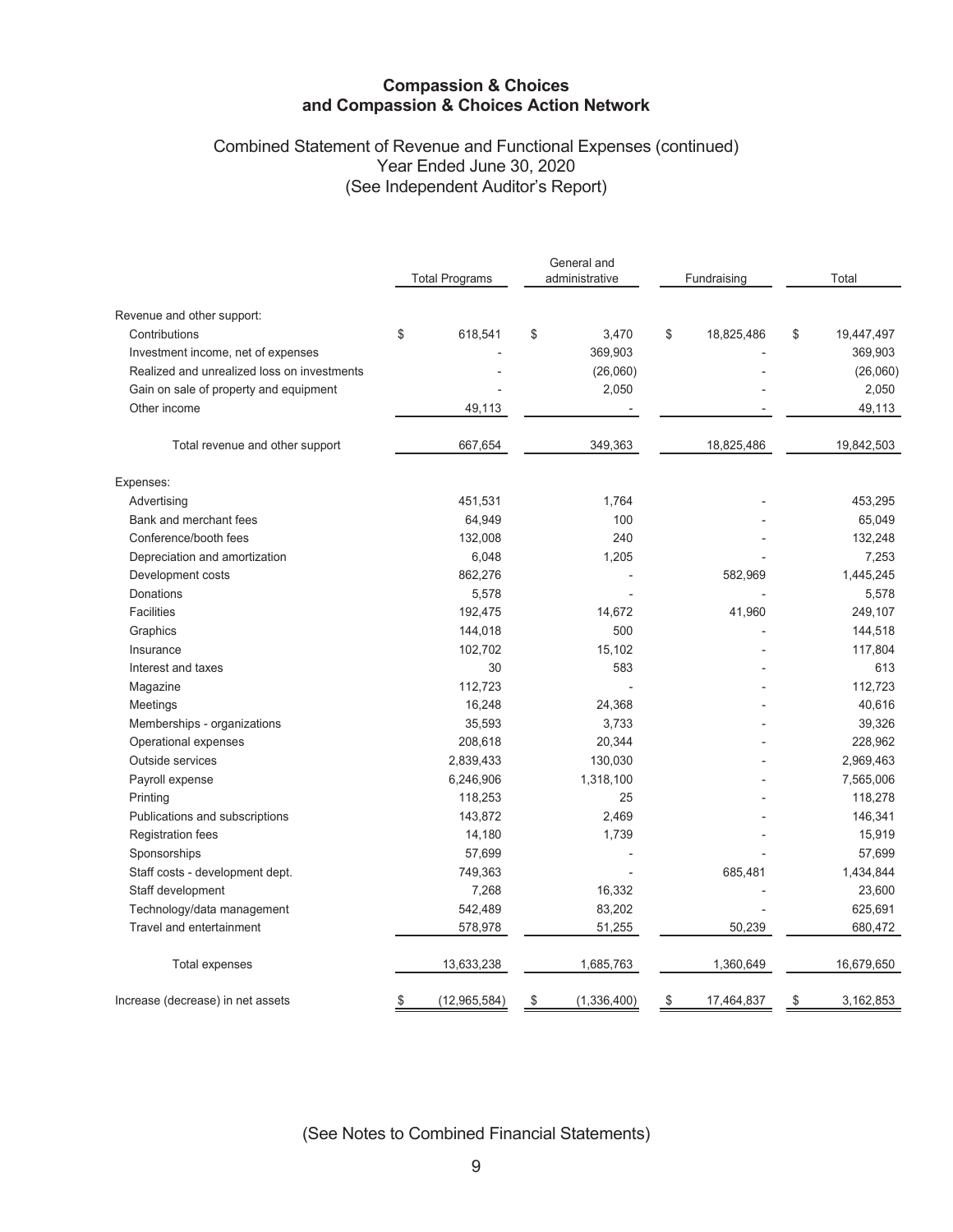### Combined Statement of Revenue and Functional Expenses Year Ended June 30, 2019 (See Independent Auditor's Report)

|                                             |                  | Grassroots       |                     |                         |  |  |
|---------------------------------------------|------------------|------------------|---------------------|-------------------------|--|--|
|                                             | Direct Lobbying  | Lobbying         | Policy & Litigation | <b>Public Education</b> |  |  |
| Revenue and other support:                  |                  |                  |                     |                         |  |  |
| Contributions                               | \$               | \$               | \$<br>1,424,246     | \$<br>28,650            |  |  |
| Investment income, net of expenses          |                  |                  |                     | 566                     |  |  |
| Realized and unrealized gain on investments |                  |                  |                     |                         |  |  |
| Loss on sale of property and equipment      |                  |                  | (1,633)             | (9, 478)                |  |  |
| Other income                                |                  |                  |                     | 1,620                   |  |  |
| Total revenue and other support             |                  |                  | 1,422,613           | 21,358                  |  |  |
|                                             |                  |                  |                     |                         |  |  |
| Expenses:                                   |                  |                  |                     |                         |  |  |
| Advertising                                 | 33,224           | 301              | 500                 | 123,249                 |  |  |
| Bank and merchant fees                      |                  |                  |                     | 40,547                  |  |  |
| Conference/booth fees                       | 1,515            | 329              | 2,070               |                         |  |  |
| Depreciation and amortization               |                  |                  | 501                 | 2,909                   |  |  |
| Development costs                           |                  |                  |                     | 703,974                 |  |  |
| Donations                                   |                  |                  | 1,895               | 200                     |  |  |
| <b>Facilities</b>                           |                  |                  | 29,809              | 46,663                  |  |  |
| Graphics                                    | 700              |                  | 42                  | 28,040                  |  |  |
| Insurance                                   |                  |                  | 7,558               | 31,312                  |  |  |
| Interest and taxes                          |                  |                  | 17                  | 133                     |  |  |
| Magazine                                    |                  |                  |                     | 76,943                  |  |  |
| Meetings                                    |                  |                  | 1,235               | 13,866                  |  |  |
| Memberships - organizations                 |                  |                  | 2,586               | 13,725                  |  |  |
| Operational expenses                        | 3,181            | 4,514            | 13,496              | 83,760                  |  |  |
| Outside services                            | 325,911          | 19,325           | 1,454,486           | 308,697                 |  |  |
| Payroll expense                             | 95,782           | 99,625           | 412,172             | 1,850,720               |  |  |
| Printing                                    | 2,196            | 985              |                     | 109,205                 |  |  |
| Publications and subscriptions              |                  |                  | 51,653              | 31,780                  |  |  |
| Registration fees                           |                  |                  |                     | 26,957                  |  |  |
| Sponsorships                                |                  |                  | 10,000              |                         |  |  |
| Staff costs - development dept.             |                  |                  |                     | 625,448                 |  |  |
| Staff development                           |                  |                  | 1,145               | 786                     |  |  |
| Technology/data management                  |                  |                  | 29,700              | 357,388                 |  |  |
| Travel and entertainment                    | 41,488           | 24,591           | 50,598              | 133,224                 |  |  |
| Total expenses                              | 503,997          | 149,670          | 2,069,463           | 4,609,526               |  |  |
| Increase (decrease) in net assets           | \$<br>(503, 997) | \$<br>(149, 670) | (646, 850)<br>\$    | (4, 588, 168)<br>\$     |  |  |

(continued) (See Notes to Combined Financial Statements)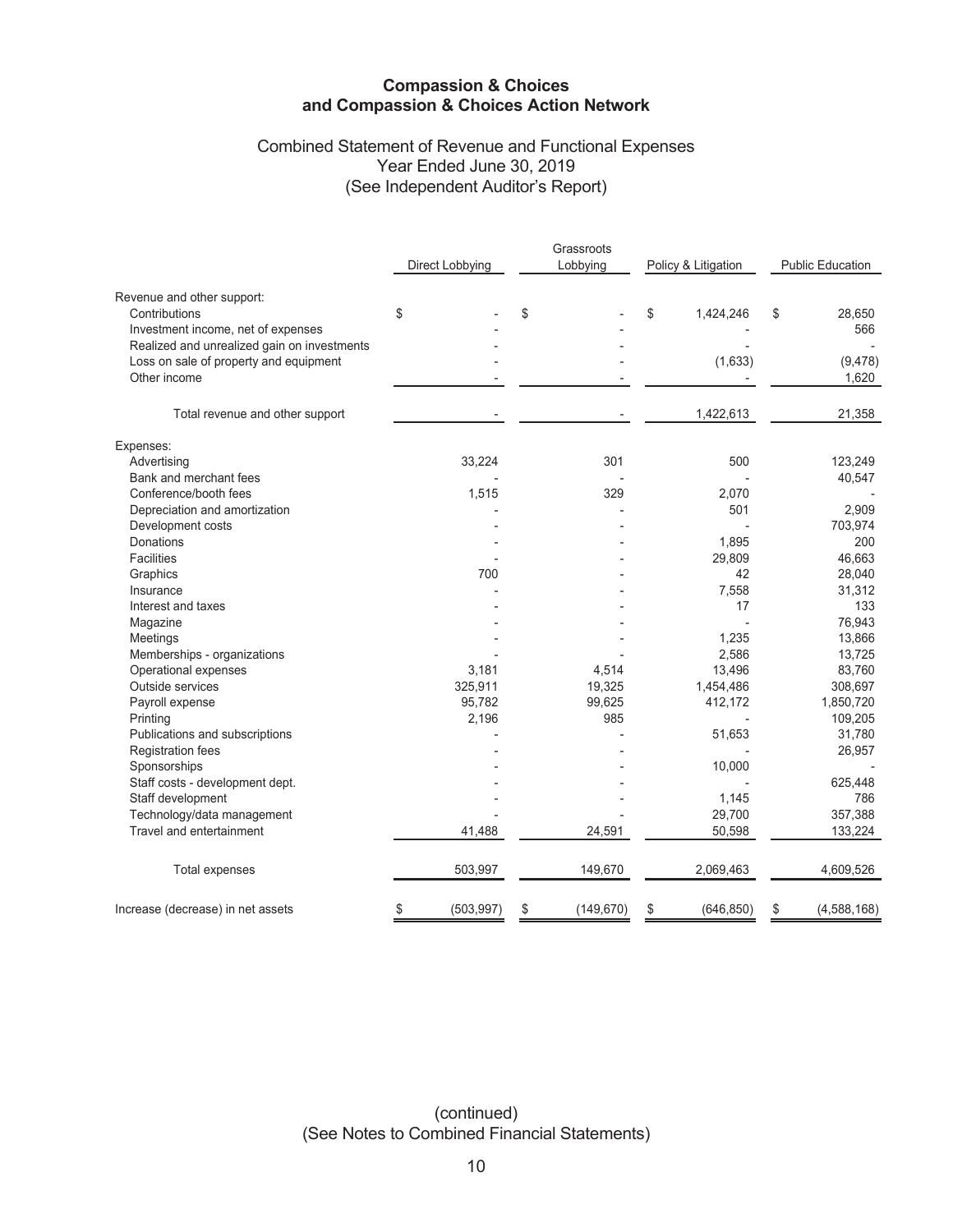## Combined Statement of Revenue and Functional Expenses (continued) Year Ended June 30, 2019 (See Independent Auditor's Report)

|                                             | Advocacy          | Integrated<br>Programs | <b>Total Programs</b> |                |  |
|---------------------------------------------|-------------------|------------------------|-----------------------|----------------|--|
| Revenue and other support:                  |                   |                        |                       |                |  |
| Contributions                               | \$<br>1,000       | \$<br>990              | \$                    | 1,454,886      |  |
| Investment income, net of expenses          |                   |                        |                       | 566            |  |
| Realized and unrealized gain on investments |                   |                        |                       |                |  |
| Loss on sale of property and equipment      | (6, 577)          | (3, 126)               |                       | (20, 814)      |  |
| Other income                                | 34,413            |                        |                       | 36,033         |  |
| Total revenue and other support             | 28,836            | (2, 136)               |                       | 1,470,671      |  |
| Expenses:                                   |                   |                        |                       |                |  |
| Advertising                                 | 104,760           | 19,990                 |                       | 282,024        |  |
| Bank and merchant fees                      |                   |                        |                       | 40,547         |  |
| Conference/booth fees                       | 36,640            | 101,131                |                       | 141,685        |  |
| Depreciation and amortization               | 2,018             | 959                    |                       | 6,387          |  |
| Development costs                           | 90                |                        |                       | 704,064        |  |
| Donations                                   | 200               | 9,200                  |                       | 11,495         |  |
| <b>Facilities</b>                           | 26,991            | 20,923                 |                       | 124,386        |  |
| Graphics                                    | 6,137             | 9,159                  |                       | 44,078         |  |
| Insurance                                   | 21,728            | 34,034                 |                       | 94,632         |  |
| Interest and taxes                          | 1,765             | 563                    |                       | 2,478          |  |
| Magazine                                    | 28                |                        |                       | 76,971         |  |
| Meetings                                    | 8,763             | 7,348                  |                       | 31,212         |  |
| Memberships - organizations                 | 1,399             | 3,766                  |                       | 21,476         |  |
| Operational expenses                        | 102,933           | 27,731                 |                       | 235,615        |  |
| Outside services                            | 858,296           | 235,155                |                       | 3,201,870      |  |
| Payroll expense                             | 1,981,768         | 773,980                |                       | 5,214,047      |  |
| Printing                                    | 11,927            | 2,232                  |                       | 126,545        |  |
| Publications and subscriptions              | 2,706             | 2,109                  |                       | 88,248         |  |
| <b>Registration fees</b>                    | 4,113             | 550                    |                       | 31,620         |  |
| Sponsorships                                | 2,531             | 6,750                  |                       | 19,281         |  |
| Staff costs - development dept.             |                   |                        |                       | 625,448        |  |
| Staff development                           | 675               | 4,408                  |                       | 7,014          |  |
| Technology/data management                  | 121,928           | 55,853                 |                       | 564,869        |  |
| Travel and entertainment                    | 142,290           | 109,487                |                       | 501,678        |  |
| Total expenses                              | 3,439,686         | 1,425,328              |                       | 12,197,670     |  |
| Increase (decrease) in net assets           | \$<br>(3,410,850) | \$<br>(1,427,464)      | \$                    | (10, 726, 999) |  |

(continued) (See Notes to Combined Financial Statements)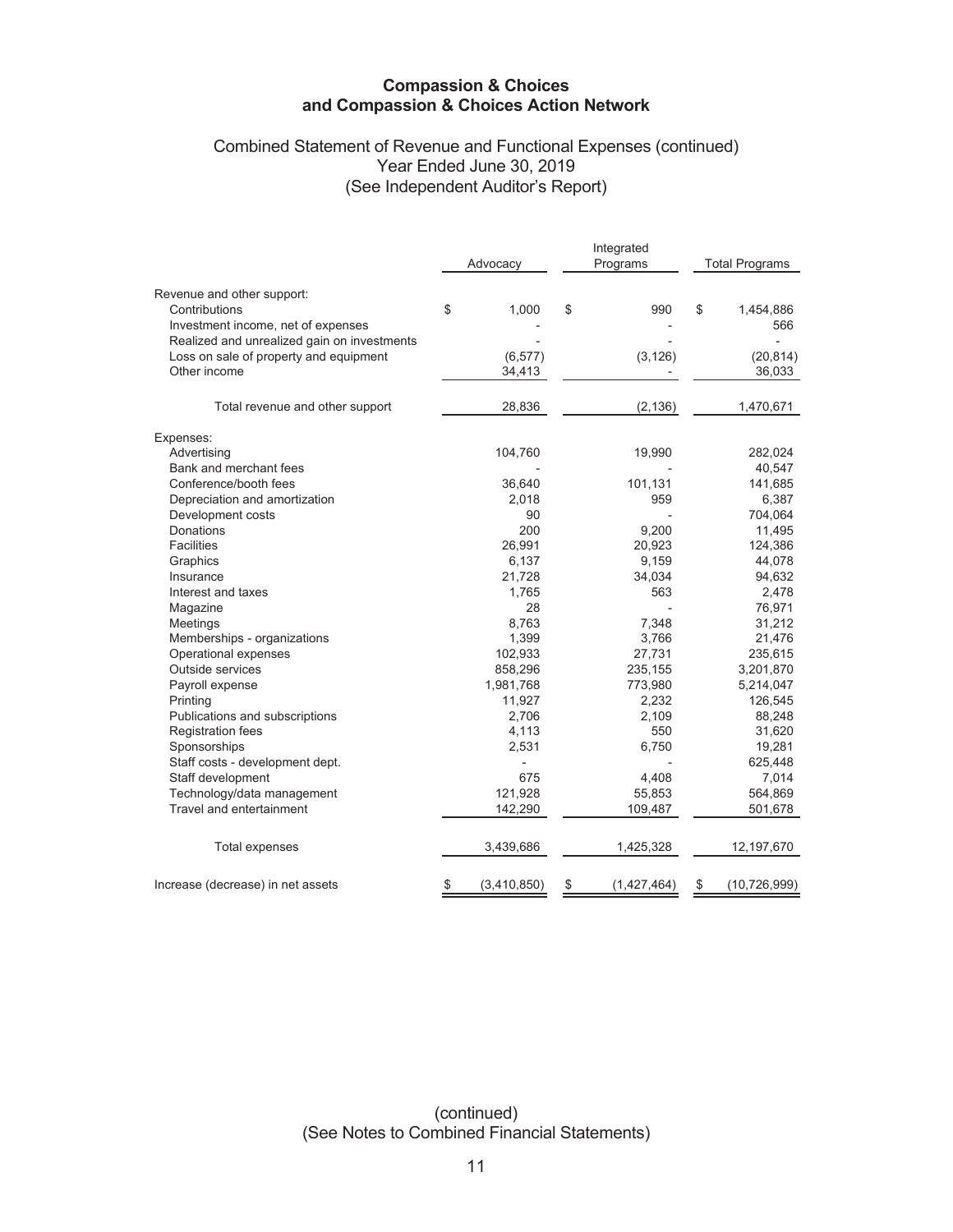## Combined Statement of Revenue and Functional Expenses (continued) Year Ended June 30, 2019 (See Independent Auditor's Report)

|                                             |                       | General and       |    |             |                  |  |
|---------------------------------------------|-----------------------|-------------------|----|-------------|------------------|--|
|                                             | <b>Total Programs</b> | administrative    |    | Fundraising | Total            |  |
| Revenue and other support:                  |                       |                   |    |             |                  |  |
| Contributions                               | \$<br>1,454,886       | \$<br>6,600       | \$ | 12,862,616  | \$<br>14,324,102 |  |
| Investment income, net of expenses          | 566                   | 273,614           |    |             | 274,180          |  |
| Realized and unrealized gain on investments |                       | 338,249           |    |             | 338,249          |  |
| Loss on sale of property and equipment      | (20, 814)             | (5,928)           |    |             | (26, 742)        |  |
| Other income                                | 36,033                | 15,981            |    | 471,421     | 523,435          |  |
| Total revenue and other support             | 1,470,671             | 628,516           |    | 13,334,037  | 15,433,223       |  |
|                                             |                       |                   |    |             |                  |  |
| Expenses:                                   |                       |                   |    |             |                  |  |
| Advertising                                 | 282,024               | 1,867             |    |             | 283,891          |  |
| Bank and merchant fees                      | 40,547                |                   |    |             | 40,547           |  |
| Conference/booth fees                       | 141,685               | 3,698             |    |             | 145,383          |  |
| Depreciation and amortization               | 6,387                 | 1,227             |    |             | 7,614            |  |
| Development costs                           | 704,064               | 38                |    | 501,589     | 1,205,691        |  |
| Donations                                   | 11,495                | 40                |    |             | 11,535           |  |
| Facilities                                  | 124,386               | 15,942            |    | 19,957      | 160,285          |  |
| Graphics                                    | 44,078                | 150               |    |             | 44,228           |  |
| Insurance                                   | 94,632                | 12,557            |    |             | 107,189          |  |
| Interest and taxes                          | 2,478                 | 347               |    |             | 2,825            |  |
| Magazine                                    | 76,971                |                   |    |             | 76,971           |  |
| Meetings                                    | 31,212                | 39,598            |    |             | 70,810           |  |
| Memberships - organizations                 | 21,476                | 341               |    |             | 21,817           |  |
| Operational expenses                        | 235,615               | 26,841            |    |             | 262,456          |  |
| Outside services                            | 3,201,870             | 126,689           |    |             | 3,328,559        |  |
| Payroll expense                             | 5,214,047             | 1,270,064         |    |             | 6,484,111        |  |
| Printing                                    | 126,545               | 3,018             |    |             | 129,563          |  |
| Publications and subscriptions              | 88,248                | 5,831             |    |             | 94,079           |  |
| <b>Registration fees</b>                    | 31,620                | 142               |    |             | 31,762           |  |
| Sponsorships                                | 19,281                |                   |    |             | 19,281           |  |
| Staff costs - development dept.             | 625,448               |                   |    | 625,448     | 1,250,896        |  |
| Staff development                           | 7,014                 | 3,937             |    |             | 10,951           |  |
| Technology/data management                  | 564,869               | 68,833            |    |             | 633,702          |  |
| Travel and entertainment                    | 501,678               | 55,246            |    | 57,946      | 614,870          |  |
| Total expenses                              | 12,197,670            | 1,636,406         |    | 1,204,940   | 15,039,016       |  |
| Increase (decrease) in net assets           | \$<br>(10, 726, 999)  | \$<br>(1,007,890) | \$ | 12,129,097  | \$<br>394,207    |  |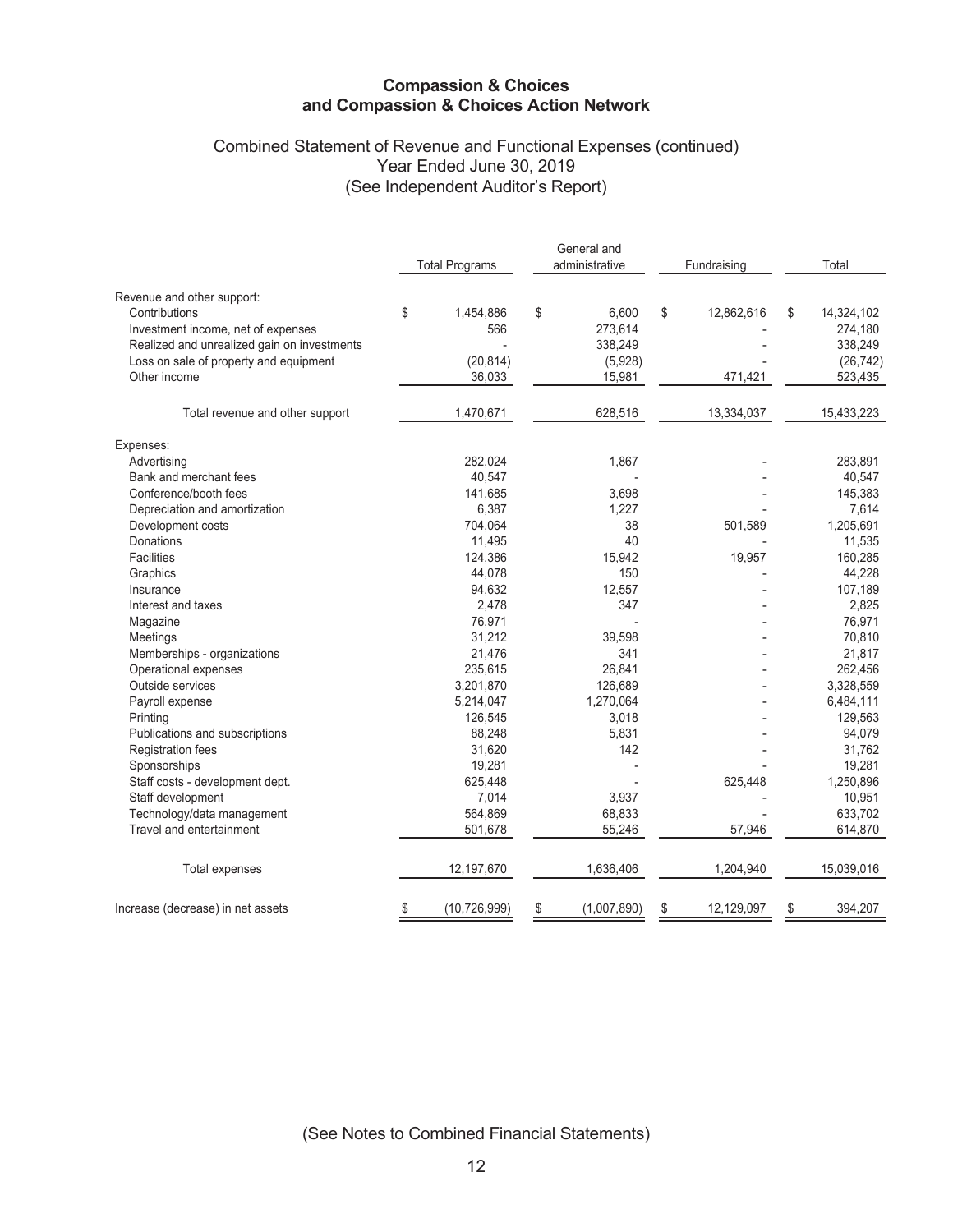Combined Statements of Cash Flows Years Ended June 30, 2020 and 2019 (See Independent Auditor's Report)

| 16,428,302    |
|---------------|
| (15,019,309)  |
| 274,180       |
|               |
| 1,683,173     |
|               |
| 4,469,411     |
|               |
| 219           |
| (6,639,187)   |
| 11,758        |
| (2, 157, 799) |
|               |
|               |
|               |
|               |
|               |
| 33,006        |
| (60, 706)     |
| (27, 700)     |
| (502, 326)    |
| 1,440,865     |
| 938,539       |
|               |
|               |
|               |
|               |
|               |

(continued) (See Notes to Combined Financial Statements)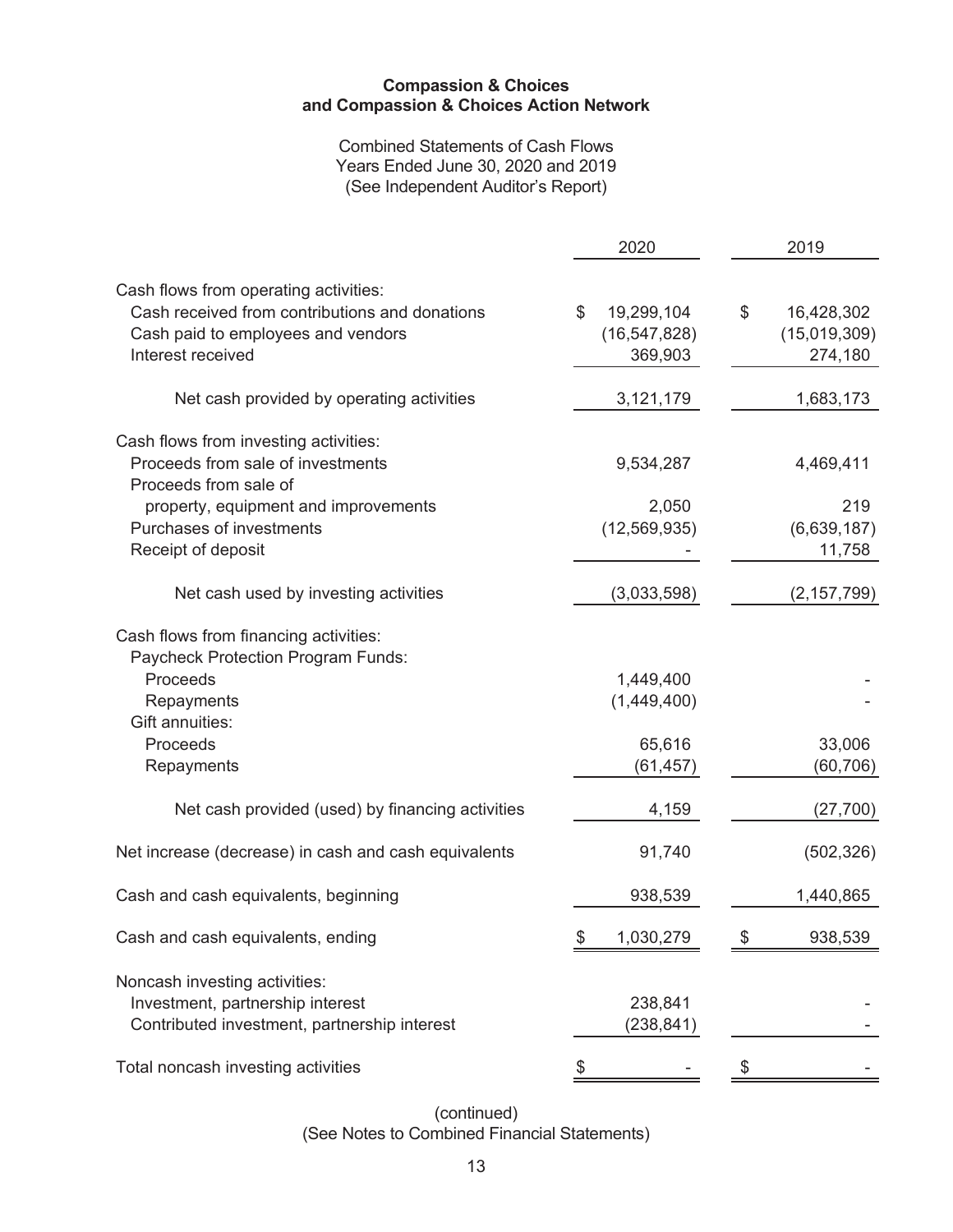### Combined Statements of Cash Flows (continued) Years Ended June 30, 2020 and 2019 (See Independent Auditor's Report)

|                                                                                                                                                                                                                        |                | 2020                                     |               | 2019                                       |
|------------------------------------------------------------------------------------------------------------------------------------------------------------------------------------------------------------------------|----------------|------------------------------------------|---------------|--------------------------------------------|
| Cash flows from operating activities:<br>Change in net assets                                                                                                                                                          | $\mathfrak{S}$ | 3,162,853                                | $\mathcal{L}$ | 394,207                                    |
| Adjustments to reconcile change in net assets<br>to net cash provided (used) by operating activities:                                                                                                                  |                |                                          |               |                                            |
| Depreciation and amortization<br>Decrease in allowance for doubtful accounts<br>Unrealized (gain) loss on investments<br>(Gain) loss on sale of property and equipment<br>Contributed investment, partnership interest |                | 7,253<br>26,060<br>(2,050)<br>(238, 841) |               | 7,614<br>(7,500)<br>(338, 248)<br>26,742   |
| (Increase) decrease in:<br>Unconditional promises to give<br>Prepaid expenses and other<br>Beneficial interest in charitable remainder trusts<br>Other current assets                                                  |                | 47,360<br>(116, 516)<br>(5,908)<br>(117) |               | 1,591,500<br>(3, 407)<br>(2, 499)<br>(735) |
| Increase (decrease) in:<br>Accounts payable<br>Accrued expenses                                                                                                                                                        |                | 80,701<br>160,384                        |               | (46, 166)<br>61,665                        |
| Net cash provided by operating activities                                                                                                                                                                              | \$             | 3,121,179                                | \$            | 1,683,173                                  |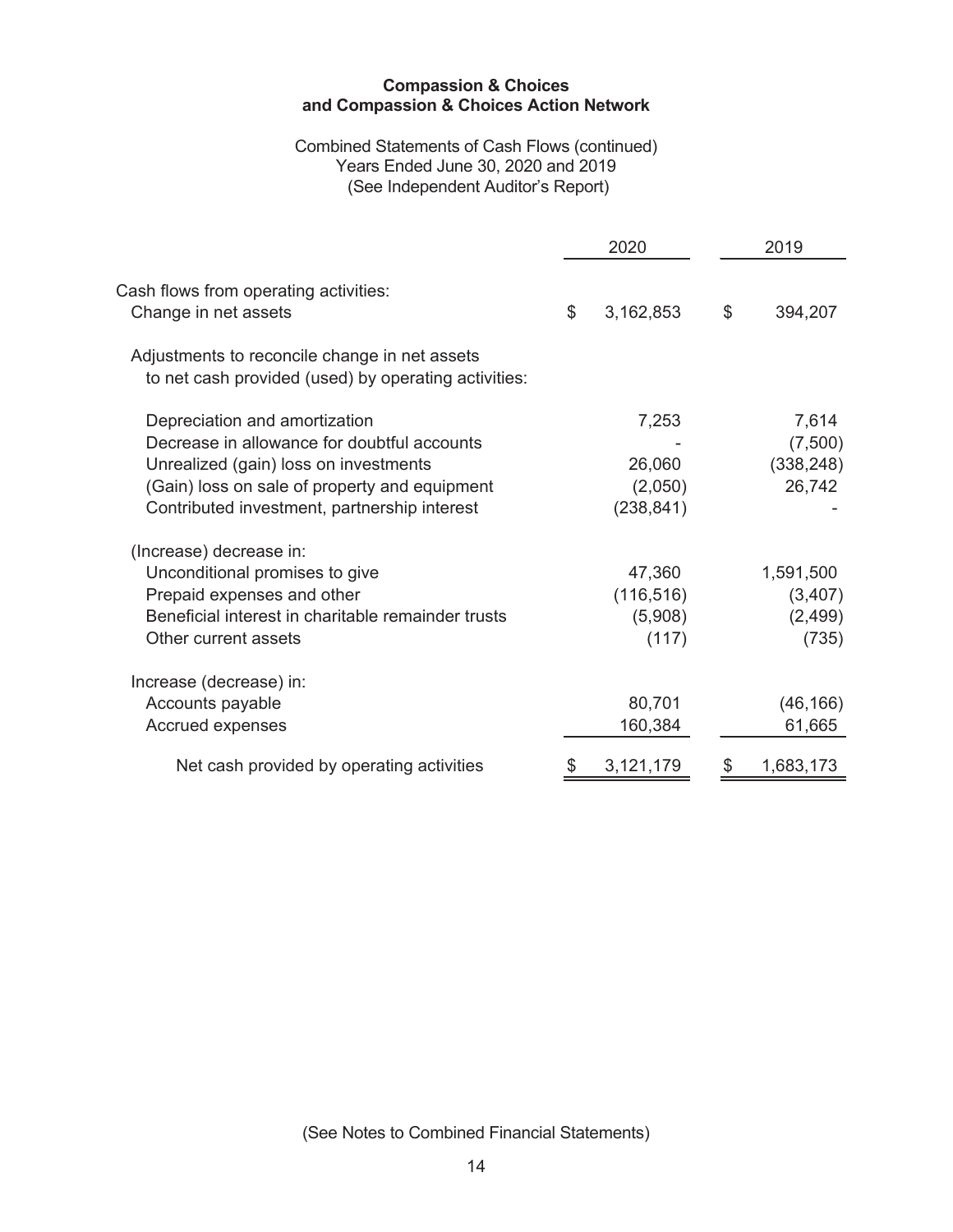Notes to Combined Financial Statements Years Ended June 30, 2020 and 2019 (See Independent Auditor's Report)

## **1. Nature of Operations and Summary of Significant Accounting Policies**

#### Nature of operations

Compassion & Choices, which has been granted not-for-profit status under Internal Revenue Code Section 501(c)(3), works to advance patients' rights through laws that allow mentally competent, terminally ill adults the legal choice of physician aid-in-dying. Compassion & Choices seeks to achieve this goal by advocating patients' rights, educating the public about the issues surrounding physician aid-in-dying, and empowering patients so they can make informed choices.

Compassion & Choices Action Network is a not-for-profit organization with a 501(c)(4) status under the Internal Revenue Code Section, whose mission is to advance education on end-of-life choices through promoting memberships and periodicals. Compassion & Choices Action Network's mission is also to engage in programs to advance legislation which will permit terminally ill individuals of sound mind to receive physician aid-in-dying. Compassion & Choices Action Network has independently governed chapters which are located throughout the United States.

The two Organizations are considered to be under common control as defined by accounting principles generally accepted in the United States ("U.S. GAAP") based on financial control and/or joint operating agreements. As such, the financial operations of the two Organizations are presented as combined financial statements for the years ended June 30, 2020 and 2019.

Funding is received through donations from individuals, businesses and organizations.

#### Basis of presentation

The combined financial statements are prepared using the accrual method of accounting under U.S. GAAP whereby income is reported as earned and expenses reported as incurred.

The combined financial statements have been prepared in accordance with U.S. GAAP, which requires the Organizations to report information regarding its combined financial position and activities according to the following net asset classifications:

• Net assets without donor restrictions: Net assets that are not subject to donor-imposed restrictions and may be expended for any purpose in performing the primary objectives of the Organizations in accordance with the limitations of the charter and bylaws. These net assets may be used at the discretion of the Organizations' management and the Board of Directors. Decreases in net assets without donor restrictions generally result from expenses incurred for program and supporting services conducted by the Organizations.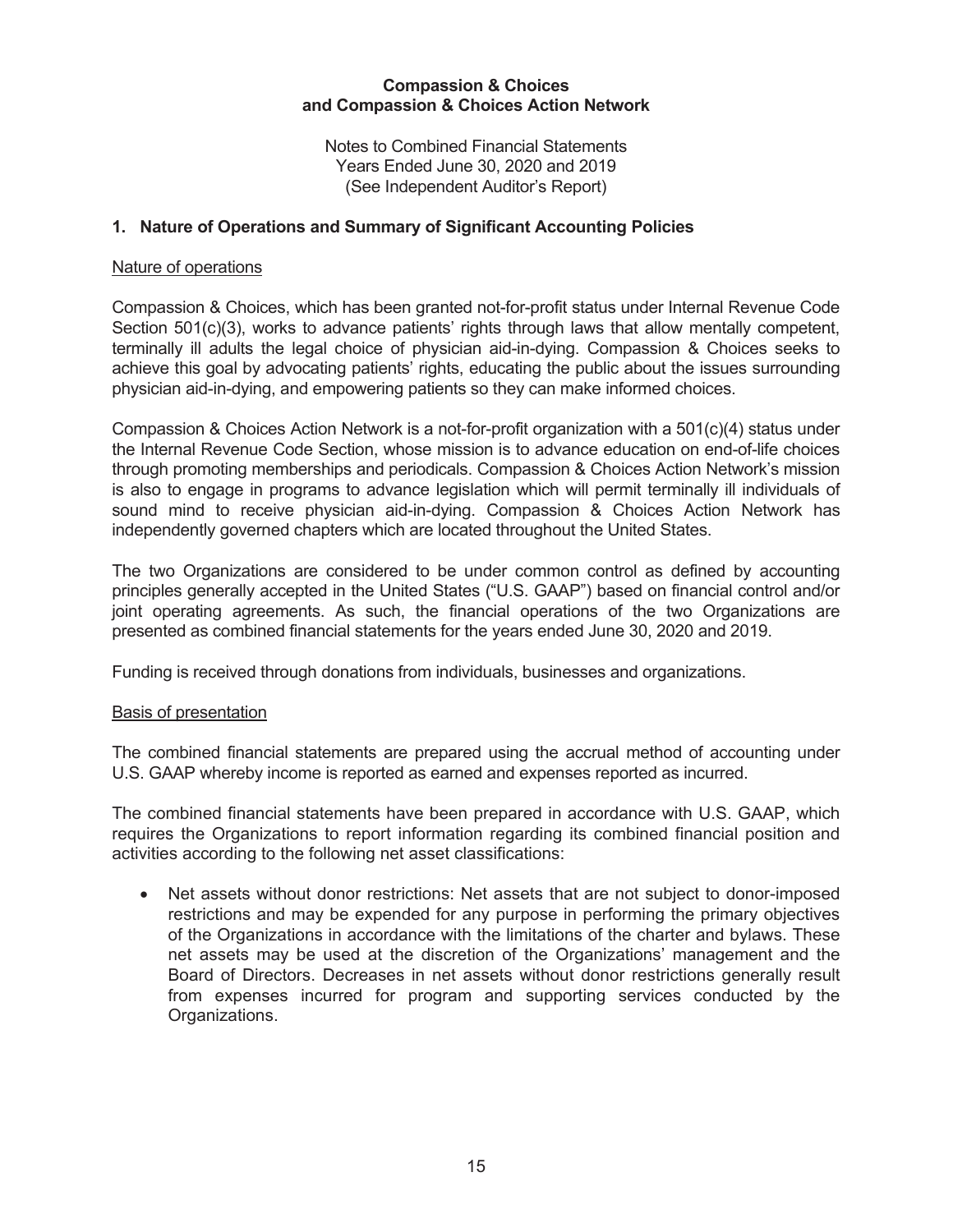Notes to Combined Financial Statements Years Ended June 30, 2020 and 2019 (See Independent Auditor's Report)

### **1. Nature of Operations and Summary of Significant Accounting Policies (continued)**

#### Basis of presentation (continued)

• Net assets with donor restrictions: Net assets subject to stipulations imposed by donors and grantors. Some donor restrictions are temporary in nature; those restrictions will be met by actions of the Organizations or by the passage of time. Other donor restrictions are perpetual in nature, whereby the donor has stipulated the funds be maintained in perpetuity. The Organizations have no funds held in perpetuity as of June 30, 2020 and 2019.

Donor restricted contributions are reported as increases in net assets with donor restrictions. When a restriction expires, net assets are reclassified from net assets with donor restrictions to net assets without donor restrictions in the combined statements of activities and changes in net assets.

#### Use of estimates in the preparation of combined financial statements

The preparation of combined financial statements in the conformity with U.S. GAAP requires management to make estimates and assumptions that affect the reported amounts of combined assets and liabilities and disclosure of contingent assets and liabilities at the date of the combined financial statements and the reported amounts of combined revenues and expenses during the reporting period. Actual results could differ from those estimates.

#### Cash and cash equivalents

The Organizations consider all highly liquid investments with a maturity of three months or less when purchased to be cash equivalents. The Organizations maintain cash in bank deposit accounts at various financial institutions in which the deposits are guaranteed by the Federal Deposit Insurance Corporation ("FDIC").

The operating accounts of the Organizations are held at institutions that provide insurance up to \$250,000 per FDIC-insured depository institution. Under Financial Accounting Standards Board Accounting Standards Codification ("FASB ASC") Topic 825, *Financial Instruments,* identifies such accounts as a concentration of credit risk requiring disclosure regardless of the degree of risk. Risk related to deposits held outside of institutions participating in the above program is managed by maintaining deposits with high quality financial institutions. As of June 30, 2020 and 2019, the cash accounts maintained exceeded federally insured limits by approximately \$268,700 and \$471,900, respectively. The Organizations have not experienced any losses in these accounts and do not believe they are exposed to any significant credit risk on cash and cash equivalents.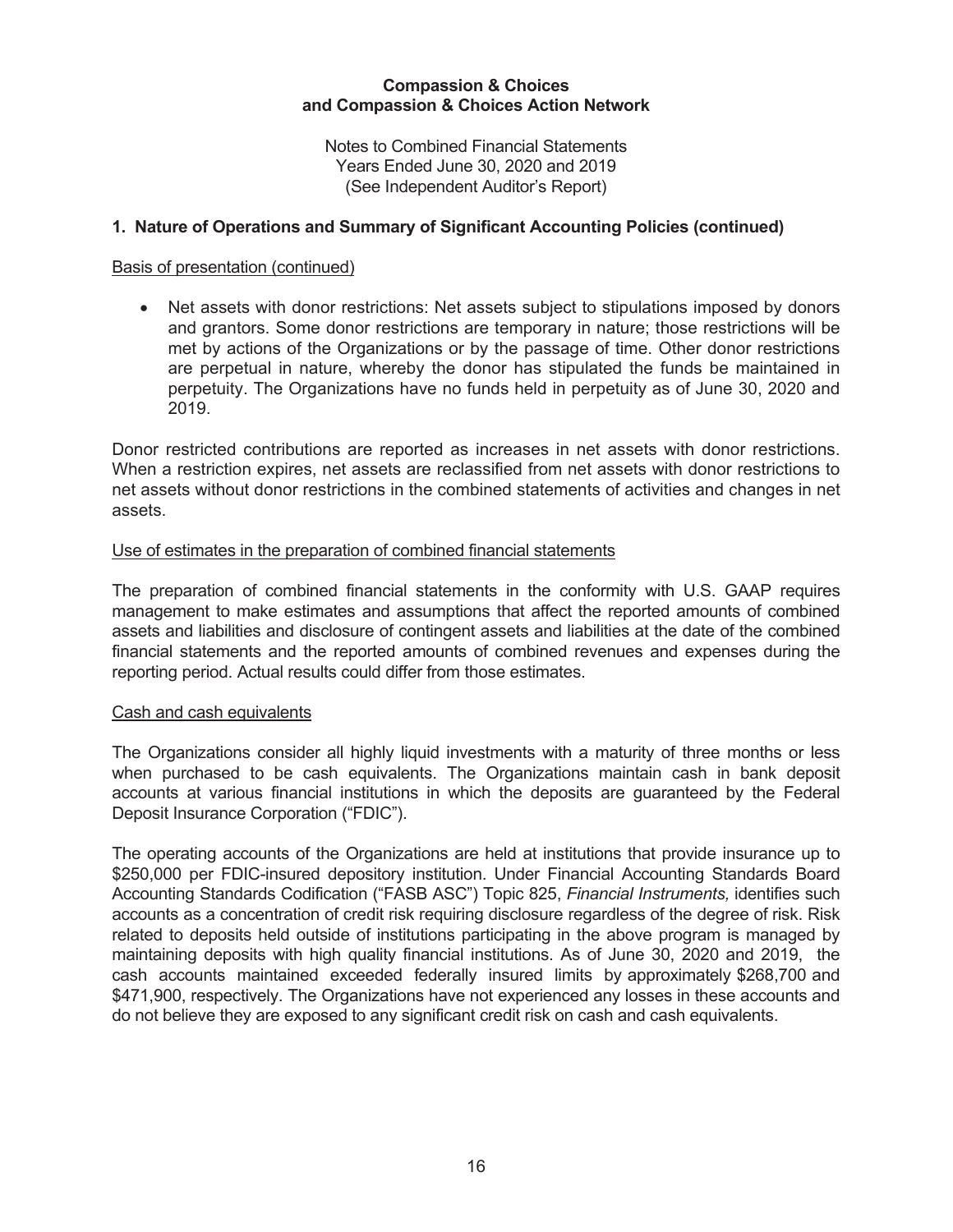Notes to Combined Financial Statements Years Ended June 30, 2020 and 2019 (See Independent Auditor's Report)

### **1. Nature of Operations and Summary of Significant Accounting Policies (continued)**

#### Investments

Investments in marketable securities with readily determinable fair values and all investments in debt securities are stated at their fair values in the combined statements of financial position. Realized and unrealized gains and losses are included in the combined statements of activities and changes in net assets. Donated investments are reflected as contributions at their market values at date of receipt.

#### Property, equipment and improvements

Property, equipment and improvements are recorded at acquisition cost with donated property and equipment recorded at estimated fair market value. When items are disposed, the cost and related depreciation and amortization are removed from the accounts, with gains or losses on disposal recorded. Depreciation and amortization is computed by the straight-line method over the estimated useful lives of the assets ranging from three to thirty-nine years, and the shorter of the estimated useful life or the related lease term for leasehold improvements. Maintenance and repairs are included as expenses when incurred.

Total depreciation and amortization expense was approximately \$7,300 and \$7,600 for the years ended June 30, 2020 and 2019, respectively.

### Intangible assets

The Organizations account for intangible assets using Subtopic 350-30 of the FASB ASC *Intangibles – Goodwill and Other*. Effective January 1, 2014, the Organizations have adopted the guidance of FASB Accounting Standards Update 2014-02 "Intangibles – Goodwill and Other". Prior to the adoption of this guidance, intangible assets with infinite lives were not amortized, but rather tested for impairment annually or more frequently if circumstances indicate that impairment may exist. Intangible assets with finite useful lives were amortized either on a straight-line basis over the asset's estimated useful life or on a basis that reflects the pattern in which the economic benefits of the intangible assets are realized. Upon adoption of the above guidance from FASB ASU 2014-02, intangible assets identified as goodwill are amortized on a straight-line basis over ten years or less based on the appropriate useful life. Goodwill is tested for impairment if circumstances change that indicate the fair value of the acquired entity may be below its carrying value. Intangible assets specifically identified with finite useful lives are accounted for as before.

As of June 30, 2020 and 2019, intangible assets are comprised of domain names purchased during 2014 and prior years at a total cost of \$20,000. They are being amortized on a straightline basis over fifteen years and reflect accumulated amortization of \$10,486 and \$9,236 as of June 30, 2020 and 2019, respectively.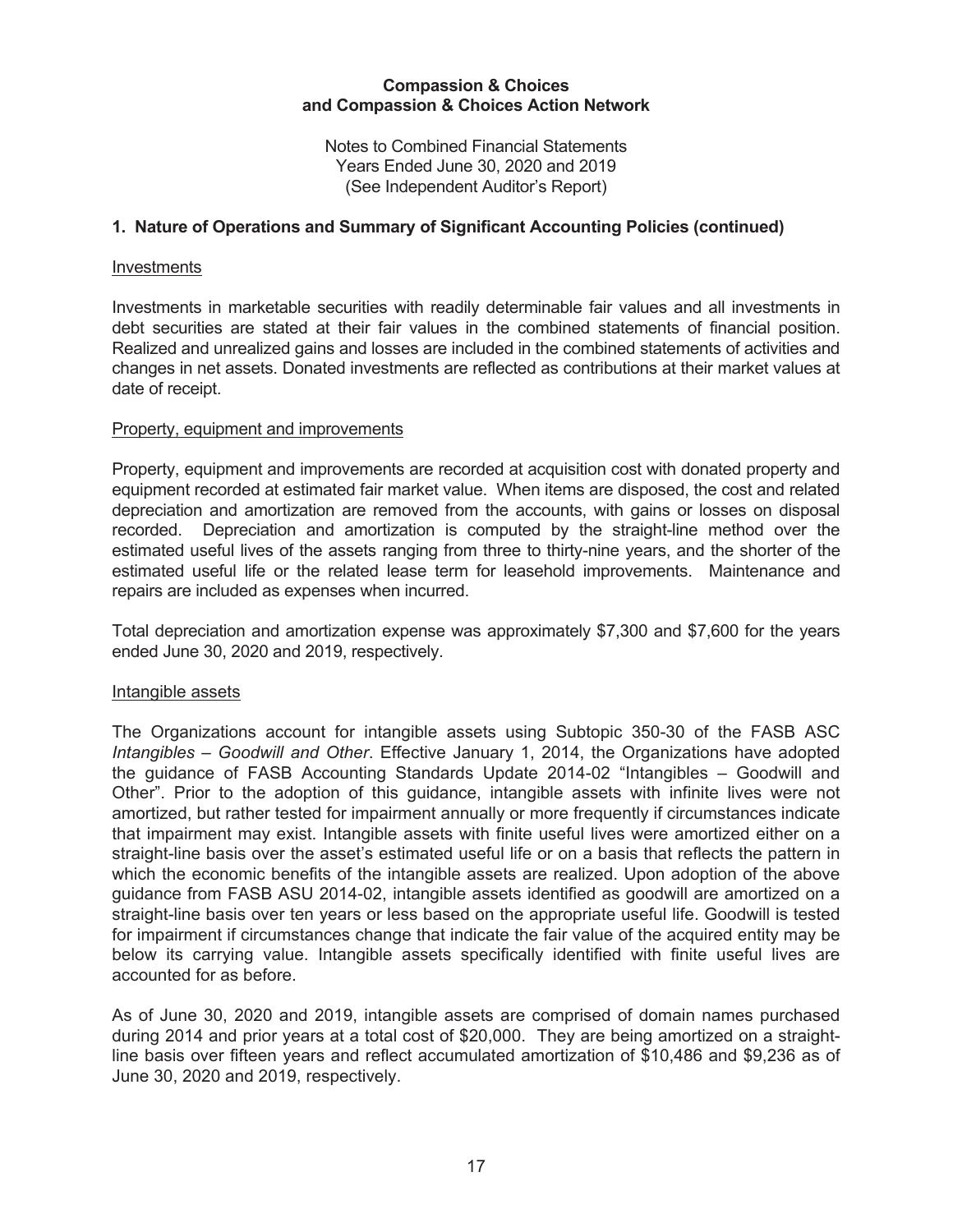Notes to Combined Financial Statements Years Ended June 30, 2020 and 2019 (See Independent Auditor's Report)

### **1. Nature of Operations and Summary of Significant Accounting Policies (continued)**

#### Intangible assets (continued)

Future annual amortization amounts to be recognized for the intangible assets based on the applicable useful lives are as follows for years ended after June 30, 2020:

| \$<br>1,097<br>2021<br>1,000<br>2022<br>1,000<br>2023<br>1,000<br>2024<br>1,000<br>2025<br>4,417<br>Thereafter<br>9.514 | Year Ended<br>June 30, | Amount |
|-------------------------------------------------------------------------------------------------------------------------|------------------------|--------|
|                                                                                                                         |                        |        |
|                                                                                                                         |                        |        |
|                                                                                                                         |                        |        |
|                                                                                                                         |                        |        |
|                                                                                                                         |                        |        |
|                                                                                                                         |                        |        |
|                                                                                                                         |                        |        |
|                                                                                                                         |                        |        |

#### **Donations**

The Organizations report gifts of cash and other assets as restricted support if they are received with donor stipulations that limit the use of the donated assets. Gifts of long-lived assets with explicit restrictions that specify how the assets are to be used and gifts of cash or other assets that must be used to acquire long-lived assets are reported as restricted support.

Absent explicit donor stipulations about how long those long-lived assets must be maintained, the Organizations report expirations of donor restrictions when the donated or acquired long-lived assets are placed in service. When a donor restriction expires, that is, when a stipulated time restriction ends or purpose restriction is accomplished, net assets with donor restrictions are reclassified to net assets without donor restrictions and reported in the combined statements of activities and changes in net assets as net assets released from restrictions.

All donations are considered to be available for unrestricted use unless specifically restricted by the donor. Amounts received that are designated for future periods or restricted by the donor for specific purposes are reported as net assets with donor restrictions. When a restriction expires, net assets with donor restrictions are reclassified to net assets without donor restrictions and reported in the combined statements of activities and changes in net assets as net assets released from restrictions.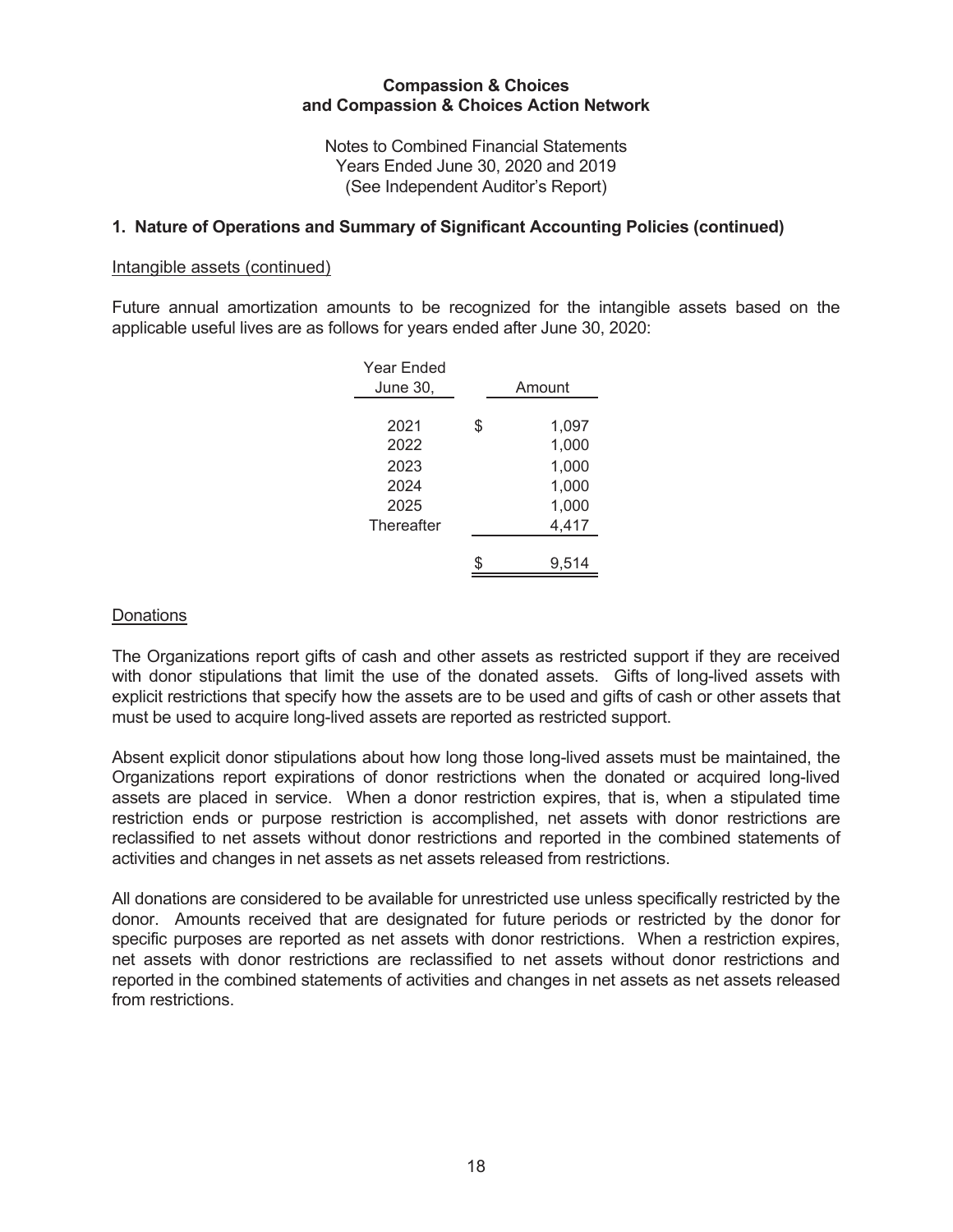Notes to Combined Financial Statements Years Ended June 30, 2020 and 2019 (See Independent Auditor's Report)

### **1. Nature of Operations and Summary of Significant Accounting Policies (continued)**

#### **Contributions**

Contributions are recorded when made, which may be when cash is received or unconditionally promised, or when ownership of donated assets is transferred to the Organizations. Contributions received are recorded as net assets with donor restrictions or without donor restrictions depending on the existence or nature of any donor restrictions. Donated assets are recorded as contributions at their estimated fair value on the date of donation. All contributions are considered available for unrestricted use unless specifically restricted by the donor.

#### Promises to give

Unconditional promises to give are recognized as revenues in the period received and as assets, decreases of liabilities or expenses depending on the form of the benefits received. Promises to give are recorded at net realizable value if expected to be collected in one year and at fair value if expected to be collected in more than one year. Conditional promises to give are recognized when the conditions on which they depend are substantially met.

The Organizations use the allowance method to record uncollectible accounts. The allowance is based on past experience and on specific analysis of the collectability of individual account balances. Management determined there was no allowance for uncollectible accounts as of June 30, 2020 and 2019, respectively.

#### Advertising costs

Advertising costs are charged to operations when incurred.

#### Income taxes

No provision for taxes on earnings has been made in the combined financial statements as Compassion & Choices has qualified as a not-for-profit organization under Section 501(c)(3) of the Internal Revenue Code. Compassion & Choices Action Network qualifies as a not-for-profit organization under Section 501(c)(4) of the Internal Revenue Code. Both entities are only subject to taxes on unrelated business income; however, neither entity had any unrelated business income during the years ended June 30, 2020 and 2019.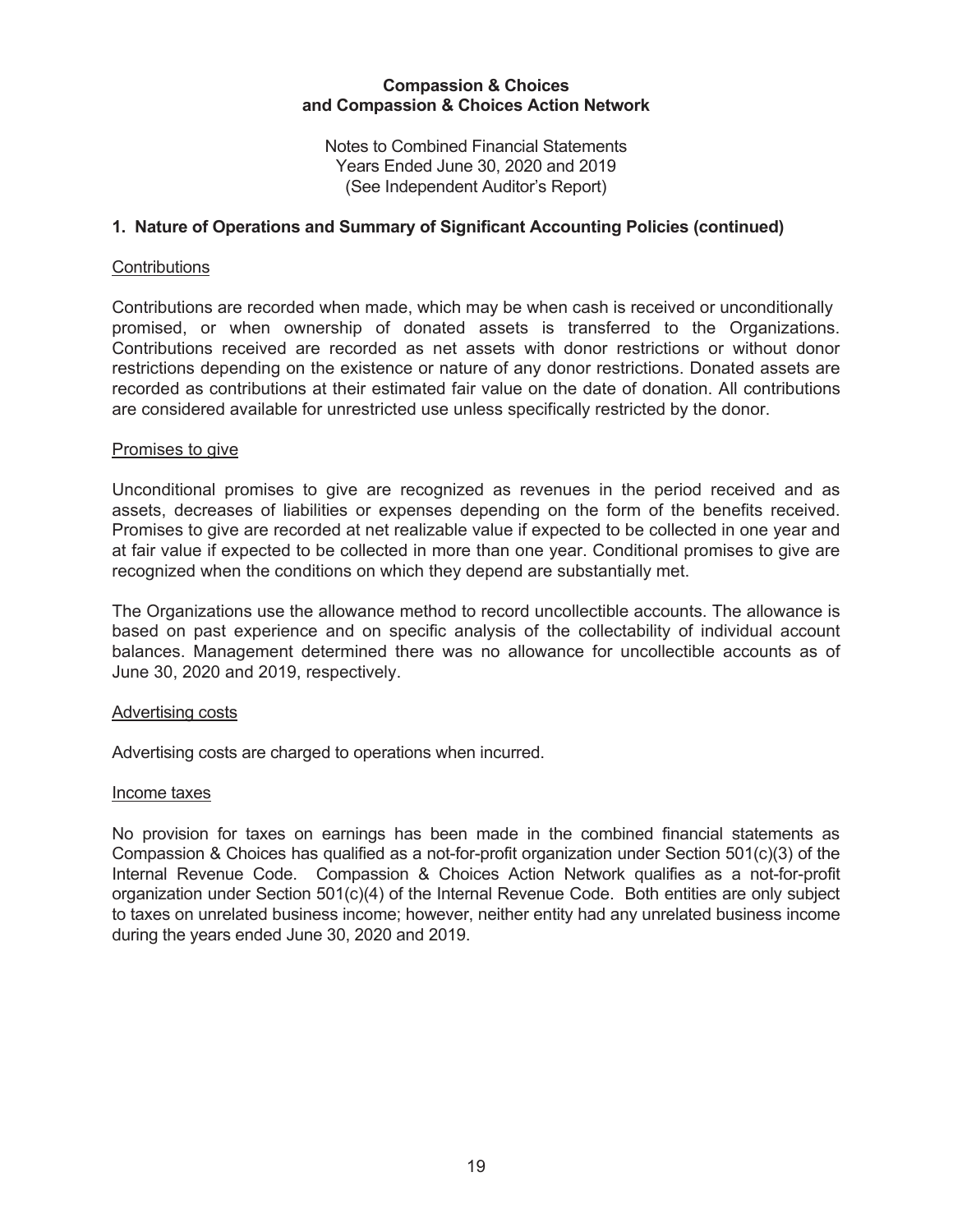Notes to Combined Financial Statements Years Ended June 30, 2020 and 2019 (See Independent Auditor's Report)

### **1. Nature of Operations and Summary of Significant Accounting Policies (continued)**

#### Functional allocation of expenses

The costs of providing various programs and supporting services have been summarized on a functional basis in the combined statements of activities and changes in net assets. Accordingly, certain costs have been allocated among program and supporting services benefitted. The combined statements of functional expenses provide a detail of the natural classifications of those functional expenses and are determined by management on an equitable and rational basis. The combined financial statements report certain categories of expenses that are attributed to more than one program or supporting function. Therefore, expenses require allocation on a reasonable basis that is consistently applied. The expenses that are allocated include salaries and benefits, outside services, development costs, travel and entertainment, technology/data management, and other expenses that are allocated on the basis of use and time for the expenses, as well as personnel costs that are allocated on the basis of estimates of time and effort.

#### Fair value measurements

The Organizations record its investments at fair value. Fair value represents the price that would be received to sell an asset or paid to transfer a liability in an orderly transaction between market participants at the measurement date. The Organizations utilize valuation techniques to maximize the use of observable inputs and minimize the use of unobservable inputs. Inputs are broadly defined as assumptions market participants would use in pricing an asset or liability. Assets and liabilities recorded at fair value are categorized within the fair value hierarchy based on the level of judgment associated with the inputs used to measure their value. The hierarchy for measuring fair value prioritizes the inputs to valuation techniques used to measure fair value and gives the highest priority to unadjusted quoted prices for securities traded in active markets (level 1) and the lowest priority to unobservable inputs (level 3). The asset or liability's fair value measurement level within the fair value hierarchy is based on the lowest level of any input that is significant to the fair value measurement. The three levels of the fair value hierarchy are as follows:

Level 1 – Inputs to the valuation methodology are unadjusted quoted prices for identical assets or liabilities in active markets that the Organizations have the ability to access.

Level 2 – Inputs to the valuation methodology include a) quoted prices for similar assets or liabilities in active markets; b) quoted prices for identical or similar assets or liabilities in inactive markets; c) inputs other than quoted prices that are observable for the asset or liability; and d) inputs that are derived principally from or corroborated by observable market data by correlation or other means. If the asset or liability has a specified (contractual) term, the level 2 input must be observable for substantially the full term of the asset or liability.

Level 3 – Inputs to the valuation methodology are unobservable and significant to the fair value measurement.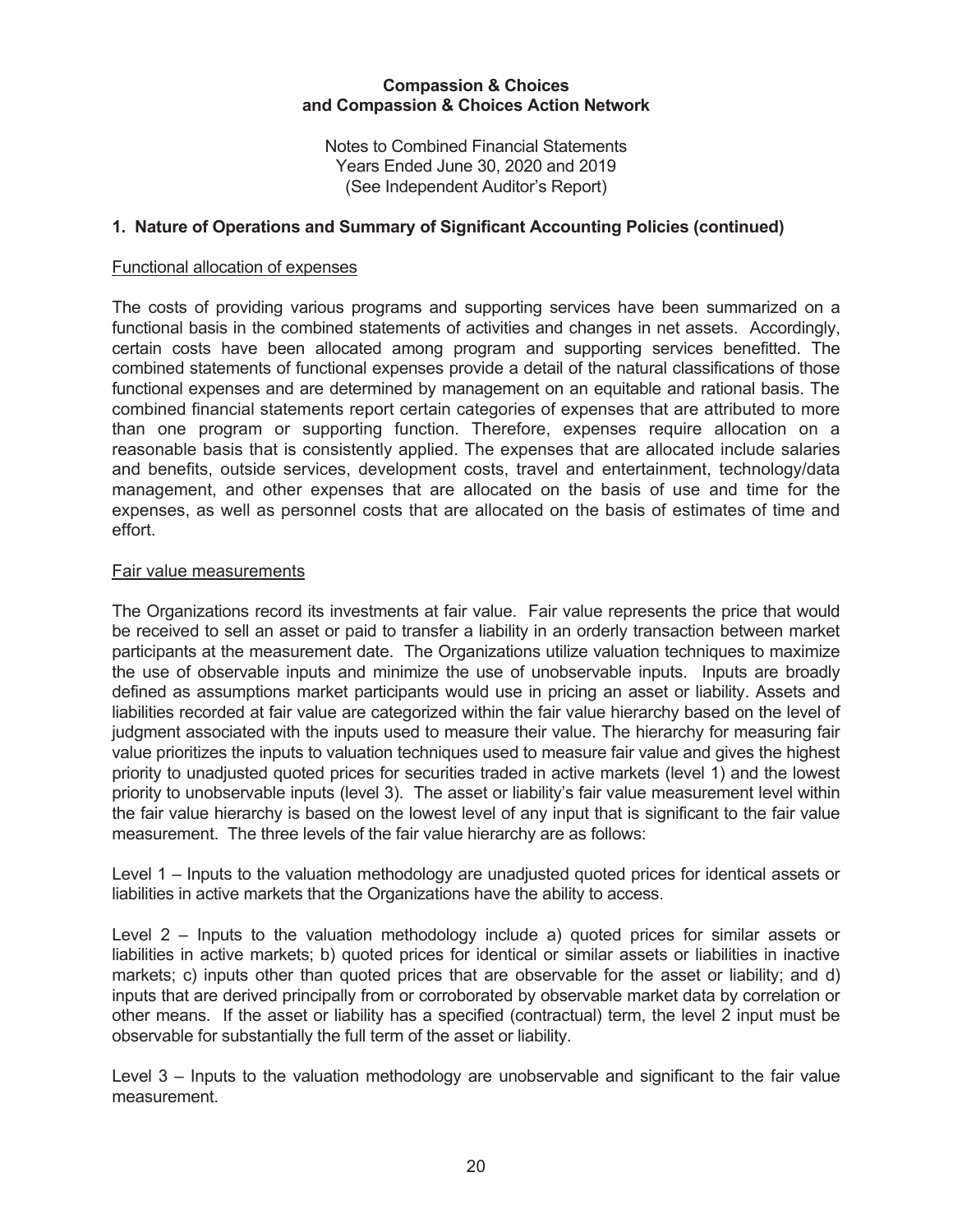Notes to Combined Financial Statements Years Ended June 30, 2020 and 2019 (See Independent Auditor's Report)

### **1. Nature of Operations and Summary of Significant Accounting Policies (continued)**

#### Fair value measurements (continued)

As required by FASB ASC Topic 820, the Organizations' managed investments were classified as follows, based on the lowest level of input that is significant to the fair value measurement on a recurring basis as of June 30, 2020:

| Description                 | Level 1          | Level 2 | Level 3 | <b>Totals</b>   |
|-----------------------------|------------------|---------|---------|-----------------|
| Cash and money market funds | \$<br>4,729,839  | \$      | \$      | \$<br>4,729,839 |
| Marketable securities:      |                  |         |         |                 |
| Fixed income investments    | 4,992,326        |         |         | 4,992,326       |
| <b>Equities</b>             | 2,189,259        |         |         | 2,189,259       |
| Mutual funds:               |                  |         |         |                 |
| Equity funds                | 2,731,190        |         |         | 2,731,190       |
| Bond funds                  | 2,631,872        |         |         | 2,631,872       |
| Exchange-traded funds       | 1,352,501        |         |         | 1,352,501       |
|                             |                  |         |         |                 |
| Total marketable securities | 13,897,148       |         |         | 13,897,148      |
|                             | \$<br>18,626,987 | \$      |         | 18,626,987      |

As required by FASB ASC Topic 820, the Organizations' managed investments were classified as follows, based on the lowest level of input that is significant to the fair value measurement on a recurring basis as of June 30, 2019:

| <b>Description</b>          |     | Level 1    | Level 2 | Level 3 |   | <b>Totals</b> |
|-----------------------------|-----|------------|---------|---------|---|---------------|
| Cash and money market funds | \$. | 4,913,072  | \$      | \$      | S | 4,913,072     |
| Marketable securities:      |     |            |         |         |   |               |
| Fixed income investments    |     | 5,919,197  |         |         |   | 5,919,197     |
| Equities:                   |     |            |         |         |   |               |
| Mutual funds                |     | 3,667,240  |         |         |   | 3,667,240     |
| Alternative investments     |     | 1,117,890  |         |         |   | 1,117,890     |
|                             |     |            |         |         |   |               |
| Total marketable securities |     | 10,704,327 |         |         |   | 10,704,327    |
|                             |     |            |         |         |   |               |
|                             |     | 15,617,399 | \$      | \$      |   | 15,617,399    |

Valuation techniques used to measure assets at fair value include closing prices reported on the active markets in which securities held by the Organizations are traded. There were no changes to the valuation techniques utilized during the year.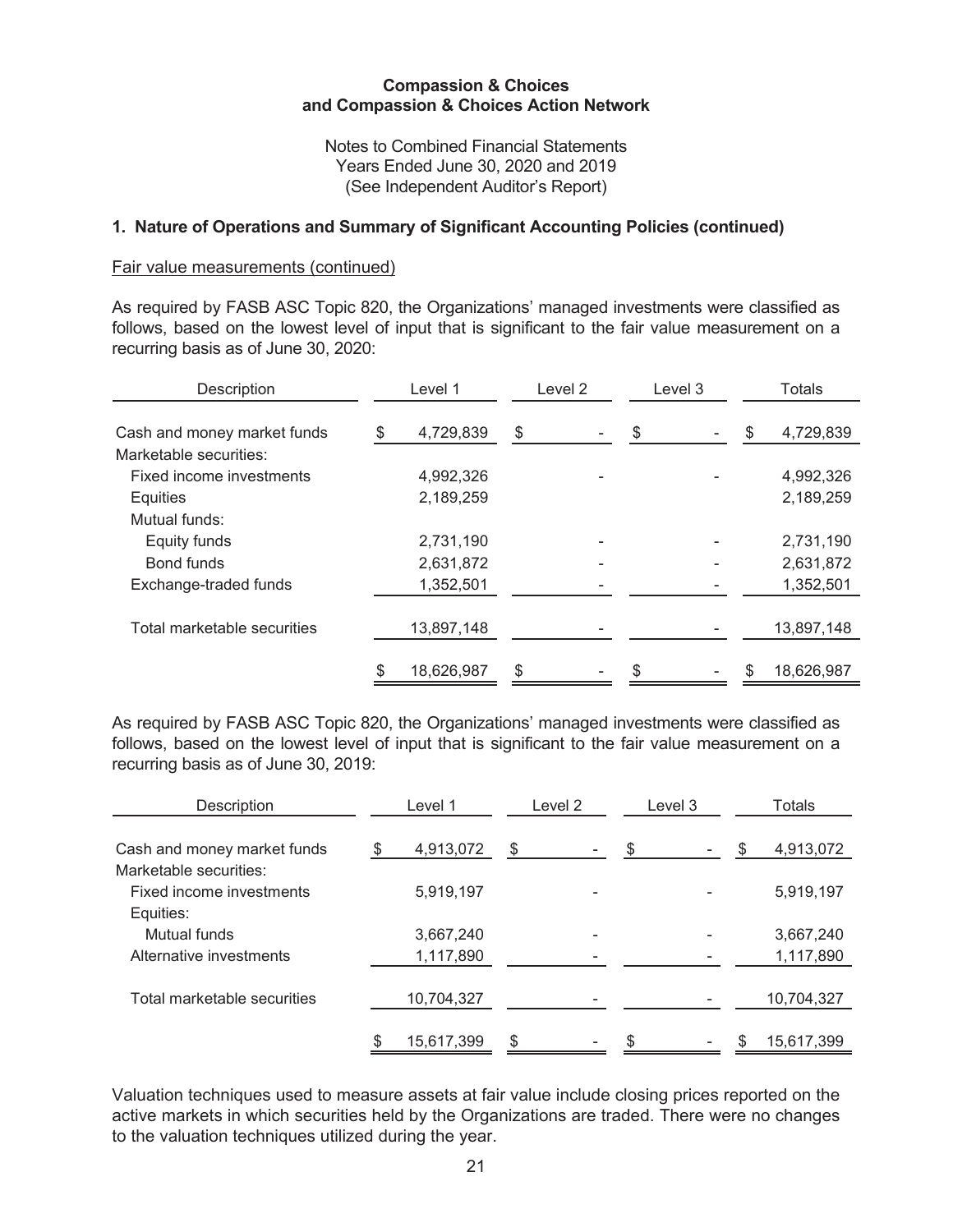Notes to Combined Financial Statements Years Ended June 30, 2020 and 2019 (See Independent Auditor's Report)

### **1. Nature of Operations and Summary of Significant Accounting Policies (continued)**

#### Change in accounting principle

In June 2018, FASB issued ASU 2018-08*, Not-for-Profit Entities (Topic 958): Clarifying the Scope and the Accounting Guidance for Contributions Received and Contributions Made*. The amendments in this update will assist entities in evaluating whether transactions should be accounted for as contributions (nonreciprocal transactions) or as exchange (reciprocal) transactions and determining whether a transaction is conditional. The Organizations adopted this guidance as of July 1, 2019, with no effect on its recognition of contributions received.

#### New accounting pronouncement

In February 2016, the FASB issued ASU No. 2016-02, *Leases (Topic 842)*. When this standard is adopted, the primary accounting change will require lessees to recognize right of use assets and lease obligations for most operating leases, as well as finance leases. This new standard based on a proposed extension, is effective for financial statements issued for annual periods beginning after December 15, 2020. The Organization is evaluating what impact this new standard will have on its combined financial statements.

#### Subsequent Events

Subsequent events have been evaluated by management as of the date of these combined financial statements. This date represents the date the combined financial statements were available to be issued.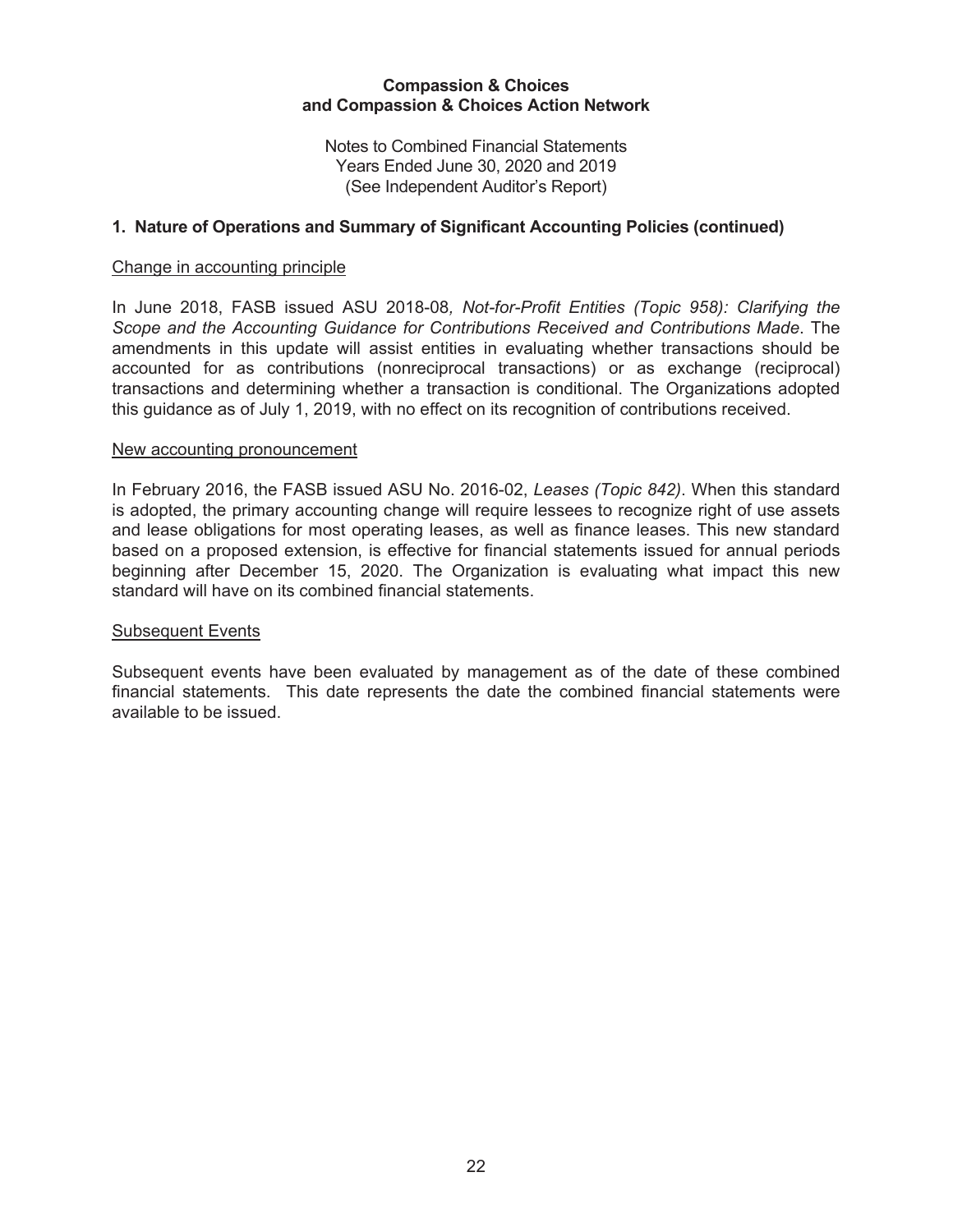Notes to Combined Financial Statements Years Ended June 30, 2020 and 2019 (See Independent Auditor's Report)

## **2. Availability and Liquidity**

The following represents the Organizations' combined financial assets at June 30, 2020 and 2019:

|                                                                                                                                    | 2020                                     | 2019                                     |
|------------------------------------------------------------------------------------------------------------------------------------|------------------------------------------|------------------------------------------|
| Combined financial assets at year end:                                                                                             |                                          |                                          |
| Cash and cash equivalents<br>Unconditional promises to give<br>Investments:                                                        | \$<br>1,030,279<br>348,640               | \$<br>938,539<br>361,000                 |
| Cash and money market funds<br>Marketable securities<br>Beneficial interest in charitable remainder trusts<br>Other current assets | 4,729,839<br>13,897,148<br>81,980<br>852 | 4,913,072<br>10,704,327<br>76,072<br>735 |
| Total combined financial assets                                                                                                    | 20,088,738                               | 16,993,745                               |
| Less donor restricted amounts                                                                                                      | 346,213                                  | 70,000                                   |
| Combined financial assets available to meet general<br>expenditures over the next twelve months                                    | 19,742,525                               | \$<br>16,923,745                         |

The Organizations' goal is generally to maintain combined financial assets to meet six months of operating expenses (or approximately \$6,000,000). As part of its liquidity plan, excess cash is invested in short-term investments, including cash and money market accounts.

### **3. Conditional Grant Awards**

During the year ended June 30, 2020, the Organizations received a refundable advance of \$1,449,400. This amount resulted from the issuance of a Paycheck Protection Program award as a result of legislation passed to assist businesses in navigation the Coronavirus pandemic. Subsequent to the receipt of funds, the Organizations decided to return the funds in full, including principal and accrued interest. As of June 30, 2020, there was no balance outstanding.

## **4. In-Kind Contributions**

Certain professional fees for legal, consulting and valuation services to program activities were provided without charge to the Organizations and are treated as, and included in, "Contributions". The services were valued by their providers as of the dates of which the services were performed. A corresponding amount is included in the appropriate category of "Program expenses". On these bases, approximately \$617,700 and \$1,427,000 is included in each of the accounts mentioned during the years ended June 30, 2020 and 2019, respectively.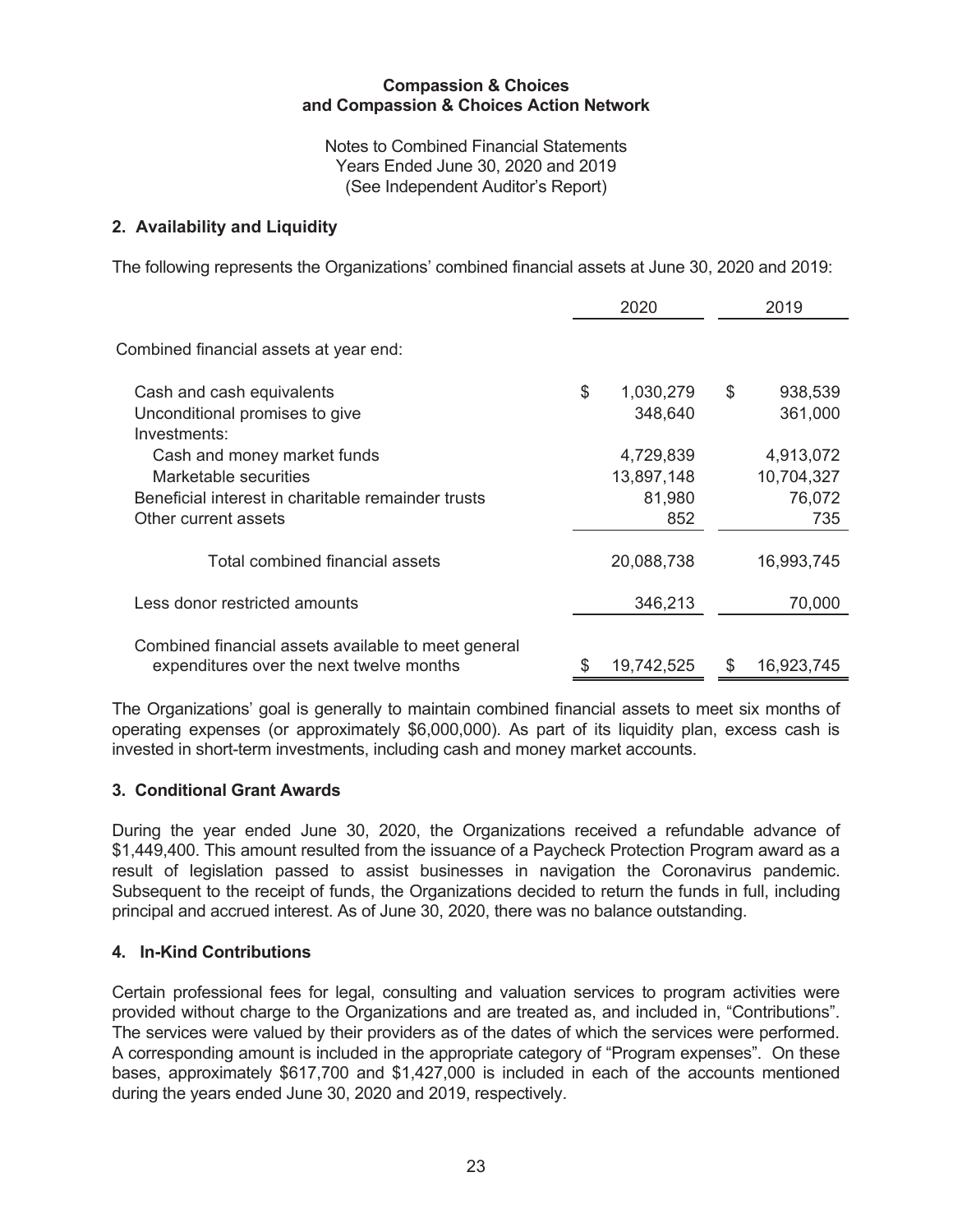Notes to Combined Financial Statements Years Ended June 30, 2020 and 2019 (See Independent Auditor's Report)

### **5. Promises to Give**

### Unconditional promises to give

Unconditional promises to give for years ending after June 30, 2020 and 2019 are reflected as either current or non-current assets based on the terms of the commitment by the individual donors.

The following is a summary of unconditional promises to give at June 30, 2020 and 2019:

|                                         |   | 2020              |   | 2019              |
|-----------------------------------------|---|-------------------|---|-------------------|
| Amounts due in:                         |   |                   |   |                   |
| Less than one year<br>One to five years | S | 348,640<br>35,000 | S | 361,000<br>70,000 |
| Net promises to give                    | S | 383,640           | S | 431,000           |

### **6. Other Asset - Investment, Partnership Interest**

In October 2019, the Organizations received a contribution consisting of a limited partnership interest in four partnerships as a beneficiary of an estate. The partnerships are valued on a monthly basis based on the underlying investments determined by the investment advisor using the financial information applicable to the identified assets using Net Asset Value per Share. In accordance with ASU No. 2015-07 and FASB Codification Subtopic 820-10, certain investments that are measured at fair value using the NAV practical expedient are not classified in the fair value hierarchy and, as such, are excluded from the fair value hierarchy disclosures in Note 1. As described in Note 1, donated assets are recorded as contributions at their estimated fair value on the date of donation. The fair value of the investment was approximately \$238,000 as of June 30, 2020.

### **7. Retirement Plan**

The Organizations sponsor a 401(k) profit sharing plan (the "Plan") covering substantially all employees who meet specified service requirements as defined in the plan document. The Plan allows for employee contributions up to the maximum allowable by the Internal Revenue Code. Contributions by employees are matched 100% by the Organizations up to 5% of gross eligible salary and totaled approximately \$225,200 and \$193,200 for the years ended June 30, 2020 and 2019, respectively.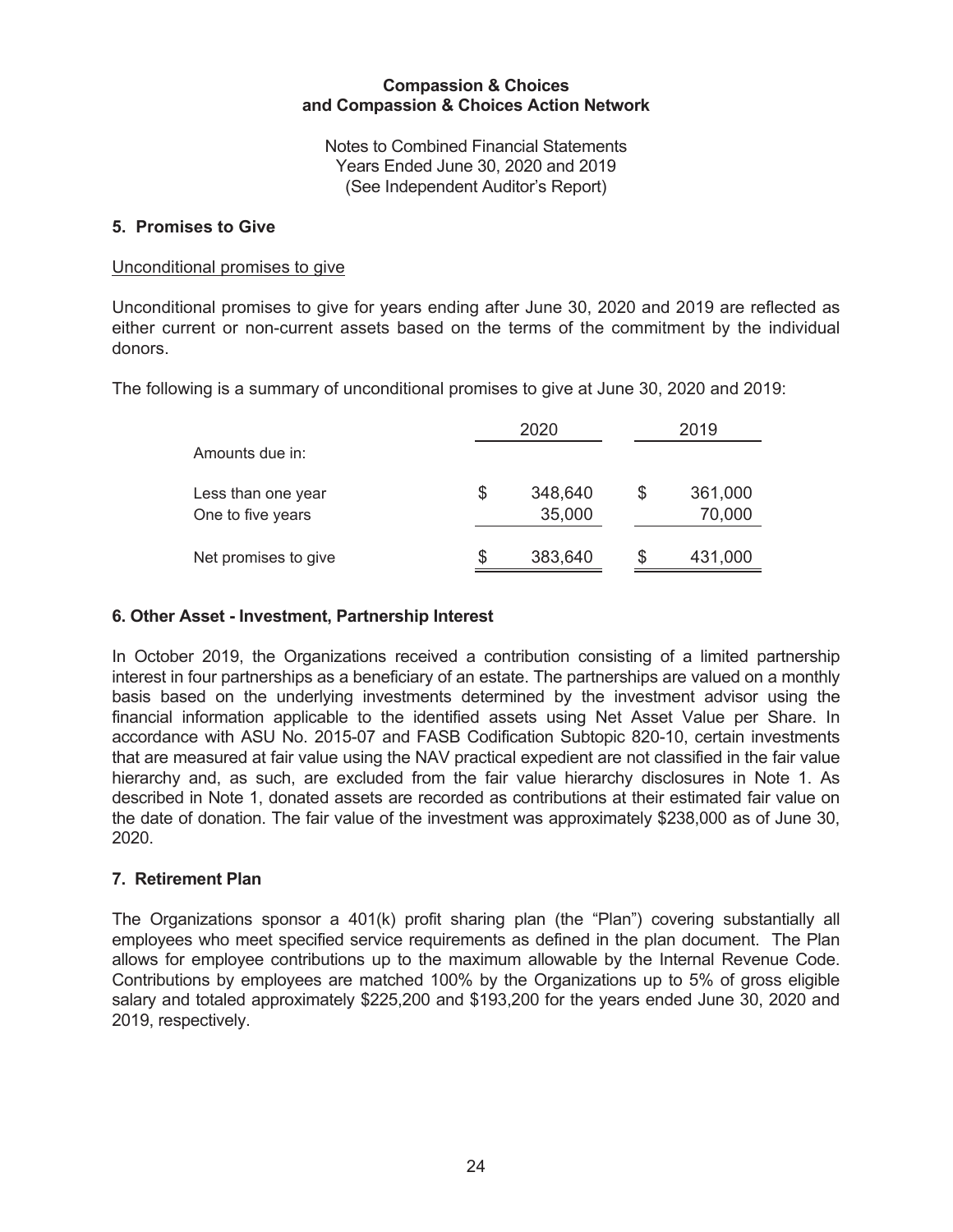Notes to Combined Financial Statements Years Ended June 30, 2020 and 2019 (See Independent Auditor's Report)

### **8. Commitments**

The Organizations lease office space under operating leases expiring at various dates between December 2023 and October 2025. Monthly payments range from \$7,500 up to \$13,900 in the final year of certain leases.

The following is a summary of the minimum annual commitments under the terms of the leases for years ending after June 30, 2020:

| Year Ended | Portland |         | Washington |    |             |               |         |                 |
|------------|----------|---------|------------|----|-------------|---------------|---------|-----------------|
| June 30    |          | Office  |            |    | D.C. Office | Total         |         |                 |
|            |          |         |            |    |             |               |         |                 |
| 2021       | \$       | 95,046  |            | \$ | 150,609     | \$<br>245,655 |         |                 |
| 2022       |          | 97,897  |            |    | 154,374     | 252,271       |         |                 |
| 2023       |          | 100.834 |            |    | 158,234     | 259,068       |         |                 |
| 2024       |          | 51,676  |            |    | 162,190     | 213,866       |         |                 |
| 2025       |          |         |            |    | 55,415      | 55,415        |         |                 |
|            |          |         |            |    |             |               |         |                 |
|            | \$       | 345,453 |            |    |             | \$            | 680,822 | \$<br>1,026,275 |
|            |          |         |            |    |             |               |         |                 |

Rent expense for the years ended June 30, 2020 and 2019 was approximately \$249,000 and \$160,000, respectively.

#### **9. Income Taxes**

FASB ASC Topic 740, *Income Taxes*, clarifies the accounting for uncertainty in income tax positions and defines the threshold for recognizing the tax benefits of tax return filing positions in the financial statements as "more likely than not" to be sustained upon examination, based on the technical merits of the positions. A tax position that meets the more-likely-than-not recognition threshold is initially and subsequently measured as the largest amount of tax benefit that has a greater than 50 percent likelihood of being realized. Tax positions which previously would have failed to meet the more-likely-than-not recognition threshold should be recognized in the first subsequent financial reporting period in which the threshold is met. Conversely, previously recognized tax positions which no longer meet the more-likely-than-not recognition should be derecognized in the first subsequent financial reporting period in which the threshold is no longer met.

As the Organizations are qualified as a nonprofit under the Internal Revenue Code, any income tax position would be primarily related to unrelated business activities outside the core mission of the Organizations. Based on prior examinations of contractual arrangements of the Organization and correspondence received from the Internal Revenue Service, management believes there to be no potential income tax positions that would result in related tax liability for the Organization. Management will continue to evaluate any future contractual arrangements with respect to potential income tax positions under this guidance.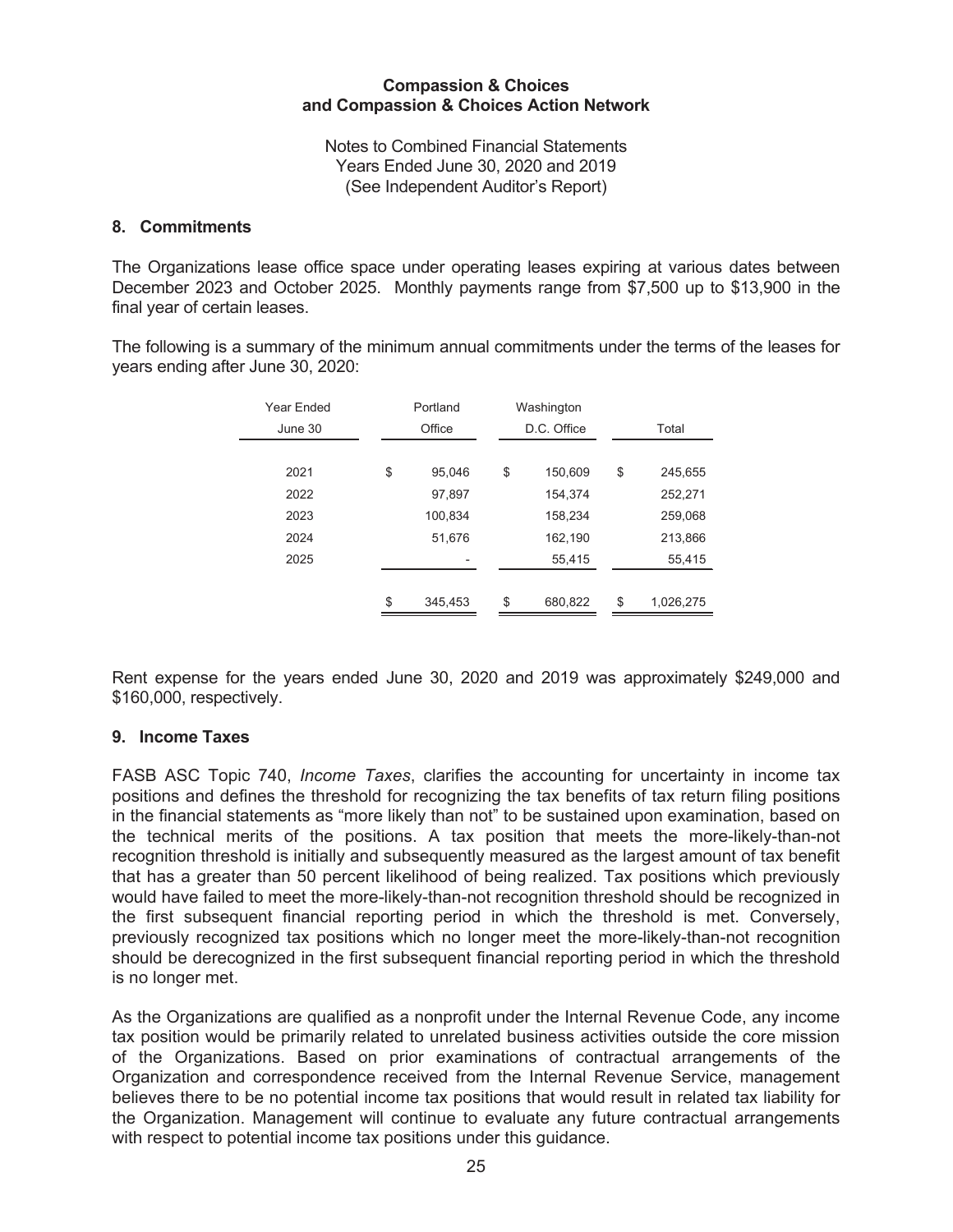Notes to Combined Financial Statements Years Ended June 30, 2020 and 2019 (See Independent Auditor's Report)

### **10. Split Interest Agreements**

The Organizations administer the following gift annuities. A gift annuity provides for the payment of distributions to the grantor or other designated beneficiaries over the annuity's term (usually the designated beneficiary's lifetime). At the end of the annuity's term the remaining assets are available for the Organizations' use. The portion of the annuity attributable to the present value of the future benefits to be received by the Organizations is recorded in the combined statement of activities and changes in net assets as an unrestricted contribution in the period the annuity is established. Such contributions totaled \$43,816 and \$40,895 for the years ended June 30, 2020 and 2019, respectively. Assets held in the annuity reserve fund totaled \$710,520 at June 30, 2020 and are reported at fair market value and included in Investments in the Organizations' combined statement of financial position.

|            | <b>Fiscal Year of</b><br>Gift | <b>Description</b><br>of Asset<br><b>Donated</b> | <b>FMV of Asset</b> | Value of<br>Gift |         | Amount of<br>Liability |         | <b>Gift Donor</b><br>Life<br><b>Expectancy</b><br>(years) | Nominal/<br><b>Discount</b><br>Rate |    | <b>Required</b><br>Quarterly<br>Payment | <b>Annuity</b><br>Rate | <b>Balance as</b><br>of Gift<br>Annuity<br><b>Payments</b><br>Due June<br>30, 2020 |    | Annuity<br><b>Reserve</b><br><b>Fund June</b><br>30, 2020 |
|------------|-------------------------------|--------------------------------------------------|---------------------|------------------|---------|------------------------|---------|-----------------------------------------------------------|-------------------------------------|----|-----------------------------------------|------------------------|------------------------------------------------------------------------------------|----|-----------------------------------------------------------|
| Annuity 5  | June 30, 2001                 | Cash                                             | \$<br>10,000        | \$               | 3,749   | \$                     | 6,251   | 18.3                                                      | 9.42%                               | \$ | 180                                     | 7.20%                  | \$<br>$\blacksquare$                                                               | \$ | 3,518                                                     |
| Annuity 14 | June 30, 2001                 | Cash                                             | \$<br>10,000        | \$               | 4,163   | \$                     | 5,837   | 11.1                                                      | 9.32%                               | \$ | 212                                     | 8.50%                  | \$                                                                                 | \$ | 2,748                                                     |
| Annuity 20 | June 30, 2002                 | Cash                                             | \$<br>10,000        | \$               | 4,105   | \$                     | 5,895   | 13.1                                                      | 8.80%                               | \$ | 193                                     | 7.70%                  | \$<br>٠                                                                            | \$ | 2,892                                                     |
| Annuity 24 | June 30, 2003                 | Cash                                             | \$<br>50,000        | \$               | 13,091  | \$                     | 36,909  | 18.9                                                      | 5.51%                               | \$ | 788                                     | 6.30%                  | \$<br>5,221                                                                        | \$ | 20,725                                                    |
| Annuity 26 | June 30, 2003                 | <b>Stock</b>                                     | \$<br>25,544        | \$               | 4,941   | \$                     | 20,603  | 21.4                                                      | 4.93%                               | \$ | 390                                     | 6.10%                  | \$<br>6,254                                                                        | \$ | 9,343                                                     |
| Annuity 27 | June 30, 2004                 | Cash                                             | \$<br>10,000        | \$               | 4,642   | \$                     | 5,358   | 7.8                                                       | 7.91%                               | \$ | 228                                     | 9.10%                  | \$<br>÷                                                                            | \$ | 2,476                                                     |
| Annuity 32 | June 30, 2004                 | Cash                                             | \$<br>45,671        | \$               | 9,250   | \$                     | 36,422  | 27.6                                                      | 5.47%                               | \$ | 639                                     | 5.60%                  | \$<br>21,730                                                                       | \$ | 25,819                                                    |
| Annuity 38 | June 30, 2005                 | Cash                                             | \$<br>10,000        | \$               | 4,606   | \$                     | 5,394   | 15.9                                                      | 6.73%                               | \$ | 250                                     | 10.00%                 | \$<br>6,846                                                                        | \$ | 8,561                                                     |
| Annuity 39 | June 30, 2005                 | Cash                                             | \$<br>20,000        | \$               | 9,717   | \$                     | 10,283  | 9.9                                                       | 8.62%                               | \$ | 390                                     | 7.80%                  | \$<br>٠                                                                            | \$ | 5,844                                                     |
| Annuity 42 | June 30, 2006                 | Cash                                             | \$<br>5,000         | \$               | 2,097   | \$                     | 2,903   | 14.9                                                      | 1.94%                               | \$ | 81                                      | 6.50%                  | \$<br>٠                                                                            | \$ | 1,416                                                     |
| Annuity 45 | June 30, 2007                 | Cash                                             | \$<br>8,000         | \$               | 4,667   | \$                     | 3,333   | 4.9                                                       | 12.23%                              | \$ | 226                                     | 11.30%                 | \$<br>÷                                                                            | \$ | 1,817                                                     |
| Annuity 46 | June 30, 2008                 | Cash                                             | \$<br>20,000        | \$               | 10,366  | \$                     | 9,634   | 8.8                                                       | 9.85%                               | \$ | 414                                     | 8.30%                  | \$                                                                                 | \$ | 6,170                                                     |
| Annuity 47 | June 30, 2008                 | Cash                                             | \$<br>7,717         | \$               | 3,308   | \$                     | 4,409   | 17.5                                                      | 8.44%                               | \$ | 122                                     | 6.30%                  | \$<br>1,805                                                                        | \$ | 3,618                                                     |
| Annuity 49 | June 30, 2008                 | Cash                                             | \$<br>5,000         | \$               | 2,293   | \$                     | 2,707   | 9.4                                                       | 7.02%                               | \$ | 100                                     | 8.00%                  | \$                                                                                 | \$ | 1,696                                                     |
| Annuity 50 | June 30, 2009                 | Cash                                             | \$<br>10,000        | \$               | 5,613   | \$                     | 4,387   | 6.1                                                       | 7.86%                               | \$ | 238                                     | 9.50%                  | \$<br>٠                                                                            | \$ | 2,784                                                     |
| Annuity 52 | June 30, 2010                 | Cash                                             | \$<br>5,000         | \$               | 2,623   | \$                     | 2,377   | 7.8                                                       | 6.81%                               | \$ | 100                                     | 8.00%                  | \$                                                                                 | \$ | 1,464                                                     |
| Annuity 53 | June 30, 2010                 | Cash                                             | \$<br>40.000        | \$               | 11,412  | \$                     | 28.588  | 22.4                                                      | 4.53%                               | \$ | 510                                     | 5.10%                  | \$<br>18,505                                                                       | \$ | 18,653                                                    |
| Annuity 54 | June 30, 2010                 | Cash                                             | \$<br>100,000       | \$               | 51,354  | \$                     | 48,646  | 8.8                                                       | 5.97%                               | \$ | 1,825                                   | 7.30%                  | \$<br>٠                                                                            | \$ | 30,415                                                    |
| Annuity 55 | June 30, 2010                 | Cash                                             | \$<br>25,000        | \$               | 12,839  | \$                     | 12,161  | 8.8                                                       | 6.43%                               | \$ | 456                                     | 7.30%                  | \$<br>÷                                                                            | \$ | 7,604                                                     |
| Annuity 56 | June 30, 2011                 | Cash                                             | \$<br>30,000        | \$               | 8,154   | \$                     | 21,846  | 22.4                                                      | 4.78%                               | \$ | 398                                     | 5.30%                  | \$<br>14,898                                                                       | \$ | 15,334                                                    |
| Annuity 57 | June 30, 2011                 | Cash                                             | \$<br>10,000        | \$               | 4,195   | \$                     | 5,805   | 13.8                                                      | 5.62%                               | \$ | 153                                     | 6.10%                  | \$<br>2,050                                                                        | \$ | 4,190                                                     |
| Annuity 59 | June 30, 2012                 | Cash                                             | \$<br>30,000        | \$               | 8,316   | \$                     | 21,684  | 21.5                                                      | 4.13%                               | \$ | 383                                     | 5.10%                  | \$<br>14,881                                                                       | \$ | 15,028                                                    |
| Annuity 62 | June 30, 2012                 | Cash                                             | \$<br>10,000        | \$               | 3,909   | \$                     | 6,091   | 11.1                                                      | 3.86%                               | \$ | 170                                     | 6.80%                  | \$<br>1,613                                                                        | \$ | 4,276                                                     |
| Annuity 64 | June 30, 2013                 | Cash                                             | \$<br>20,000        | \$               | 7,456   | \$                     | 12,544  | 14                                                        | 1.93%                               | \$ | 270                                     | 5.40%                  | \$<br>5,101                                                                        | \$ | 9,823                                                     |
| Annuity 65 | June 30, 2013                 | Cash                                             | \$<br>10,000        | \$               | 5,618   | \$                     | 4,452   | 6.4                                                       | 4.15%                               | \$ | 201                                     | 8.00%                  | \$                                                                                 | S  | 3,386                                                     |
| Annuity 66 | June 30, 2013                 | Cash                                             | \$<br>10,071        | \$               | 4,413   | \$                     | 5,587   | 10.5                                                      | 3.56%                               | \$ | 160                                     | 6.40%                  | \$<br>1,813                                                                        | \$ | 4,176                                                     |
| Subtotal   |                               |                                                  | \$<br>537,003       | \$               | 206,897 | \$                     | 330,106 |                                                           |                                     | S  | 9,077                                   |                        | \$<br>100,716                                                                      | \$ | 213,778                                                   |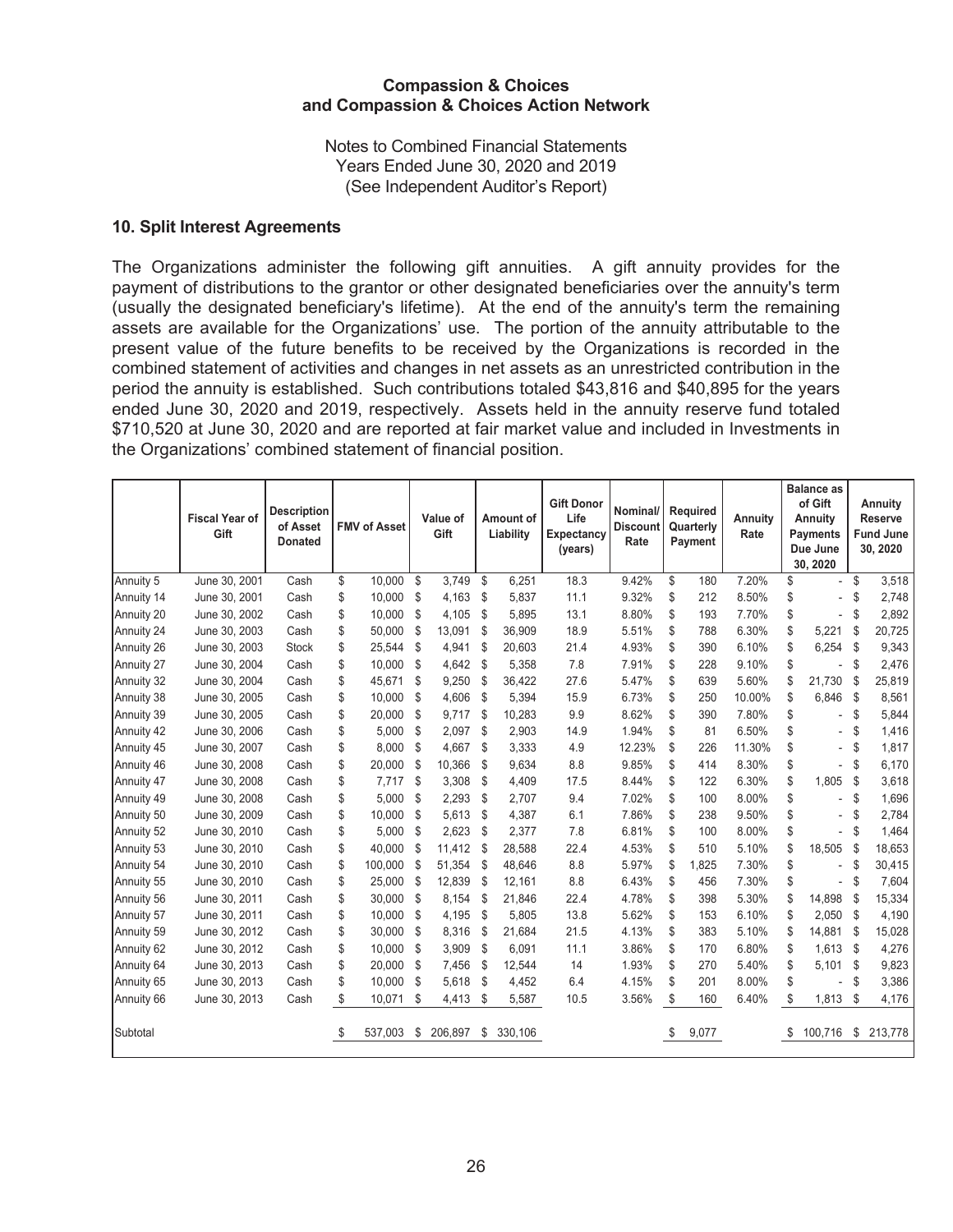Notes to Combined Financial Statements Years Ended June 30, 2020 and 2019 (See Independent Auditor's Report)

# **10. Split Interest Agreements (continued)**

|             | <b>Fiscal Year of</b><br>Gift | <b>Description</b><br>of Asset<br><b>Donated</b> |      | <b>FMV of Asset</b> |               | Value of<br>Gift |                | Amount of<br>Liability | <b>Gift Donor</b><br>Life<br>Expectancy<br>(years) | Nominal/<br><b>Discount</b><br>Rate | <b>Required</b><br>Quarterly<br>Payment |          |       |                         | <b>Annuity</b><br>Rate |                | <b>Balance as</b><br>of Gift<br>Annuity<br><b>Payments</b><br>Due June<br>30, 2020 |  | <b>Annuity</b><br><b>Reserve</b><br><b>Fund June</b><br>30, 2020 |
|-------------|-------------------------------|--------------------------------------------------|------|---------------------|---------------|------------------|----------------|------------------------|----------------------------------------------------|-------------------------------------|-----------------------------------------|----------|-------|-------------------------|------------------------|----------------|------------------------------------------------------------------------------------|--|------------------------------------------------------------------|
|             |                               |                                                  |      |                     |               |                  |                |                        |                                                    |                                     |                                         |          |       |                         |                        |                |                                                                                    |  |                                                                  |
| Subtotal    |                               |                                                  | \$   | 537,003             | \$            | 206,897          | \$             | 330,106                |                                                    |                                     | \$                                      | 9,077    |       | \$                      | 100,716                | \$             | 213,778                                                                            |  |                                                                  |
| Annuity 67  | June 30, 2013                 | Cash                                             | \$   | 10,000              | $\mathbb{S}$  | 4,102            | $\mathfrak{S}$ | 5,898                  | 12.4                                               | 3.16%                               | \$                                      | 145      | 5.80% | $\overline{\mathbb{S}}$ | 2,549                  | \$             | 4,203                                                                              |  |                                                                  |
| Annuity 70  | June 30, 2013                 | Cash                                             | \$   | 10,000              | \$            | 5,579            | \$             | 4,421                  | 6.4                                                | 4.76%                               | \$                                      | 200      | 8.00% | \$                      | $\overline{a}$         | \$             | 6,785                                                                              |  |                                                                  |
| Annuity 71  | June 30, 2013                 | Cash                                             | \$   | 20,000              | \$            | 10,613           | $\mathcal{S}$  | 9,387                  | 7.3                                                | 4.35%                               | \$                                      | 380      | 7.60% | \$                      | $\overline{a}$         | \$             | 7,188                                                                              |  |                                                                  |
| Annuity 72  | June 30, 2013                 | Cash                                             | \$   | 10,000              | \$            | 1,931            | \$             | 8,069                  | 25.8                                               | 2.35%                               | \$                                      | 105      | 4.30% | \$                      | 6,289                  | \$             | 5,516                                                                              |  |                                                                  |
| Annuity 73  | June 30, 2013                 | Cash                                             | \$   | 10,000              | \$            | 5,419            | \$             | 4,581                  | 6.8                                                | 3.19%                               | \$                                      | 195      | 7.80% | \$                      | $\overline{a}$         | \$             | 3,492                                                                              |  |                                                                  |
| Annuity 74  | June 30, 2014                 | Cash                                             | \$   | 20,000              | \$            | 12,326           | \$             | 7,674                  | 4.9                                                | 6.30%                               | \$                                      | 450      | 9.00% | \$                      | $\overline{a}$         | \$             | 6,162                                                                              |  |                                                                  |
| Annuity 75  | June 30, 2014                 | Cash                                             | \$   | 20,000              | \$            | 10,212           | \$             | 9,788                  | 7.8                                                | 3.87%                               | \$                                      | 370      | 7.40% | \$                      | 1,089                  | \$             | 7,825                                                                              |  |                                                                  |
| Annuity 76  | June 30, 2014                 | Cash                                             | \$   | 10,000              | \$            | 2,538            | \$             | 7,462                  | 24.9                                               | 2.98%                               | \$                                      | 108      | 4.30% | \$                      | 5,911                  | \$             | 5,648                                                                              |  |                                                                  |
| Annuity 77  | June 30, 2014                 | Cash                                             | \$   | 200,000             | \$            | 90,878           | \$             | 109,122                | 11.4                                               | 4.49%                               | \$                                      | 3,050    | 6.10% | \$                      | 54,362                 | \$             | 88,679                                                                             |  |                                                                  |
| Annuity 78  | June 30, 2014                 | Cash                                             | \$   | 5,000               | $\mathsf{\$}$ | 2,086            | $\mathcal{S}$  | 2,914                  | 15.2                                               | 4.46%                               | \$                                      | 69       | 5.50% | \$                      | 2,120                  | \$             | 2,516                                                                              |  |                                                                  |
| Annuity 80  | June 30, 2014                 | Cash                                             | \$   | 10,000              | \$            | 4,912            | \$             | 5,088                  | 9.9                                                | 5.05%                               | \$                                      | 165      | 6.60% | \$                      | 1,967                  | \$             | 4,361                                                                              |  |                                                                  |
| Annuity 82  | June 30, 2014                 | Cash                                             | \$   | 40,000              | \$            | 17,920           | \$             | 22,080                 | 11.4                                               | 4.25%                               | \$                                      | 610      | 6.10% | \$                      | 10,939                 | \$             | 17,034                                                                             |  |                                                                  |
| Annuity 83  | June 30, 2014                 | Cash                                             | \$   | 10,000              | $\sqrt{2}$    | 5,136            | \$             | 4,864                  | 8.8                                                | 5.04%                               | \$                                      | 175      | 7.00% | \$                      | 1,448                  | \$             | 3,831                                                                              |  |                                                                  |
| Annuity 86  | June 30, 2015                 | Cash                                             | \$   | 10,000              | \$            | 4,574            | \$             | 5,426                  | 11.8                                               | 4.37%                               | \$                                      | 150      | 6.00% | \$                      | 3,036                  | \$             | 4,507                                                                              |  |                                                                  |
| Annuity 87  | June 30, 2015                 | Cash                                             | \$   | 10,000              | \$            | 5,911            | \$             | 4,089                  | 6                                                  | 6.10%                               | \$                                      | 205      | 8.20% | \$                      | 202                    | \$             | 3,604                                                                              |  |                                                                  |
| Annuity 88  | June 30, 2015                 | Cash                                             | \$   | 10,555              | $\mathsf{\$}$ | 6,394            | \$             | 4,161                  | 5.6                                                | 4.89%                               | \$                                      | 222      | 8.40% | \$                      | $\overline{a}$         | \$             | 3,694                                                                              |  |                                                                  |
| Annuity 89  | June 30, 2015                 | Cash                                             | \$   | 10,000              | \$            | 5,102            | \$             | 4,898                  | 11.8                                               | 4.95%                               | \$                                      | 89       | 7.10% | \$                      | 6,096                  | \$             | 6,387                                                                              |  |                                                                  |
| Annuity 90  | June 30, 2015                 | Cash                                             | \$   | 17,143              | \$            | 8,717            | \$             | 8,426                  | 8.8                                                | 4.74%                               | \$                                      | 300      | 7.00% | \$                      | 3,337                  | \$             | 6,110                                                                              |  |                                                                  |
| Annuity 91  | June 30, 2015                 | Cash                                             | \$   | 10,000              | \$            | 4,908            | \$             | 5,092                  | 9.4                                                | 5.11%                               | \$                                      | 170      | 6.80% | \$                      | 2,446                  | \$             | 4,382                                                                              |  |                                                                  |
| Annuity 92  | June 30, 2015                 | Cash                                             | \$   | 10,000              | \$            | 4,965            | \$             | 5,035                  | 9.4                                                | 5.30%                               | \$                                      | 170      | 6.80% | \$                      | 2,436                  | \$             | 4,951                                                                              |  |                                                                  |
| Annuity 93  | June 30, 2015                 | Cash                                             | \$   | 30,000              | \$            | 15,083           | \$             | 14,917                 | 7.5                                                | 4.69%                               | \$                                      | 593      | 7.90% | \$                      | 5,033                  | \$             | 10,565                                                                             |  |                                                                  |
| Annuity 94  | June 30, 2015                 | Cash                                             | \$   | 25,000              | \$            | 11,719           | \$             | 13,281                 | 9.8                                                | 3.68%                               | \$                                      | 413      | 6.60% | \$                      | 6,786                  | $\mathfrak{s}$ | 12,365                                                                             |  |                                                                  |
| Annuity 95  | June 30, 2015                 | Cash                                             | \$   | 25,000              | \$            | 11,719           | \$             | 13,281                 | 9.8                                                | 3.83%                               | \$                                      | 413      | 6.60% | \$                      | 6,762                  | \$             | 11,540                                                                             |  |                                                                  |
| Annuity 96  | June 30, 2015                 | Cash                                             | \$   | 10,000              | \$            | 6,693            | \$             | 3,307                  | 4.3                                                | 4.78%                               | \$                                      | 225      | 9.00% | \$                      | $\overline{a}$         | \$             | 3,024                                                                              |  |                                                                  |
| Annuity 97  | June 30, 2015                 | <b>Stock</b>                                     | \$   | 10,805              | $\mathsf{\$}$ | 6,513            | \$             | 4,292                  | 5.6                                                | 5.58%                               | \$                                      | 227      | 8.40% | \$                      | 444                    | \$             | 4,046                                                                              |  |                                                                  |
| Annuity 98  | June 30, 2015                 | Cash                                             | \$   | 5,000               | \$            | 2,655            | \$             | 2,345                  | 7.7                                                | 4.43%                               | \$                                      | 93       | 7.40% | \$                      | 701                    | \$             | 1,869                                                                              |  |                                                                  |
| Annuity 99  | June 30, 2016                 | Cash                                             | \$   | 100,000             | \$            | 56,216           | \$             | 43,784                 | 6.8                                                | 4.92%                               | \$                                      | 1,950    | 7.80% | \$                      | 14,772                 | \$             | 34,013                                                                             |  |                                                                  |
| Annuity 100 | June 30, 2016                 | Cash                                             | \$   | 10,000              | \$            | 4,633            | \$             | 5,367                  | 10.1                                               | 3.93%                               | \$                                      | 163      | 6.50% | \$                      | 3,201                  | \$             | 3,976                                                                              |  |                                                                  |
| Annuity 101 | June 30, 2017                 | Cash                                             | \$   | 40,000              | \$            | 18,412           | \$             | 21,588                 | 9.9                                                | 3.93%                               | \$                                      | 660      | 6.60% | \$                      | 14,050                 | \$             | 20,613                                                                             |  |                                                                  |
| Annuity 102 | June 30, 2017                 | Cash                                             | \$   | 10,000              | $\mathsf{\$}$ | 5,112            | $\mathcal{S}$  | 4,888                  | 8.3                                                | 4.46%                               | \$                                      | 180      | 7.20% | \$                      | 2,774                  | \$             | 5,226                                                                              |  |                                                                  |
| Annuity 103 | June 30, 2017                 | Cash                                             | \$   | 100,000             | \$            | 54,610           | \$             | 45,390                 | 6.8                                                | 3.81%                               | \$                                      | 1,950    | 7.80% | \$                      | 20,273                 | \$             | 44,933                                                                             |  |                                                                  |
| Annuity 104 | June 30, 2017                 | Cash                                             | \$   | 10,000              | \$            | 3,052            | \$             | 1,948                  | 5.2                                                | 6.30%                               | \$                                      | 109      | 8.70% | \$                      | 618                    | \$             | 1,939                                                                              |  |                                                                  |
| Annuity 105 | June 30, 2017                 | Cash                                             | \$   | 5,000               | \$            | 3,108            | \$             | 1,892                  | 4.9                                                | 5.67%                               | \$                                      | 113      | 8.70% | \$                      | 539                    | \$             | 2,001                                                                              |  |                                                                  |
| Subtotal    |                               |                                                  | - \$ | 1.370.506           | \$            | 620,645          | \$             | 744,861                |                                                    |                                     |                                         | \$23,494 |       | \$                      | 280,894                | \$             | 566,763                                                                            |  |                                                                  |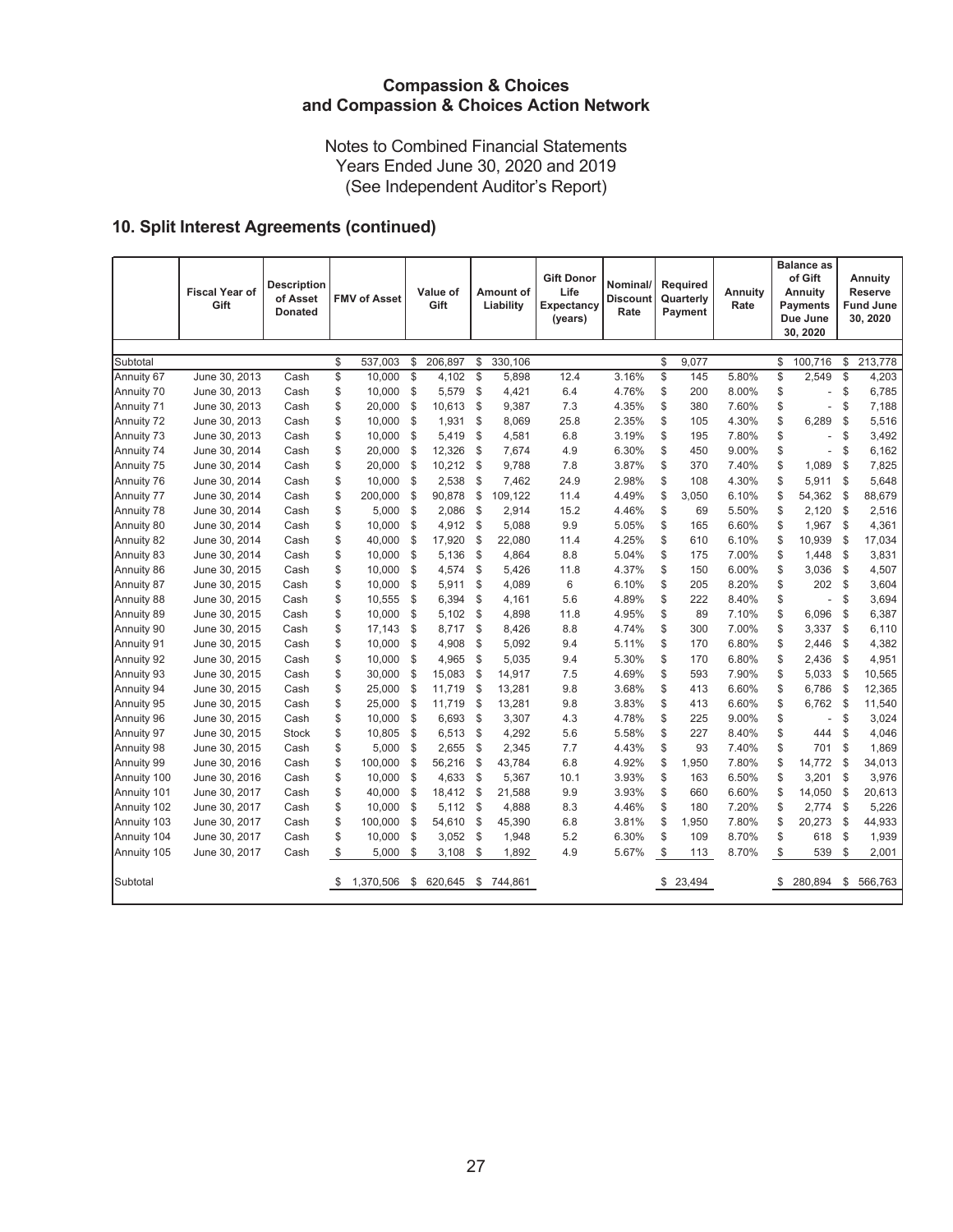Notes to Combined Financial Statements Years Ended June 30, 2020 and 2019 (See Independent Auditor's Report)

## **10. Split Interest Agreements (continued)**

|             | <b>Fiscal Year of</b><br>Gift | <b>Description</b><br>of Asset<br><b>Donated</b> | <b>FMV of Asset</b> |     | Value of<br>Gift    | Amount of<br>Liability |         | <b>Gift Donor</b><br>Life<br>Expectancy<br>(years) | Nominal/<br><b>Discount</b><br>Rate | Required<br>Quarterly<br>Payment | <b>Annuity</b><br>Rate | <b>Balance as</b><br>of Gift<br><b>Annuity</b><br><b>Payments</b><br>Due June<br>30, 2020 |     | Annuity<br><b>Reserve</b><br><b>Fund June</b><br>30, 2020 |
|-------------|-------------------------------|--------------------------------------------------|---------------------|-----|---------------------|------------------------|---------|----------------------------------------------------|-------------------------------------|----------------------------------|------------------------|-------------------------------------------------------------------------------------------|-----|-----------------------------------------------------------|
|             |                               |                                                  |                     |     |                     |                        |         |                                                    |                                     |                                  |                        |                                                                                           |     |                                                           |
| Subtotal    |                               |                                                  | \$<br>1,370,506     | \$  | 620,645             | \$                     | 744,861 |                                                    |                                     | \$<br>23,494                     |                        | \$<br>280,894                                                                             | \$  | 566,763                                                   |
| Annuity 106 | June 30, 2017                 | Cash                                             | \$<br>10,000        | \$  | 2,927               | \$                     | 7,073   | 19.7                                               | 2.86%                               | \$<br>118                        | 4.70%                  | \$<br>6,091                                                                               | \$  | 6,511                                                     |
| Annuity 107 | June 30, 2017                 | Cash                                             | \$<br>10,000        | \$  | 6,543               | \$                     | 3,457   | 4.6                                                | 6.68%                               | \$<br>225                        | 9.00%                  | \$<br>1,071                                                                               | S   | 3,772                                                     |
| Annuity 108 | June 30, 2018                 | Cash                                             | \$<br>10,000        | -\$ | 3,363               | \$                     | 6,637   | 19.9                                               | 3.64%                               | \$<br>118                        | 4.70%                  | \$<br>6,000                                                                               | \$  | 7,106                                                     |
| Annuity 109 | June 30, 2018                 | <b>Stock</b>                                     | \$<br>10,329        | S.  | 6,735               | \$                     | 3,594   | 4.6                                                | 5.73%                               | \$<br>232                        | 9.00%                  | \$<br>1,538                                                                               | \$. | 4,172                                                     |
| Annuity 110 | June 30, 2018                 | Cash                                             | \$<br>10,000        | \$  | 6,295               | \$                     | 3,705   | 4.9                                                | 6.56%                               | \$<br>225                        | 9.00%                  | \$<br>1,868                                                                               | \$. | 4,321                                                     |
| Annuity 111 | June 30, 2019                 | Cash                                             | \$<br>10,000        | \$  | 5,439               | \$                     | 4,561   | 7.3                                                | 6.72%                               | \$<br>203                        | 8.10%                  | \$<br>3,559                                                                               | \$  | 5,960                                                     |
| Annuity 112 | June 30, 2019                 | Cash                                             | \$<br>10.000        | -\$ | 7.404               | \$.                    | 2,596   | 3.3                                                | 10.86%                              | \$<br>238                        | 9.50%                  | \$<br>1.299                                                                               | S   | 3,210                                                     |
| Annuity 113 | June 30, 2019                 | Cash                                             | \$<br>26,000        | -\$ | 12,700              | \$                     | 13,300  | 9.9                                                | 6.69%                               | \$<br>462                        | 7.10%                  | \$<br>11,632                                                                              | S   | 16,894                                                    |
| Annuity 114 | June 30, 2019                 | Cash                                             | \$<br>10.000        | \$  | 5,479               | \$                     | 4,521   | 7.3                                                | 7.17%                               | \$<br>203                        | 8.10%                  | \$<br>3.789                                                                               | \$  | 5,897                                                     |
| Annuity 115 | June 30, 2019                 | Cash                                             | \$<br>20,000        | \$  | 9.873               | \$                     | 10.127  | 9.4                                                | 6.51%                               | \$<br>365                        | 7.30%                  | \$<br>9.047                                                                               | S   | 13,147                                                    |
| Annuity 116 | June 30, 2020                 | Cash                                             | \$<br>10,000        | \$  | 4,826               | \$                     | 5,174   | 8.3                                                | 5.09%                               | \$<br>193                        | 7.70%                  | \$<br>4,907                                                                               | S   | 6,012                                                     |
| Annuity 117 | June 30, 2020                 | Cash                                             | \$<br>5.000         | S.  | 1,729               | \$                     | 3,271   | 15.2                                               | 3.89%                               | \$<br>71                         | 5.70%                  | \$<br>3,188                                                                               | \$  | 3,568                                                     |
| Annuity 118 | June 30, 2020                 | Cash                                             | \$<br>10.000        | \$  | 2,655               | \$                     | 7,345   | 19.9                                               | 3.44%                               | \$<br>128                        | 5.10%                  | \$<br>7,226                                                                               | \$  | 7,558                                                     |
| Annuity 119 | June 30, 2020                 | Cash                                             | \$<br>10.000        | \$  | 4,657               | \$                     | 5,343   | 11.1                                               | 4.57%                               | \$<br>155                        | 6.20%                  | 5,244                                                                                     | \$  | 6,209                                                     |
| Annuity 120 | June 30, 2020                 | Cash                                             | \$<br>20,000        | \$  | 5,842               | S                      | 14,158  | 19.1                                               | 2.63%                               | \$<br>255                        | 5.10%                  | \$<br>14,158                                                                              | \$  | 14,132                                                    |
| Annuity 121 | June 30, 2020                 | Cash                                             | \$<br>10.000        | \$  | 5,243               | \$                     | 4.757   | 27.2                                               | 3.08%                               | \$<br>203                        | 8.10%                  | \$<br>4.757                                                                               | \$  | 5,897                                                     |
| Annuity 122 | June 30, 2020                 | Cash                                             | \$<br>25,000        | \$  | 11,698              | \$                     | 13,302  | 9.4                                                | 4.17%                               | \$<br>463                        | 7.40%                  | \$<br>13,302                                                                              | \$  | 15,289                                                    |
| Annuity 123 | June 30, 2020                 | Cash                                             | \$<br>20,000        | \$  | 7,166               | \$                     | 12,834  | 15.2                                               | 2.94%                               | \$<br>290                        | 5.80%                  | \$<br>12,834                                                                              | \$  | 14,101                                                    |
| Totals      |                               |                                                  | 1,606,835           |     | \$731,218 \$870,617 |                        |         |                                                    |                                     | 27,639                           |                        | 392,403                                                                                   |     | \$ 710,520                                                |

### **11. Net Assets with Donor Restrictions**

Net assets with donor restrictions as of June 30, 2020 and 2019 reflect donations restricted by donors and consist of the following:

|                                                        |   | 2020    |   | 2019   |
|--------------------------------------------------------|---|---------|---|--------|
| Unconditional promises to give                         |   |         |   |        |
| that are due in more than one year:                    |   |         |   |        |
| - Time restriction only                                | S | 205,000 | S | 70,000 |
| - Time and purpose restriction:                        |   |         |   |        |
| Our Care, Our Choice Act in Hawaii                     |   | 91,213  |   |        |
| Realizing Dignity at Life's End for People in Illinois |   | 50,000  |   |        |
|                                                        |   |         |   |        |
|                                                        |   | 346,213 | S | 70,000 |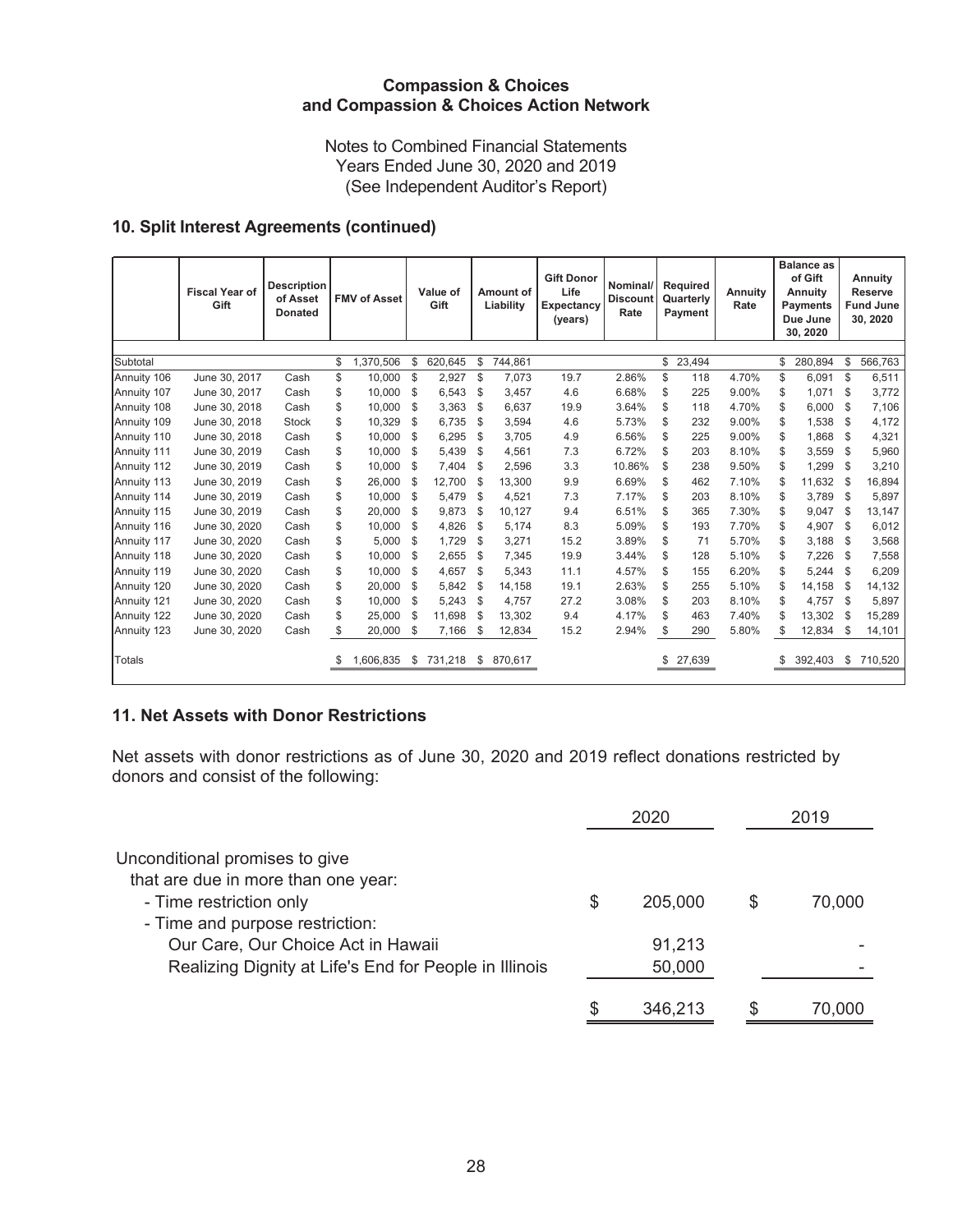Notes to Combined Financial Statements Years Ended June 30, 2020 and 2019 (See Independent Auditor's Report)

### **12. Contingencies**

From time to time, the Organizations are a party to various disputes, claims and legal actions which are incidental to its mission. Provisions for costs and losses relating to these matters are made as management deems them appropriate. As of June 30, 2020, management has determined that there are no matters for which any provision is required.

### **13. Reclassification**

Certain reclassifications have been made to the 2019 amounts to conform with the 2020 presentation.

### **14. Business Conditions**

On March 11, 2020, the World Health Organization declared the outbreak of a respiratory disease caused by a new coronavirus as a "pandemic". First identified in late 2019 and known now as COVID-19, the outbreak has impacted thousands of individuals worldwide and the full outbreak continues to evolve as of the date of this report. As such, it is uncertain as to the full magnitude that the pandemic will have on the Organizations' condition, liquidity, and future results of operations. As of the date of issuance of the combined financial statements, the Organizations' financial operations have not been significantly negatively impacted, however, the Organizations continue to monitor the situation. No impairments were recorded as of the combined statement of financial position date as no triggering events or changes in circumstances had occurred as of year-end; however, due to significant uncertainty surrounding the situation, management's judgment regarding this could change in the future. In addition, while the Organizations' results of combined operations, cash flows and financial condition could be negatively impacted, the extent of the impact cannot be reasonably estimated at this time.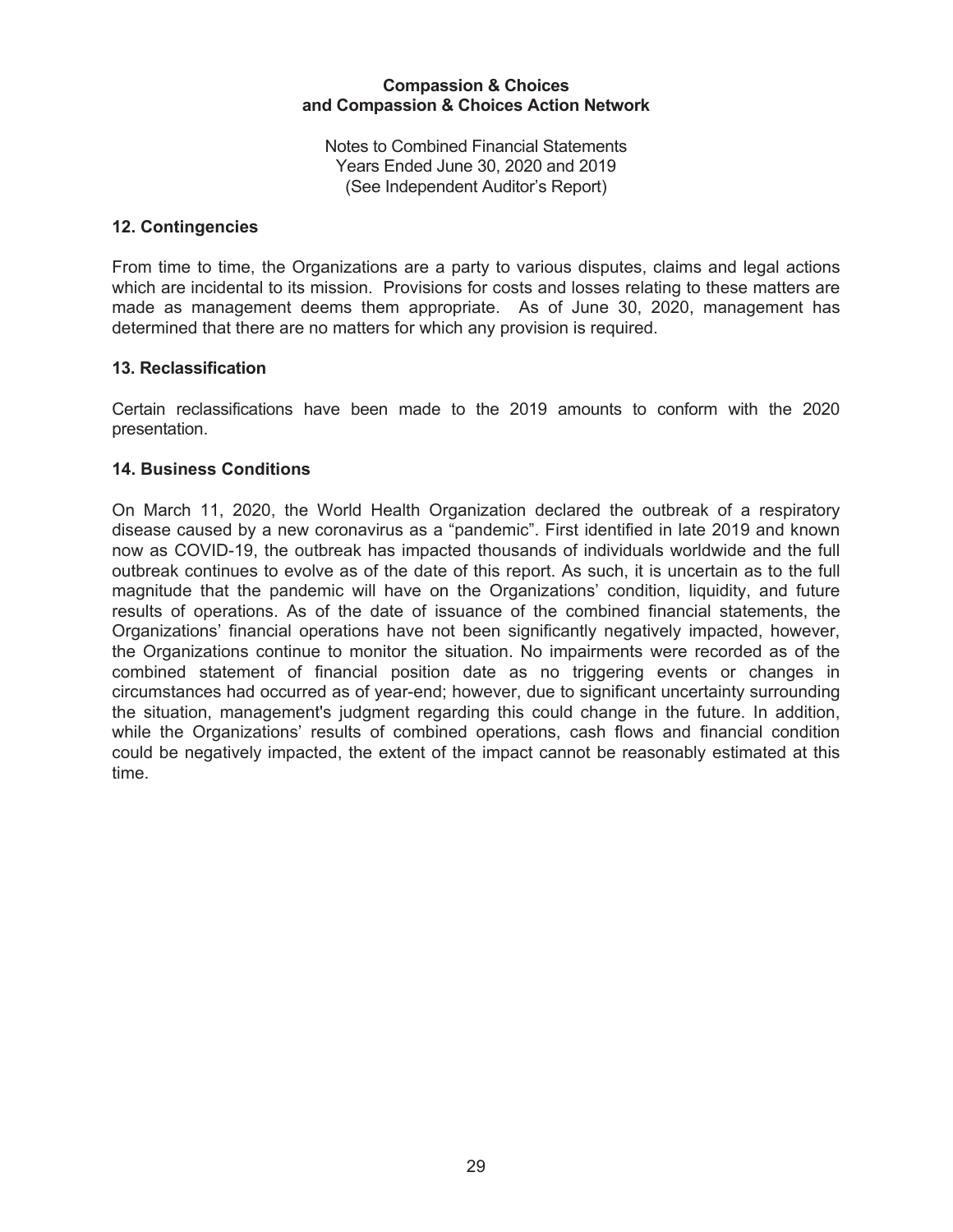Combining Statements of Financial Position June 30, 2020 (See Independent Auditor's Report)

|                                                                             | <b>Assets</b>            |                          |                            |
|-----------------------------------------------------------------------------|--------------------------|--------------------------|----------------------------|
|                                                                             |                          | Compassion<br>& Choices  |                            |
|                                                                             | Compassion<br>& Choices  | Action<br><b>Network</b> | Combined                   |
| Current assets:                                                             |                          |                          |                            |
| Cash and cash equivalents<br>Unconditional promises to give<br>Investments: | \$<br>616,136<br>348,640 | \$<br>414,143            | \$<br>1,030,279<br>348,640 |
| Cash and money market funds                                                 | 3,819,554                | 910,285                  | 4,729,839                  |
| Marketable securities                                                       | 8,848,030                | 5,049,118                | 13,897,148                 |
| Prepaid expenses and other<br>Beneficial interest in charitable             | 313,902                  |                          | 313,902                    |
| remainder trusts                                                            | 81,980                   |                          | 81,980                     |
| Other current assets                                                        | 852                      |                          | 852                        |
| <b>Total current assets</b>                                                 | 14,029,094               | 6,373,546                | 20,402,640                 |
| Property, equipment and improvements:                                       |                          |                          |                            |
| Furniture, fixtures and equipment                                           | 356,540                  |                          | 356,540                    |
| Leasehold improvements                                                      | 11,695                   |                          | 11,695                     |
|                                                                             | 368,235                  |                          | 368,235                    |
| Accumulated depreciation<br>and amortization                                | 356,076                  |                          | 356,076                    |
| Net property, equipment                                                     |                          |                          |                            |
| and improvements                                                            | 12,159                   |                          | 12,159                     |
| Other assets:<br>Unconditional promises to give,                            |                          |                          |                            |
| net of current portion                                                      | 35,000                   |                          | 35,000                     |
| Intangible assets                                                           | 9,514                    |                          | 9,514                      |
| Investment, partnership interest                                            | 238,841                  |                          | 238,841                    |
| Deposits                                                                    | 20,039                   |                          | 20,039                     |
| Due (to) from related entity                                                | (118, 451)               | 118,451                  |                            |
| Total other assets                                                          | 184,943                  | 118,451                  | 303,394                    |
| <b>Total assets</b>                                                         | \$<br>14,226,196         | \$<br>6,491,997          | \$<br>20,718,193           |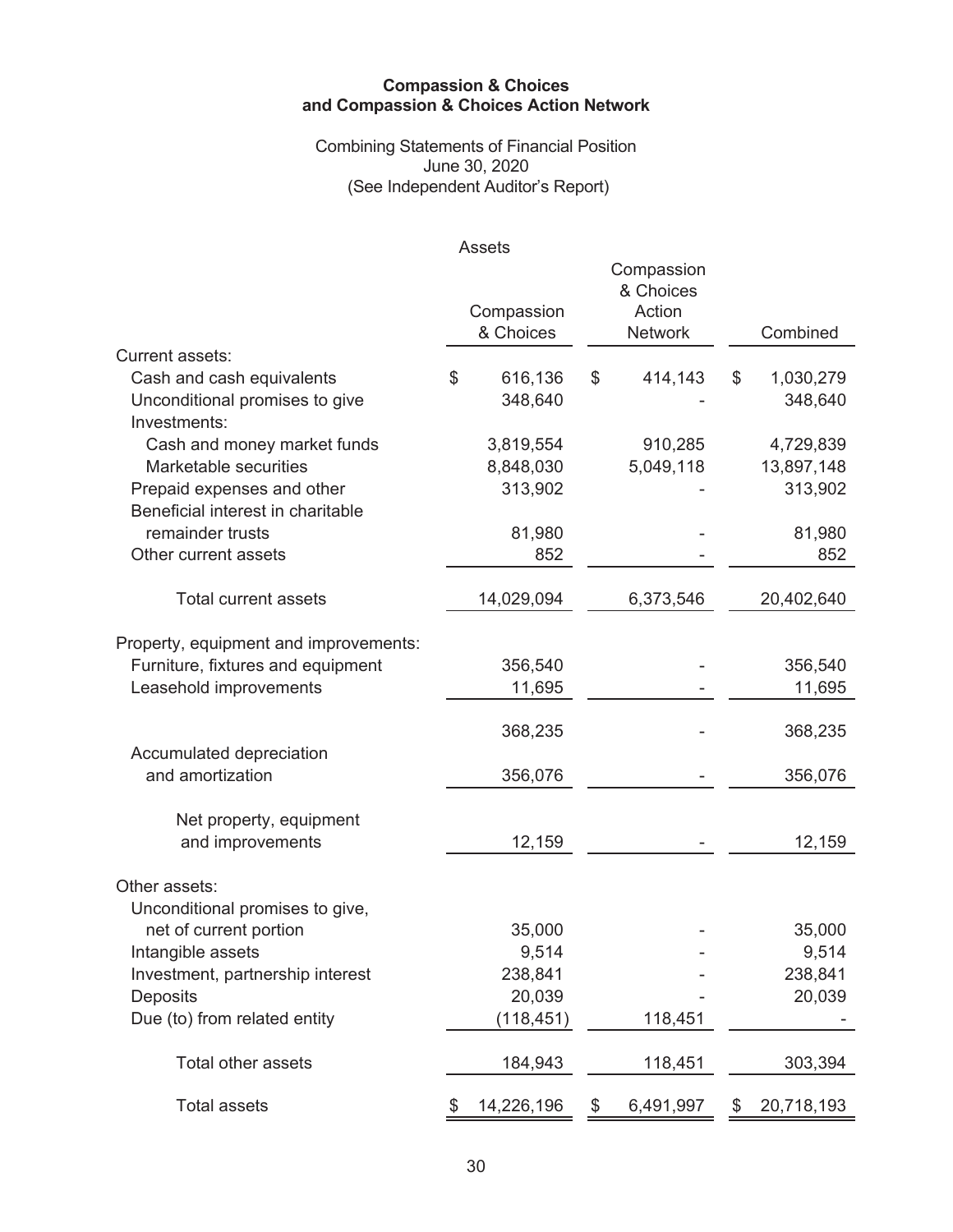Combining Statements of Financial Position June 30, 2020 (See Independent Auditor's Report)

Liabilities and Net Assets

|                                            | Compassion<br>& Choices |     | Compassion<br>& Choices<br>Action<br><b>Network</b> | Combined      |
|--------------------------------------------|-------------------------|-----|-----------------------------------------------------|---------------|
| <b>Current liabilities:</b>                |                         |     |                                                     |               |
| Accounts payable                           | \$<br>338,918           | \$  | 693                                                 | \$<br>339,611 |
| Accrued expenses                           | 783,316                 |     |                                                     | 783,316       |
| <b>Total current liabilities</b>           | 1,122,234               | 693 |                                                     | 1,122,927     |
| Long-term liabilities:                     |                         |     |                                                     |               |
| Gift annuity payments due                  | 392,403                 |     |                                                     | 392,403       |
| <b>Total liabilities</b>                   | 1,514,637               |     | 693                                                 | 1,515,330     |
| Net assets:                                |                         |     |                                                     |               |
| Without donor restrictions:                |                         |     |                                                     |               |
| Operating                                  | 12,353,187              |     | 6,491,304                                           | 18,844,491    |
| Net investment in property,                |                         |     |                                                     |               |
| equipment and improvements                 | 12,159                  |     |                                                     | 12,159        |
| Total without donor restrictions           | 12,365,346              |     | 6,491,304                                           | 18,856,650    |
| With donor restrictions                    | 346,213                 |     |                                                     | 346,213       |
| Total net assets                           | 12,711,559              |     | 6,491,304                                           | 19,202,863    |
| <b>Total liabilities</b><br>and net assets | 14,226,196              | \$  | 6,491,997                                           | 20,718,193    |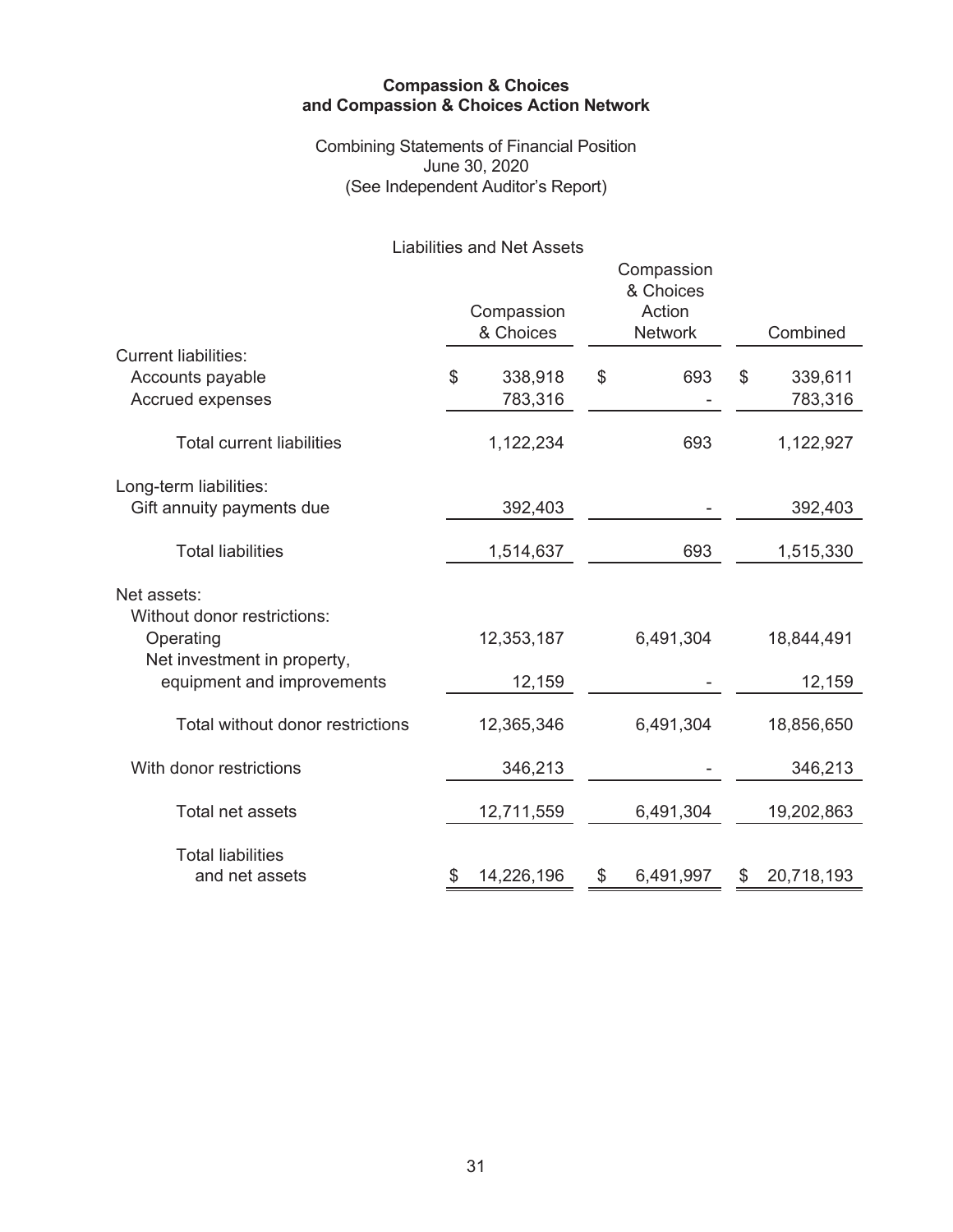Combining Statements of Activities Year Ended June 30, 2020 (See Independent Auditor's Report)

|                                                                           |    | Compassion &<br>Choices |    | Compassion<br>& Choices<br>Action<br><b>Network</b> |    | Combined   |  |
|---------------------------------------------------------------------------|----|-------------------------|----|-----------------------------------------------------|----|------------|--|
| Revenue and other support:                                                |    |                         |    |                                                     |    |            |  |
| Contributions                                                             | \$ | 19,378,965              | \$ | 68,532                                              | \$ | 19,447,497 |  |
| Investment income, net of expenses<br>Realized and unrealized gain (loss) |    | 224,589                 |    | 145,314                                             |    | 369,903    |  |
| on investments                                                            |    | 14,767                  |    | (40, 827)                                           |    | (26,060)   |  |
| Gain on sale of property and equipment                                    |    | 2,050                   |    |                                                     |    | 2,050      |  |
| Other Income                                                              |    | 49,113                  |    |                                                     |    | 49,113     |  |
| Total revenue and other support                                           |    | 19,669,484              |    | 173,019                                             |    | 19,842,503 |  |
| Expenses:                                                                 |    |                         |    |                                                     |    |            |  |
| Programs                                                                  |    | 13,590,418              |    | 42,820                                              |    | 13,633,238 |  |
| General and administrative                                                |    | 1,651,567               |    | 34,196                                              |    | 1,685,763  |  |
| Fundraising                                                               |    | 1,360,649               |    |                                                     |    | 1,360,649  |  |
| <b>Total expenses</b>                                                     |    | 16,602,634              |    | 77,016                                              |    | 16,679,650 |  |
| Increase in net assets                                                    |    | 3,066,850               |    | 96,003                                              |    | 3,162,853  |  |
| Net assets, beginning                                                     |    | 9,644,709               |    | 6,395,301                                           |    | 16,040,010 |  |
| Net assets, ending                                                        | \$ | 12,711,559              | \$ | 6,491,304                                           | \$ | 19,202,863 |  |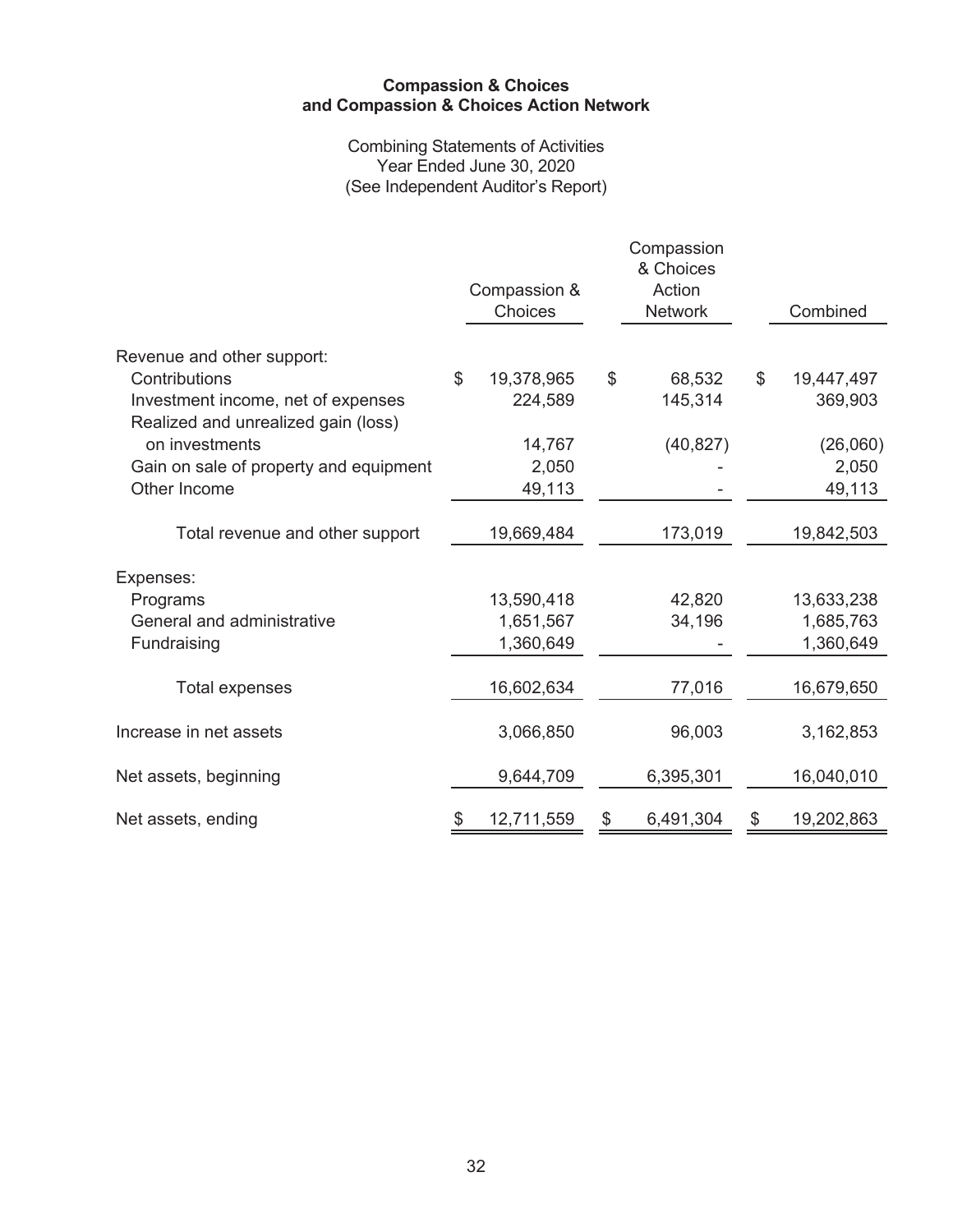### Compassion & Choices Combining Statements of Revenue and Functional Expenses Year Ended June 30, 2020 (See Independent Auditor's Report)

|                                                    | <b>Total</b> for<br>Compassion &<br>Choices | <b>Total</b> for<br>Compassion &<br><b>Choices Action</b><br><b>Network</b> | <b>Combined Total</b> |
|----------------------------------------------------|---------------------------------------------|-----------------------------------------------------------------------------|-----------------------|
| Revenue and other support:                         |                                             |                                                                             |                       |
| Contributions                                      | \$<br>19,378,965                            | \$<br>68,532                                                                | \$<br>19,447,497      |
| Investment income, net of expenses                 | 224,589                                     | 145,314                                                                     | 369,903               |
| Realized and unrealized gain (loss) on investments | 14,767                                      | (40, 827)                                                                   | (26,060)              |
| Gain on sale of property and equipment             | 2,050                                       |                                                                             | 2,050                 |
| Other income                                       | 49,113                                      |                                                                             | 49,113                |
| Total revenue and other support                    | 19,669,484                                  | 173,019                                                                     | 19,842,503            |
| Expenses:                                          |                                             |                                                                             |                       |
| Advertising                                        | 453,295                                     |                                                                             | 453,295               |
| Bank and merchant fees                             | 63,257                                      | 1,792                                                                       | 65,049                |
| Conference/booth fees                              | 132,248                                     |                                                                             | 132,248               |
| Depreciation and amortization                      | 7,240                                       | 13                                                                          | 7,253                 |
| Development costs                                  | 1,431,950                                   | 13,295                                                                      | 1,445,245             |
| Donations                                          | 5,578                                       |                                                                             | 5,578                 |
| <b>Facilities</b>                                  | 245,479                                     | 3,628                                                                       | 249,107               |
| Graphics                                           | 144,518                                     |                                                                             | 144,518               |
| Insurance                                          | 117,635                                     | 169                                                                         | 117,804               |
| Interest and taxes                                 | 437                                         | 176                                                                         | 613                   |
| Magazine                                           | 112,723                                     |                                                                             | 112,723               |
| Meetings                                           | 40,616                                      |                                                                             | 40,616                |
| Memberships - organizations                        | 39,324                                      | $\overline{2}$                                                              | 39,326                |
| Operational expenses                               | 228,776                                     | 186                                                                         | 228,962               |
| Outside services                                   | 2,957,775                                   | 11,688                                                                      | 2,969,463             |
| Payroll expense                                    | 7,526,185                                   | 38,821                                                                      | 7,565,006             |
| Printing                                           | 116,918                                     | 1,360                                                                       | 118,278               |
| Publications and subscriptions                     | 146,316                                     | 25                                                                          | 146,341               |
| <b>Registration fees</b>                           | 13,671                                      | 2,248                                                                       | 15,919                |
| Sponsorships                                       | 57,699                                      |                                                                             | 57,699                |
| Staff costs - development dept.                    | 1,434,844                                   |                                                                             | 1,434,844             |
| Staff development                                  | 23,600                                      |                                                                             | 23,600                |
| Technology/data management                         | 624,473                                     | 1,218                                                                       | 625,691               |
| Travel and entertainment                           | 678,077                                     | 2,395                                                                       | 680,472               |
| Total expenses                                     | 16,602,634                                  | 77,016                                                                      | 16,679,650            |
| Increase in net assets                             | \$<br>3,066,850                             | \$<br>96,003                                                                | \$<br>3,162,853       |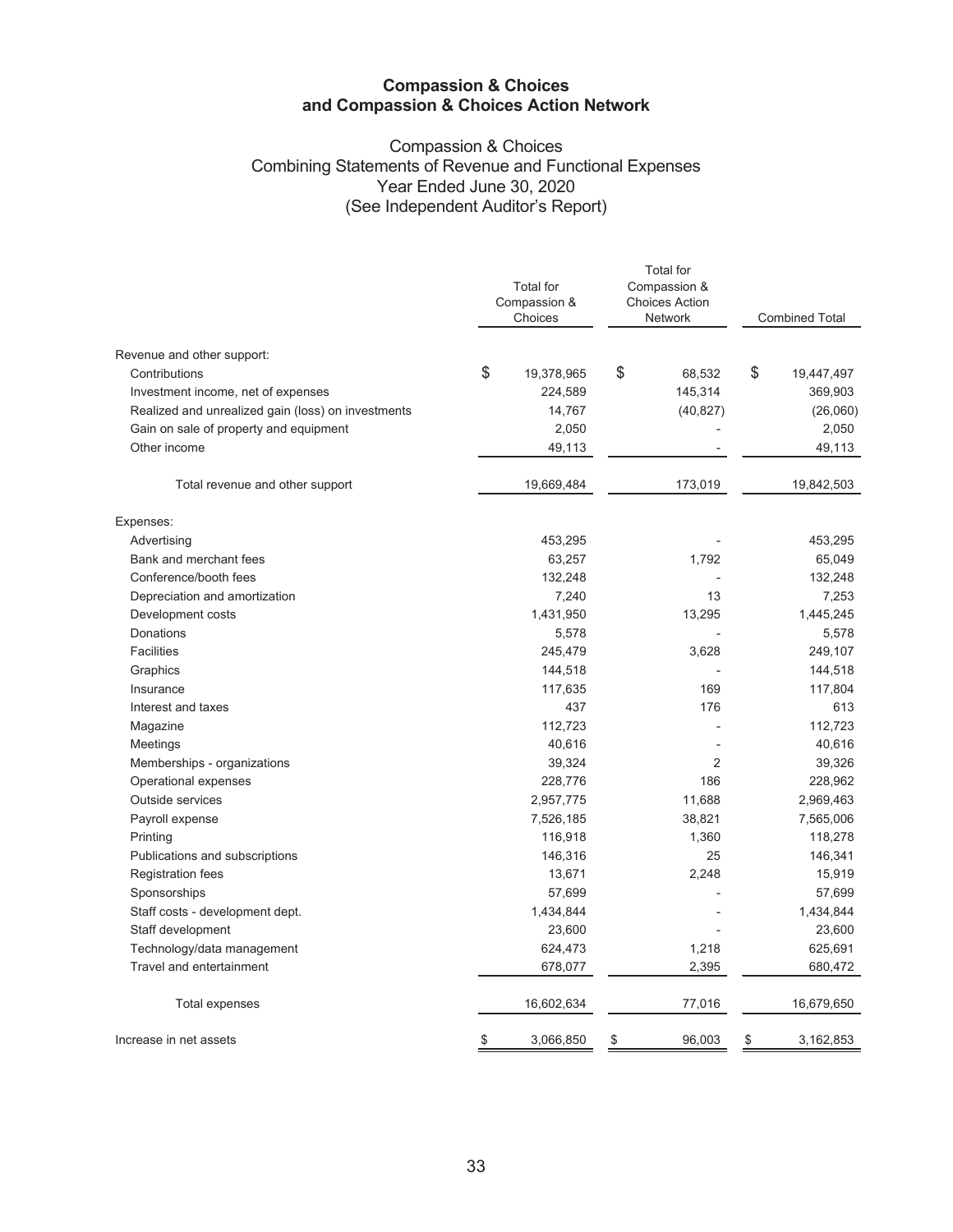### Compassion & Choices Statement of Revenue and Functional Expenses Year Ended June 30, 2020 (See Independent Auditor's Report)

| Direct Lobbying<br>Lobbying<br>Policy & Litigation<br>Revenue and other support:<br>\$<br>Contributions<br>\$<br>\$<br>617,670<br>\$<br>Investment income, net of expenses<br>Realized and unrealized gain (loss) on investments<br>Gain on sale of property and equipment<br>Other income<br>617,670<br>Total revenue and other support<br>Expenses:<br>Advertising<br>Bank and merchant fees<br>Conference/booth fees<br>2,048<br>550<br>Depreciation and amortization<br>491<br>Development costs<br>5,000<br>Donations<br><b>Facilities</b><br>40,079<br>Graphics<br>9,096<br>Insurance<br>Interest and taxes<br>Magazine<br>Meetings<br>1,195<br>Memberships - organizations<br>1,904<br>1,672<br>8,374<br>Operational expenses<br>494<br>378,691<br>31,826<br>627,554<br>Outside services<br>Payroll expense<br>83,646<br>147,533<br>652,420<br>5,556<br>1,312<br>Printing<br>10<br>Publications and subscriptions<br>85,275<br>500<br><b>Registration fees</b><br>Sponsorships<br>11,000<br>Staff costs - development dept. |  | Grassroots |  | <b>Public Education</b> |  |
|------------------------------------------------------------------------------------------------------------------------------------------------------------------------------------------------------------------------------------------------------------------------------------------------------------------------------------------------------------------------------------------------------------------------------------------------------------------------------------------------------------------------------------------------------------------------------------------------------------------------------------------------------------------------------------------------------------------------------------------------------------------------------------------------------------------------------------------------------------------------------------------------------------------------------------------------------------------------------------------------------------------------------------|--|------------|--|-------------------------|--|
|                                                                                                                                                                                                                                                                                                                                                                                                                                                                                                                                                                                                                                                                                                                                                                                                                                                                                                                                                                                                                                    |  |            |  |                         |  |
|                                                                                                                                                                                                                                                                                                                                                                                                                                                                                                                                                                                                                                                                                                                                                                                                                                                                                                                                                                                                                                    |  |            |  |                         |  |
|                                                                                                                                                                                                                                                                                                                                                                                                                                                                                                                                                                                                                                                                                                                                                                                                                                                                                                                                                                                                                                    |  |            |  |                         |  |
|                                                                                                                                                                                                                                                                                                                                                                                                                                                                                                                                                                                                                                                                                                                                                                                                                                                                                                                                                                                                                                    |  |            |  |                         |  |
|                                                                                                                                                                                                                                                                                                                                                                                                                                                                                                                                                                                                                                                                                                                                                                                                                                                                                                                                                                                                                                    |  |            |  |                         |  |
|                                                                                                                                                                                                                                                                                                                                                                                                                                                                                                                                                                                                                                                                                                                                                                                                                                                                                                                                                                                                                                    |  |            |  |                         |  |
|                                                                                                                                                                                                                                                                                                                                                                                                                                                                                                                                                                                                                                                                                                                                                                                                                                                                                                                                                                                                                                    |  |            |  | 49,113                  |  |
|                                                                                                                                                                                                                                                                                                                                                                                                                                                                                                                                                                                                                                                                                                                                                                                                                                                                                                                                                                                                                                    |  |            |  | 49,113                  |  |
|                                                                                                                                                                                                                                                                                                                                                                                                                                                                                                                                                                                                                                                                                                                                                                                                                                                                                                                                                                                                                                    |  |            |  |                         |  |
|                                                                                                                                                                                                                                                                                                                                                                                                                                                                                                                                                                                                                                                                                                                                                                                                                                                                                                                                                                                                                                    |  |            |  | 281,361                 |  |
|                                                                                                                                                                                                                                                                                                                                                                                                                                                                                                                                                                                                                                                                                                                                                                                                                                                                                                                                                                                                                                    |  |            |  | 62,802                  |  |
|                                                                                                                                                                                                                                                                                                                                                                                                                                                                                                                                                                                                                                                                                                                                                                                                                                                                                                                                                                                                                                    |  |            |  | 533                     |  |
|                                                                                                                                                                                                                                                                                                                                                                                                                                                                                                                                                                                                                                                                                                                                                                                                                                                                                                                                                                                                                                    |  |            |  | 2,477                   |  |
|                                                                                                                                                                                                                                                                                                                                                                                                                                                                                                                                                                                                                                                                                                                                                                                                                                                                                                                                                                                                                                    |  |            |  | 828,847                 |  |
|                                                                                                                                                                                                                                                                                                                                                                                                                                                                                                                                                                                                                                                                                                                                                                                                                                                                                                                                                                                                                                    |  |            |  | 50                      |  |
|                                                                                                                                                                                                                                                                                                                                                                                                                                                                                                                                                                                                                                                                                                                                                                                                                                                                                                                                                                                                                                    |  |            |  | 91,762                  |  |
|                                                                                                                                                                                                                                                                                                                                                                                                                                                                                                                                                                                                                                                                                                                                                                                                                                                                                                                                                                                                                                    |  |            |  | 7,610                   |  |
|                                                                                                                                                                                                                                                                                                                                                                                                                                                                                                                                                                                                                                                                                                                                                                                                                                                                                                                                                                                                                                    |  |            |  | 31,055                  |  |
|                                                                                                                                                                                                                                                                                                                                                                                                                                                                                                                                                                                                                                                                                                                                                                                                                                                                                                                                                                                                                                    |  |            |  |                         |  |
|                                                                                                                                                                                                                                                                                                                                                                                                                                                                                                                                                                                                                                                                                                                                                                                                                                                                                                                                                                                                                                    |  |            |  | 112,675                 |  |
|                                                                                                                                                                                                                                                                                                                                                                                                                                                                                                                                                                                                                                                                                                                                                                                                                                                                                                                                                                                                                                    |  |            |  | 4,069                   |  |
|                                                                                                                                                                                                                                                                                                                                                                                                                                                                                                                                                                                                                                                                                                                                                                                                                                                                                                                                                                                                                                    |  |            |  | 5,180                   |  |
|                                                                                                                                                                                                                                                                                                                                                                                                                                                                                                                                                                                                                                                                                                                                                                                                                                                                                                                                                                                                                                    |  |            |  | 72,625                  |  |
|                                                                                                                                                                                                                                                                                                                                                                                                                                                                                                                                                                                                                                                                                                                                                                                                                                                                                                                                                                                                                                    |  |            |  | 414,669                 |  |
|                                                                                                                                                                                                                                                                                                                                                                                                                                                                                                                                                                                                                                                                                                                                                                                                                                                                                                                                                                                                                                    |  |            |  | 1,799,299               |  |
|                                                                                                                                                                                                                                                                                                                                                                                                                                                                                                                                                                                                                                                                                                                                                                                                                                                                                                                                                                                                                                    |  |            |  | 84,888                  |  |
|                                                                                                                                                                                                                                                                                                                                                                                                                                                                                                                                                                                                                                                                                                                                                                                                                                                                                                                                                                                                                                    |  |            |  | 51,878                  |  |
|                                                                                                                                                                                                                                                                                                                                                                                                                                                                                                                                                                                                                                                                                                                                                                                                                                                                                                                                                                                                                                    |  |            |  | 6,355                   |  |
|                                                                                                                                                                                                                                                                                                                                                                                                                                                                                                                                                                                                                                                                                                                                                                                                                                                                                                                                                                                                                                    |  |            |  |                         |  |
|                                                                                                                                                                                                                                                                                                                                                                                                                                                                                                                                                                                                                                                                                                                                                                                                                                                                                                                                                                                                                                    |  |            |  | 749,363                 |  |
| Staff development<br>5,692                                                                                                                                                                                                                                                                                                                                                                                                                                                                                                                                                                                                                                                                                                                                                                                                                                                                                                                                                                                                         |  |            |  | 99                      |  |
| Technology/data management<br>28,519                                                                                                                                                                                                                                                                                                                                                                                                                                                                                                                                                                                                                                                                                                                                                                                                                                                                                                                                                                                               |  |            |  | 338,855                 |  |
| Travel and entertainment<br>15,236<br>5,264<br>40,897                                                                                                                                                                                                                                                                                                                                                                                                                                                                                                                                                                                                                                                                                                                                                                                                                                                                                                                                                                              |  |            |  | 132,965                 |  |
| 486,849<br>186,979<br>1,518,006<br><b>Total expenses</b>                                                                                                                                                                                                                                                                                                                                                                                                                                                                                                                                                                                                                                                                                                                                                                                                                                                                                                                                                                           |  |            |  | 5,079,417               |  |
| (486, 849)<br>Increase (decrease) in net assets<br>(186, 979)<br>(900, 336)<br>\$<br>\$<br>\$<br>\$                                                                                                                                                                                                                                                                                                                                                                                                                                                                                                                                                                                                                                                                                                                                                                                                                                                                                                                                |  |            |  | (5,030,304)             |  |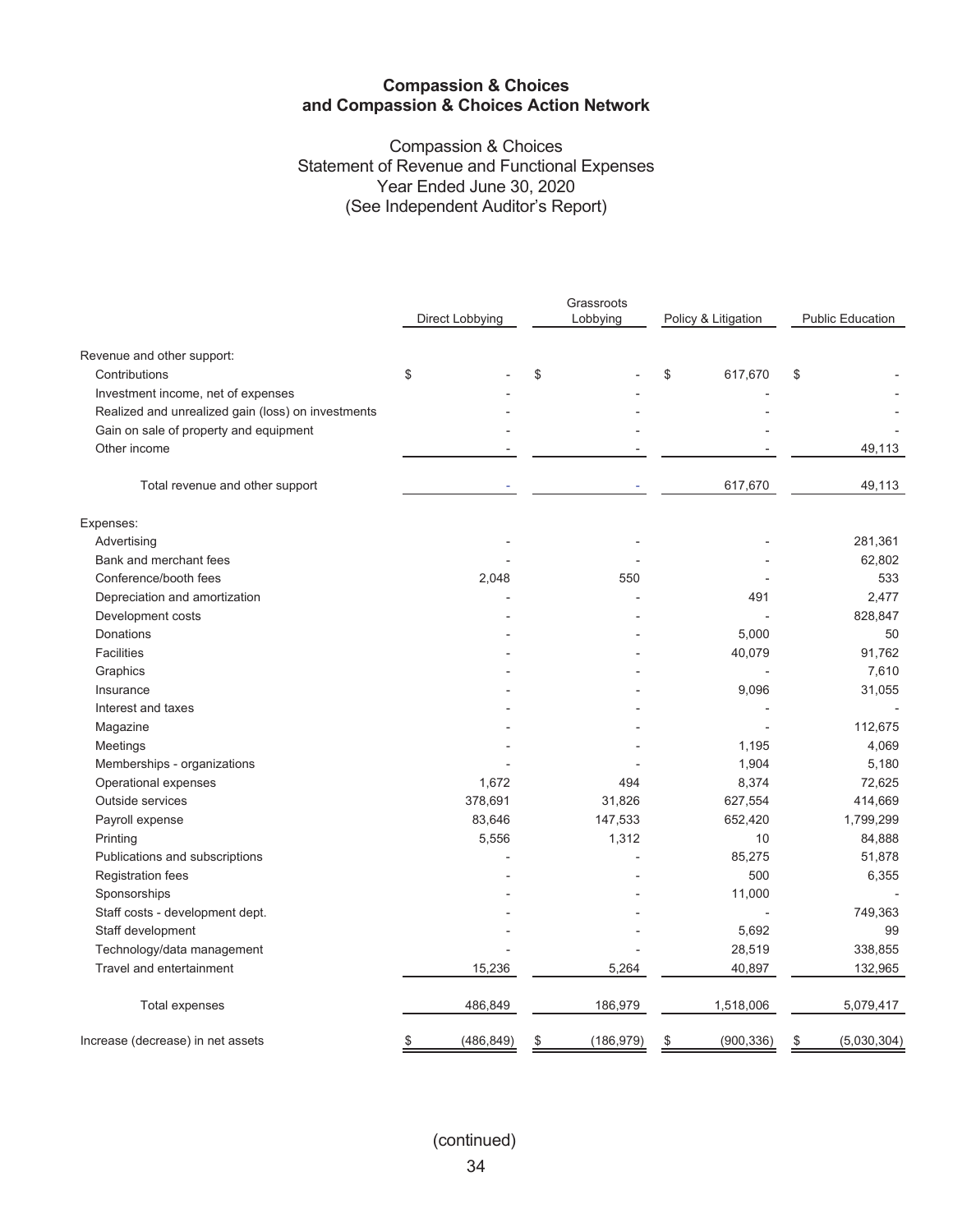### Compassion & Choices Statement of Revenue and Functional Expenses (continued) Year Ended June 30, 2020 (See Independent Auditor's Report)

|                                                    | Advocacy          | Constituency      | Integrated Programs | <b>Total Programs</b> |  |
|----------------------------------------------------|-------------------|-------------------|---------------------|-----------------------|--|
| Revenue and other support:                         |                   |                   |                     |                       |  |
| Contributions                                      | \$                | \$                | \$<br>871           | \$<br>618,541         |  |
| Investment income, net of expenses                 |                   |                   |                     |                       |  |
| Realized and unrealized gain (loss) on investments |                   |                   |                     |                       |  |
| Gain on sale of property and equipment             |                   |                   |                     |                       |  |
| Other income                                       |                   |                   |                     | 49,113                |  |
| Total revenue and other support                    |                   |                   | 871                 | 667,654               |  |
| Expenses:                                          |                   |                   |                     |                       |  |
| Advertising                                        | 116,693           | 49,960            | 3,517               | 451,531               |  |
| Bank and merchant fees                             |                   | 355               |                     | 63,157                |  |
| Conference/booth fees                              | 15,241            | 100,724           | 12,912              | 132,008               |  |
| Depreciation and amortization                      | 1,847             | 494               | 732                 | 6,041                 |  |
| Development costs                                  |                   | 20,134            |                     | 848,981               |  |
| <b>Donations</b>                                   | 528               |                   |                     | 5,578                 |  |
| <b>Facilities</b>                                  | 48,189            | 313               | 9,899               | 190,242               |  |
| Graphics                                           | 14,546            | 74,164            | 47,698              | 144,018               |  |
| Insurance                                          | 23,165            | 6,193             | 33,096              | 102,605               |  |
| Interest and taxes                                 |                   |                   |                     |                       |  |
| Magazine                                           | 48                |                   |                     | 112,723               |  |
| Meetings                                           | 8,659             | 1,554             | 771                 | 16,248                |  |
| Memberships - organizations                        | 1,285             | 26,388            | 835                 | 35,592                |  |
| Operational expenses                               | 99,194            | 14,467            | 11,685              | 208,511               |  |
| <b>Outside services</b>                            | 1,079,283         | 174,776           | 123,295             | 2,830,094             |  |
| Payroll expense                                    | 2,038,587         | 569,639           | 946,122             | 6,237,246             |  |
| Printing                                           | 18,978            | 1,964             | 4,185               | 116,893               |  |
| Publications and subscriptions                     | 3,717             | 1,322             | 1,674               | 143,866               |  |
| Registration fees                                  | 1,483             | 2,701             | 943                 | 11,982                |  |
| Sponsorships                                       | 31,943            | 11,173            | 3,583               | 57,699                |  |
| Staff costs - development dept.                    |                   |                   |                     | 749,363               |  |
| Staff development                                  | 98                | 199               | 1,180               | 7,268                 |  |
| Technology/data management                         | 105,037           | 28,064            | 41,577              | 542,052               |  |
| Travel and entertainment                           | 180,178           | 129,266           | 72,914              | 576,720               |  |
| <b>Total expenses</b>                              | 3,788,699         | 1,213,850         | 1,316,618           | 13,590,418            |  |
| Increase (decrease) in net assets                  | (3,788,699)<br>\$ | (1,213,850)<br>\$ | (1, 315, 747)<br>\$ | (12, 922, 764)<br>\$  |  |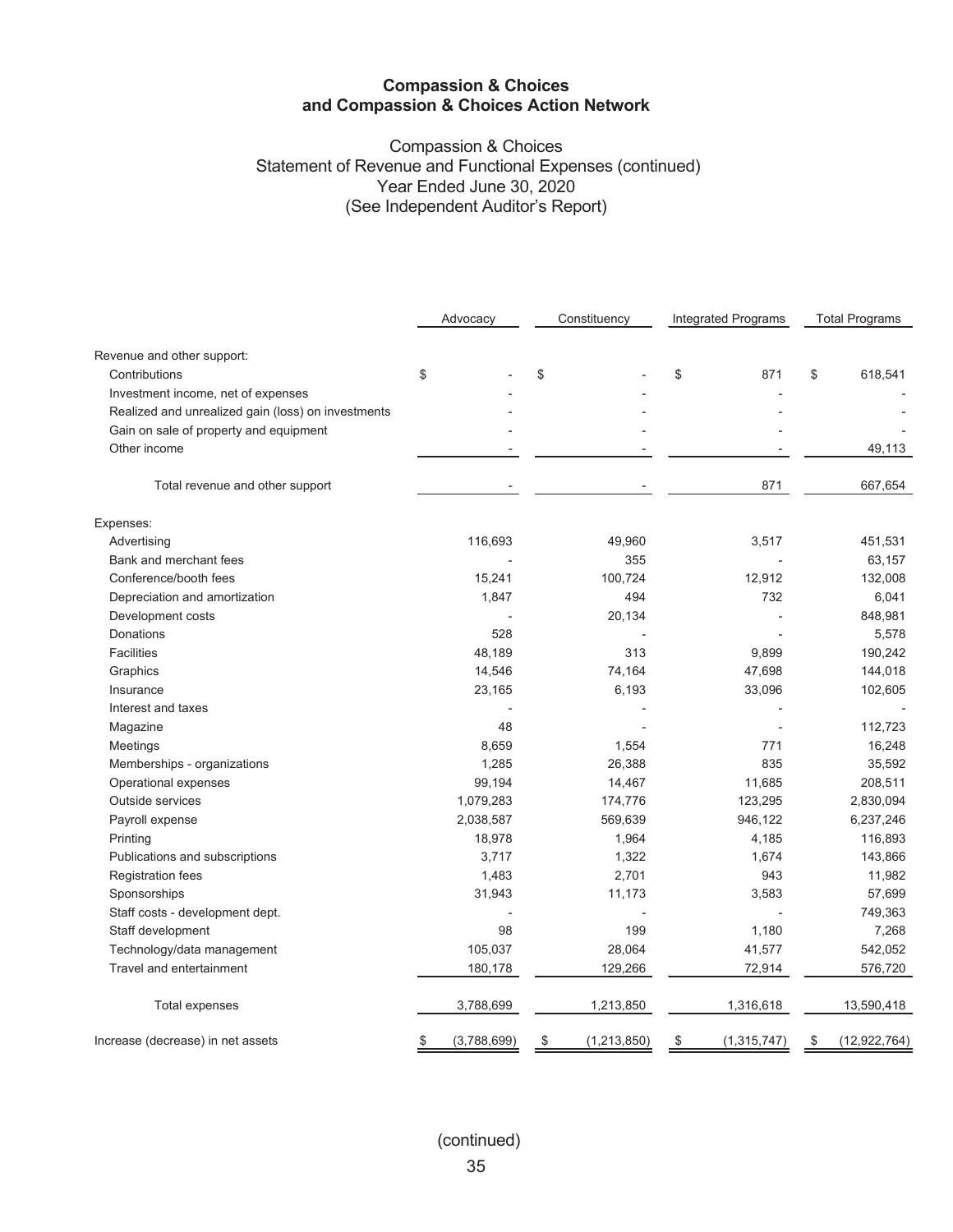### Compassion & Choices Statement of Revenue and Functional Expenses (continued) Year Ended June 30, 2020 (See Independent Auditor's Report)

|                                                    | <b>Total Programs</b> | General and<br>administrative | Fundraising      | <b>Total for</b><br>Compassion &<br>Choices |
|----------------------------------------------------|-----------------------|-------------------------------|------------------|---------------------------------------------|
| Revenue and other support:                         |                       |                               |                  |                                             |
| Contributions                                      | \$<br>618,541         | \$<br>3,470                   | \$<br>18,756,954 | \$<br>19,378,965                            |
| Investment income, net of expenses                 |                       | 224,589                       |                  | 224,589                                     |
| Realized and unrealized gain (loss) on investments |                       | 14,767                        |                  | 14,767                                      |
| Gain on sale of property and equipment             |                       | 2,050                         |                  | 2,050                                       |
| Other income                                       | 49,113                |                               |                  | 49,113                                      |
| Total revenue and other support                    | 667,654               | 244,876                       | 18,756,954       | 19,669,484                                  |
| Expenses:                                          |                       |                               |                  |                                             |
| Advertising                                        | 451,531               | 1,764                         |                  | 453,295                                     |
| Bank and merchant fees                             | 63,157                | 100                           |                  | 63,257                                      |
| Conference/booth fees                              | 132,008               | 240                           |                  | 132,248                                     |
| Depreciation and amortization                      | 6,041                 | 1,199                         |                  | 7,240                                       |
| Development costs                                  | 848,981               |                               | 582,969          | 1,431,950                                   |
| <b>Donations</b>                                   | 5,578                 |                               |                  | 5,578                                       |
| <b>Facilities</b>                                  | 190,242               | 13,277                        | 41,960           | 245,479                                     |
| Graphics                                           | 144,018               | 500                           |                  | 144,518                                     |
| Insurance                                          | 102,605               | 15,030                        |                  | 117,635                                     |
| Interest and taxes                                 |                       | 437                           |                  | 437                                         |
| Magazine                                           | 112,723               |                               |                  | 112,723                                     |
| Meetings                                           | 16,248                | 24,368                        |                  | 40,616                                      |
| Memberships - organizations                        | 35,592                | 3,732                         |                  | 39,324                                      |
| Operational expenses                               | 208,511               | 20,265                        |                  | 228,776                                     |
| Outside services                                   | 2,830,094             | 127,681                       |                  | 2,957,775                                   |
| Payroll expense                                    | 6,237,246             | 1,288,939                     |                  | 7,526,185                                   |
| Printing                                           | 116,893               | 25                            |                  | 116,918                                     |
| Publications and subscriptions                     | 143,866               | 2,450                         |                  | 146,316                                     |
| <b>Registration fees</b>                           | 11,982                | 1,689                         |                  | 13,671                                      |
| Sponsorships                                       | 57,699                |                               |                  | 57,699                                      |
| Staff costs - development dept.                    | 749,363               |                               | 685,481          | 1,434,844                                   |
| Staff development                                  | 7,268                 | 16,332                        |                  | 23,600                                      |
| Technology/data management                         | 542,052               | 82,421                        |                  | 624,473                                     |
| Travel and entertainment                           | 576,720               | 51,118                        | 50,239           | 678,077                                     |
| Total expenses                                     | 13,590,418            | 1,651,567                     | 1,360,649        | 16,602,634                                  |
| Increase (decrease) in net assets                  | (12, 922, 764)<br>\$  | \$<br>(1,406,691)             | \$<br>17,396,305 | \$<br>3,066,850                             |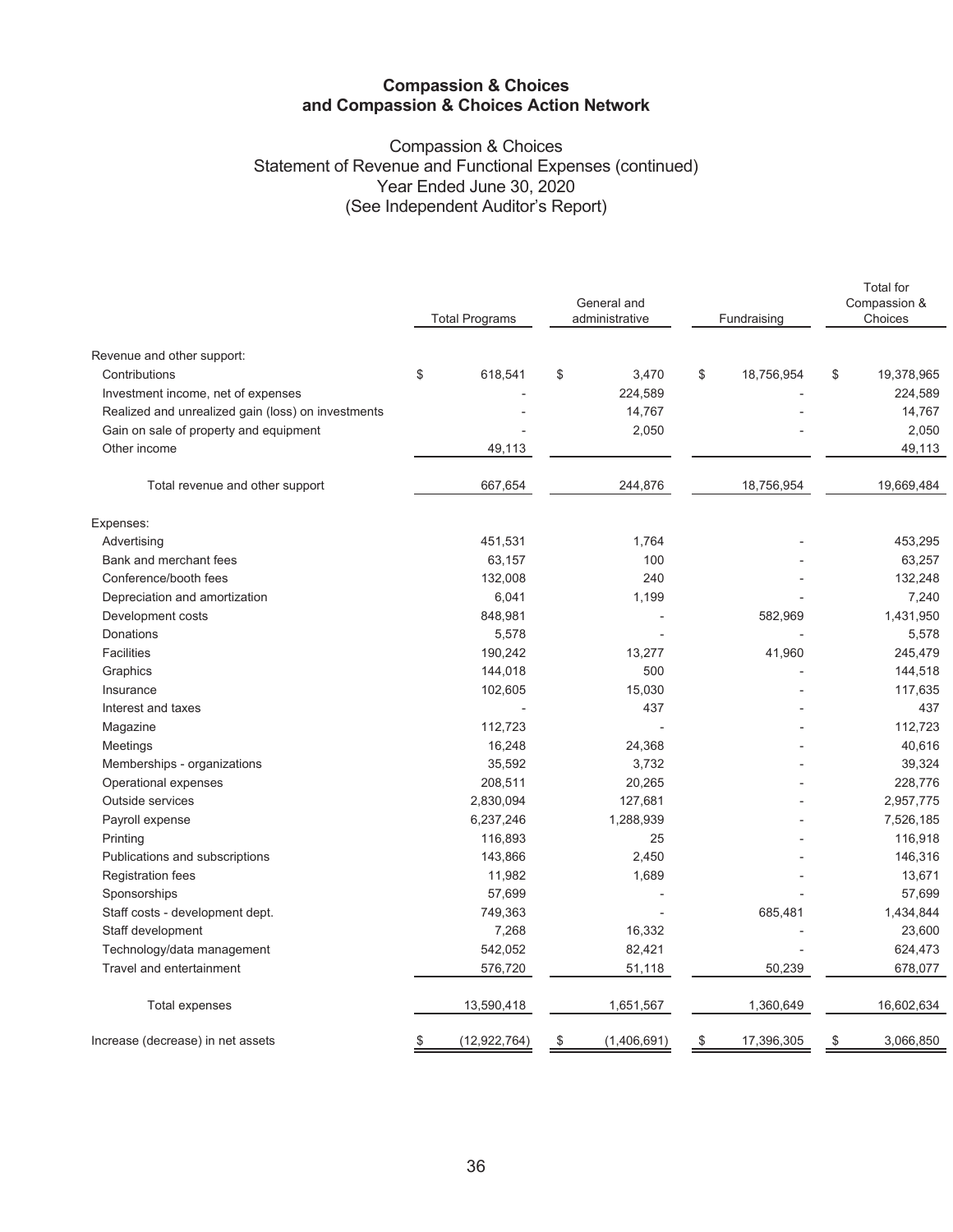Compassion & Choices Action Network Statement of Revenue and Functional Expenses Year Ended June 30, 2020 (See Independent Auditor's Report)

|                                             | Direct Lobbying | Policy &<br>Litigation | Advocacy       | Public<br>Education | Total<br>Programs |  |
|---------------------------------------------|-----------------|------------------------|----------------|---------------------|-------------------|--|
| Revenue and other support:                  |                 |                        |                |                     |                   |  |
| Contributions                               | \$              | \$                     | \$             | \$                  | \$                |  |
| Investment income, net of expenses          |                 |                        |                |                     |                   |  |
| Realized and unrealized loss on investments |                 |                        |                |                     |                   |  |
| Total revenue and other support             |                 |                        |                |                     |                   |  |
| Expenses:                                   |                 |                        |                |                     |                   |  |
| Advertising                                 |                 |                        |                |                     |                   |  |
| Bank and merchant fees                      |                 |                        |                | 1,792               | 1,792             |  |
| Conference/booth fees                       |                 |                        |                |                     |                   |  |
| Depreciation and amortization               |                 |                        | 7              |                     | $\overline{7}$    |  |
| Development costs                           |                 |                        |                | 13,295              | 13,295            |  |
| Donations                                   |                 |                        |                |                     |                   |  |
| <b>Facilities</b>                           |                 |                        |                | 2,233               | 2,233             |  |
| Graphics                                    |                 |                        |                |                     |                   |  |
| Insurance                                   |                 |                        | 97             |                     | 97                |  |
| Interest and taxes                          |                 |                        |                | 30                  | 30                |  |
| Magazine                                    |                 |                        |                |                     |                   |  |
| Meetings                                    |                 |                        |                |                     |                   |  |
| Memberships - organizations                 |                 |                        | 1              |                     | $\mathbf{1}$      |  |
| Operational expenses                        |                 |                        | 107            |                     | 107               |  |
| Outside services                            |                 |                        | 565            | 8,774               | 9,339             |  |
| Payroll expense                             | 9,551           |                        | 109            |                     | 9,660             |  |
| Printing                                    |                 |                        |                | 1,360               | 1,360             |  |
| Publications and subscriptions              |                 |                        | 6              |                     | 6                 |  |
| Registration fees                           |                 |                        |                | 2,198               | 2,198             |  |
| Sponsorships                                |                 |                        |                |                     |                   |  |
| Staff costs - development dept.             |                 |                        |                |                     |                   |  |
| Staff development                           |                 |                        |                |                     |                   |  |
| Technology/data management                  |                 |                        | 437            |                     | 437               |  |
| Travel and entertainment                    |                 |                        | 2,219          | 39                  | 2,258             |  |
| <b>Total expenses</b>                       | 9,551           |                        | 3,548          | 29,721              | 42,820            |  |
| Increase (decrease) in net assets           | \$<br>(9, 551)  | \$                     | (3, 548)<br>\$ | \$<br>(29, 721)     | (42, 820)<br>\$   |  |